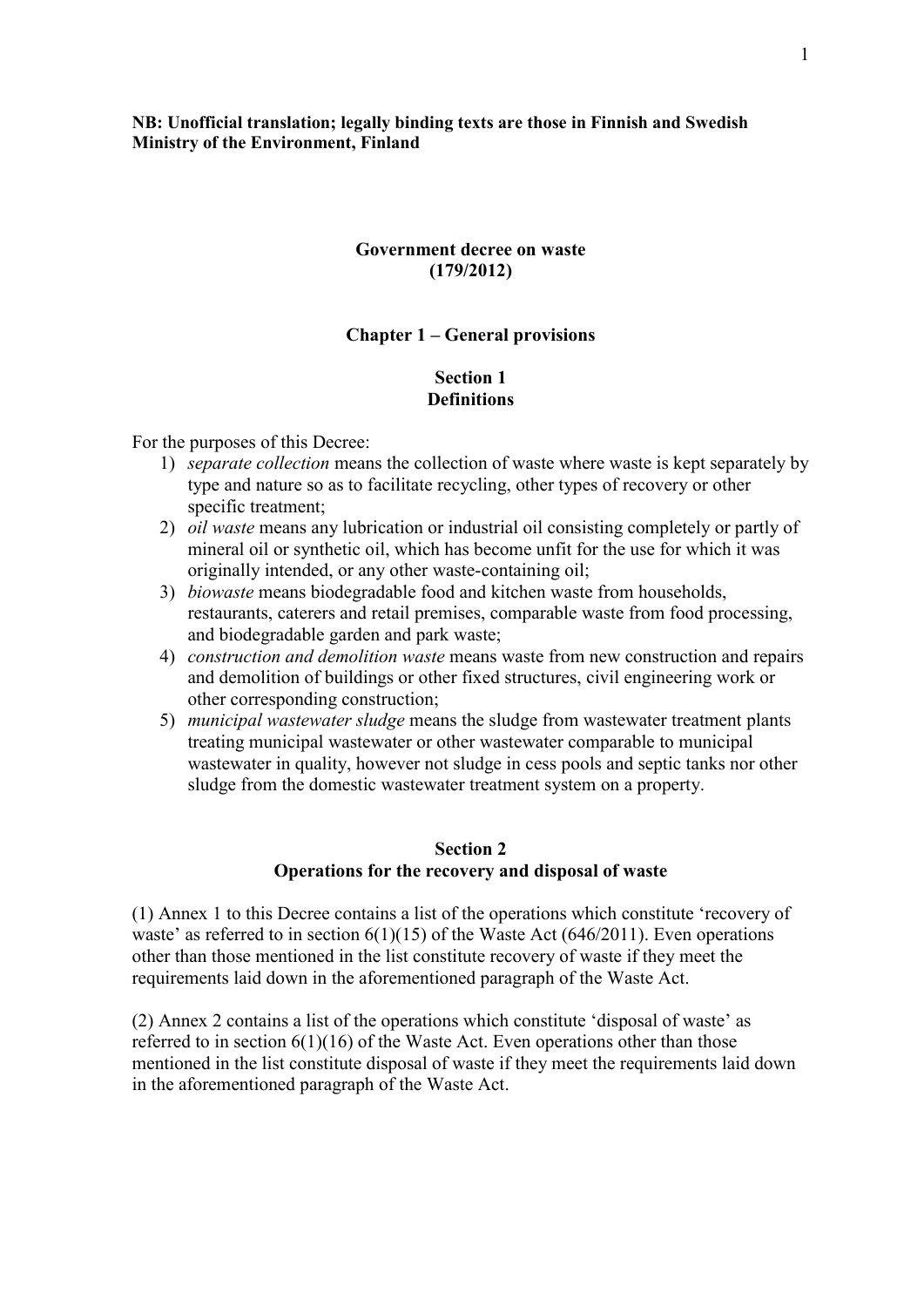#### **Section 3 Hazardous properties of waste**

Provisions on the hazardous properties of waste, referred to in section  $6(1)(1)$  of the Waste Act, and the limit values applicable in interpreting them, are laid down in annex 3.

#### **Section 4 List of waste and hazardous waste**

Provisions on the list of the most common types of waste and of hazardous waste (*list of waste*) are laid down in annex 4.

#### **Section 5 Waste generated in holiday homes**

Waste from summer cottages intended mainly for the owner's own use, leased holiday cottages and timeshare holiday accommodation, and other corresponding vacation homes, constitutes waste generated in holiday homes, as referred to in section  $32(1)(1)$  of the Waste Act. However, waste generated in a holiday village providing hotel-like services is not regarded as such waste.

## **Section 6 Application of the Waste Act to Defence Force operations**

Subject to the conditions laid down in section 4(1) of the Waste Act, the Waste Act shall not apply to the following operations of the Defence Forces:

- 1) operations of command centres engaged in surveillance and securing of territorial integrity and operations of surveillance and communication stations;
- 2) industrial, production, depot and repair workshop operations;
- 3) operations related to storage of national emergency supply materials;
- 4) military aviation and related operations;
- 5) vessel and stronghold operations and operations performed in naval ports;
- 6) experimental and research operations;
- 7) shooting and blasting operations;
- 8) military exercise and training operations;
- 9) operations related to serious disturbances in normal conditions.

#### **Chapter 2 – General requirements concerning the organisation of waste management**

### **Section 7**

## **Packing and labelling of waste and information to be given on waste**

Waste shall be packaged and labelled as necessary, and information shall be provided on it in such a way that the storage and transport of waste do not pose a hazard or harm to human health or the environment and that treatment may be arranged for the waste in accordance with its quality.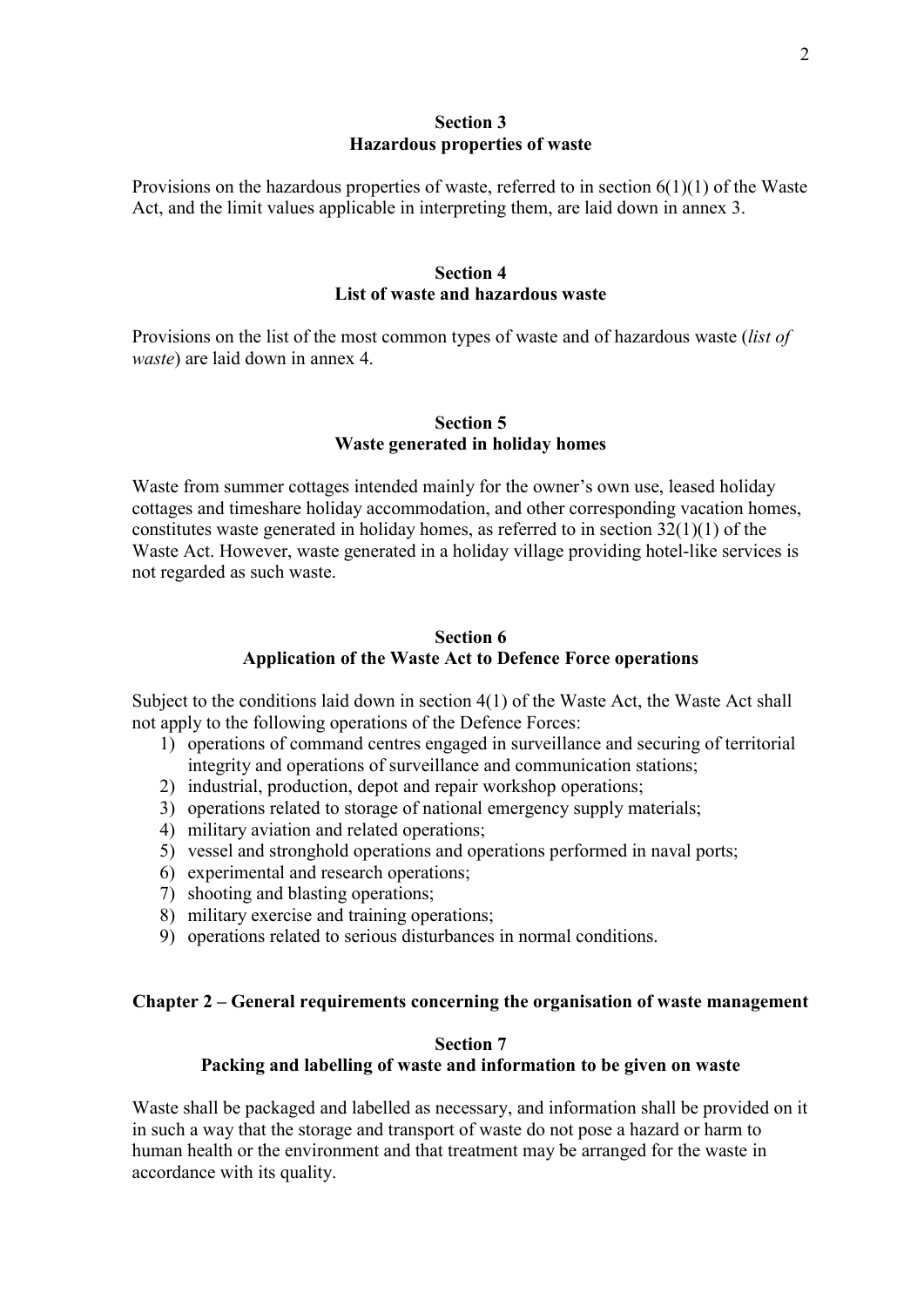#### **Section 8 Packaging for hazardous waste**

(1) Packaging for hazardous waste shall be secure and capable of being securely reclosed and must withstand the stress and load of normal use and movement, and of normal storage conditions. The packaging materials and the seal must not react with the hazardous waste in a way which can pose a hazard or harm to human health or the environment.

(2) Packaging for hazardous waste complies with the requirements laid down in subsection 1 if it meets the requirements laid down in Article 35(1) of Regulation (EC) No 1272/2008 of the European Parliament and of the Council on classification, labelling and packaging of substances and mixtures, amending and repealing Directives 67/548/EEC and 1999/45/EC, and amending Regulation (EC) No 1907/2006, hereinafter *the CLP regulation*, on packaging containing hazardous substances or mixtures.

#### **Section 9 Labelling of hazardous waste**

(1) The name of the waste holder and the waste itself shall be marked on hazardous waste packaging, together with any information and warnings necessary for the safety and appropriate organisation of waste management.

(2) When hazardous waste possesses any of the hazardous properties H 1–8, 10, 11 or 14 listed in annex 3, the substances contained in the waste that cause the waste to display the main hazardous properties must also be marked on the packaging and it must include warning labels in accordance with the Ministry of Social Affairs and Health Decree on chemical classification principles and labelling (807/2001). If the composition and properties of the waste do not fundamentally differ from the substance which is the main source of the waste, and if the waste is stored in the original packaging, the existing warning labels on the packaging can be used, provided that they are supplemented by information required under subsection 1.

(3) If the composition of the hazardous waste cannot reasonably be clarified, the packaging shall include the labelling "Myrkyllistä jätettä, koostumus tuntematon. Farligt avfall, sammansättningen obekant" (Hazardous waste, composition unknown). In such a case, the warning label must contain the danger symbols 'T' (toxic) and 'F' (readily flammable) and the R phrases 11–23/24/25 and S phrases 1–3/7/9–36/37/39.

(4) The labels referred to in subsections 2 and 3 above need not be included on the packaging of hazardous waste if it is used solely for transporting the waste and has been labelled as required by the provisions and regulations issued concerning the transportation of dangerous substances, nor on packaging stored in a reception facility which is properly marked for purposes of safety.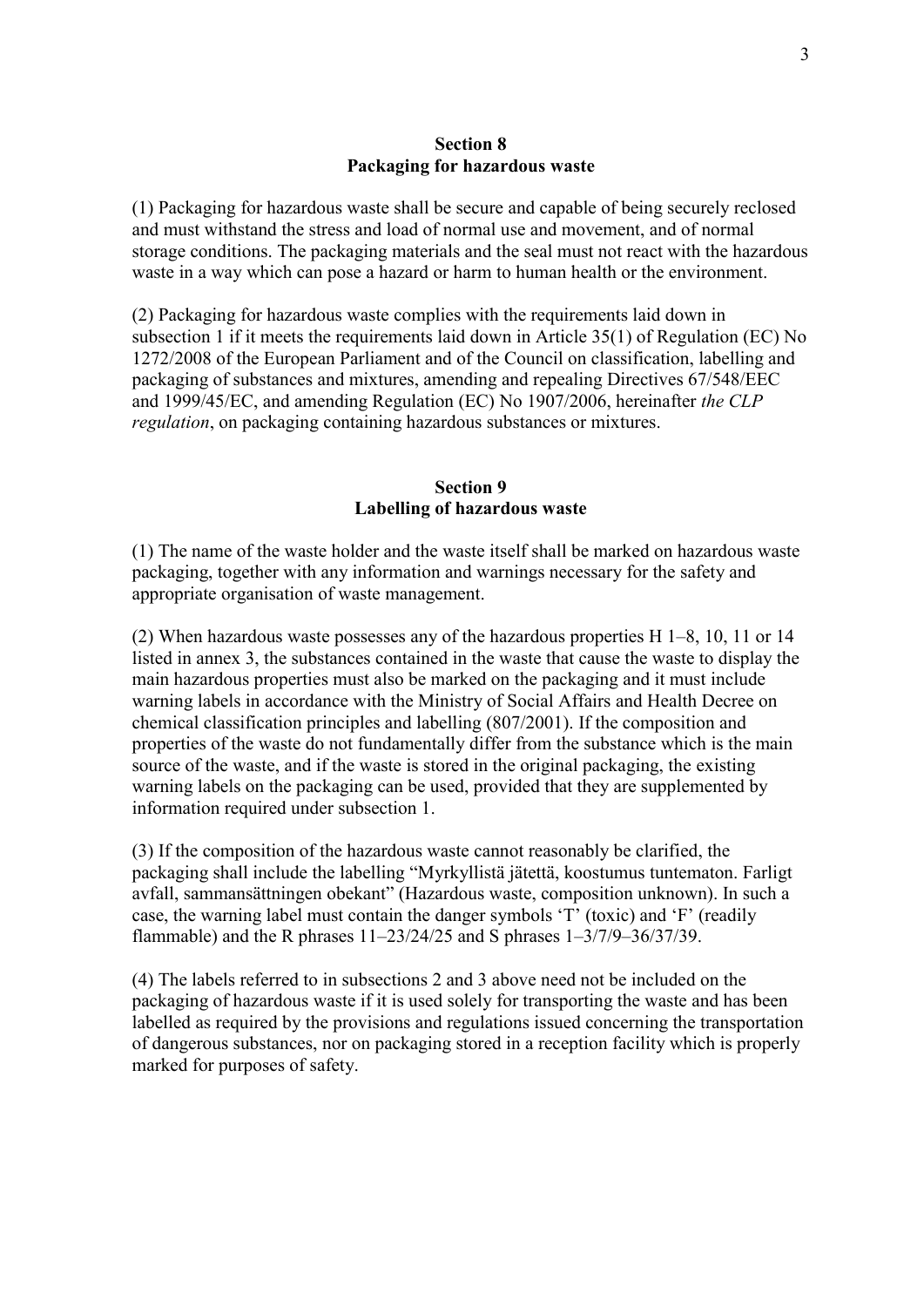### **Section 10 Collection of waste**

(1) When organising the collection of municipal waste and comparable waste, the property holder, municipality, waste holder, producer, distributor and other party must ensure the following:

- 1) free access to the waste reception point and safe loading of waste for removal;
- 2) at the reception point, a sufficient number of lidded containers, deep collection containers embedded in the ground, dumpsters or other waste containers suitable for the waste types collected;
- 3) that the use and emptying of waste containers pose no danger of injury to the users or to those emptying them and no other hazard or harm to human health or the environment;
- 4) that a clearly distinguishable label is affixed to the lid or front side of the waste container, with information on the type of waste collected in each container, and the contact information of the company or organisation responsible for the collection;
- 5) that the waste container is emptied sufficiently often to leave enough room for the accumulated waste in the container, to allow the container to be kept closed at all times and to ensure that the waste does not cause contamination of the environment or littering or odours or other hygienic harm;
- 6) that the waste container is kept in good condition and cleaned sufficiently often to ensure that the collection causes no harm or hazard to human health or the environment;
- 7) that the reception point and its surroundings are cleaned of litter caused by waste collection, in accordance with chapter 8 of the Waste Act.

(2) Anyone delivering waste to the reception point is liable for ensuring that waste is placed in the waste container reserved for it and that the container is not damaged or does not become unnecessarily dirty due to the waste.

(3) The organiser of the reception point and waste carrier must ensure the timing of waste loading and other transport arrangements in such a way that said arrangements cause no nuisance, due to noise or other corresponding disturbances, to those residing in the vicinity of the reception point.

(4) The requirements provided above in subsections 1 to 3 shall be complied with, as applicable, in the collection of waste other than municipal and comparable waste.

## **Section 11 Transport of waste**

Waste shall be transported in secure packaging or by closed means of transport. Waste may also be transported covered or in another manner, if it is possible to ensure that no waste is released into the environment during loading or transport, and that the waste does not pose an accident risk.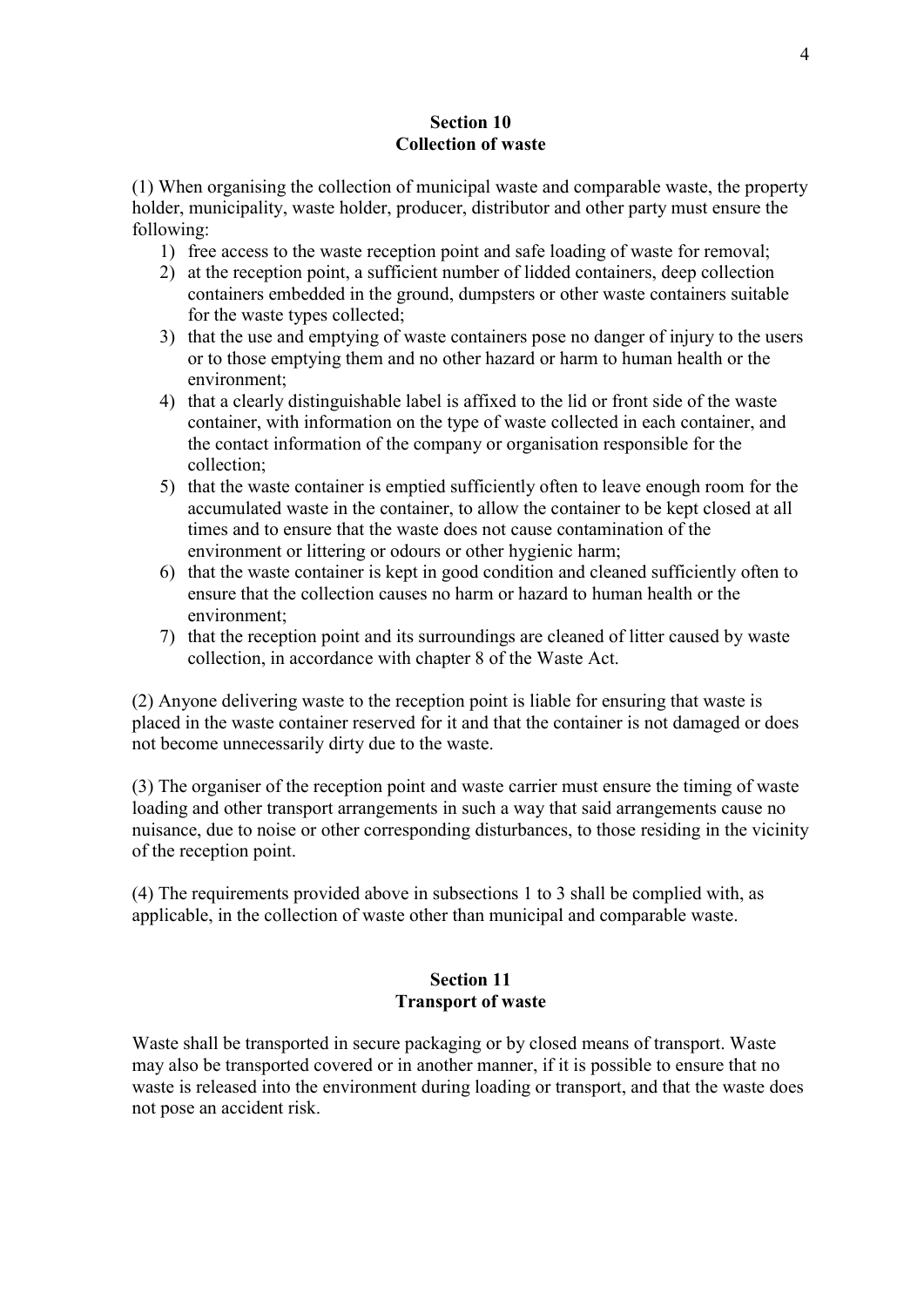#### **Section 12 Obligations concerning the sorting and other treatment of waste**

(1) An operator engaged in the sorting or other treatment of waste on a professional basis or at an installation, must organise preparation of the waste for reuse, recycling or other recovery in accordance with section 8 of the Waste Act, so that the smallest possible portion of the treated waste ends up in disposal.

(2) Anyone recovering waste by putting or spreading it on the ground must use waste only in the amounts necessary for the purpose of levelling the soil structure and enhancing its bearing capacity and durability, or in a way that otherwise corresponds as far as possible to the need in question.

## **Section 13 Closure of a waste treatment facility or site**

(1) After the termination of waste reception, a waste treatment facility or site, or part thereof, must, without delay, be rendered into such a condition that it does not pose a hazard or cause harm referred to in section 13(2) of the Waste Act.

(2) Further provisions on obligations after the termination of activity subject to an environmental permit are laid down in section 90 of the Environmental Protection Act (86/2000). Further provisions on closure of landfills are given in the Government decision on landfills (861/1997) and closure of a waste area for extractive waste in the Government decision on extractive waste (379/2008).

## **Chapter 3 – Special requirements concerning certain waste**

## **Section 14 Separate collection and recycling of municipal waste**

(1) The operator of an industrial, service or other business activity, any other waste holder, and municipalities are obliged, subject to the conditions laid down in sections 8, 13 and 15 of the Waste Act, to organise the separate collection and recycling of paper, cardboard, glass, metal, plastic and biowaste for which the operator is responsible.

(2) Provisions on the producer's obligation to organise the separate collection and recycling of discarded paper products and paper, cardboard, glass, metal and plastic packaging are laid down in chapter 6 of the Waste Act and the provisions issued thereunder.

(3) The aim is that, by no later than from 1 January 2016, the measures referred to in subsection 1 and 2 account for a minimum of 50 per cent by weight of municipal waste recycled.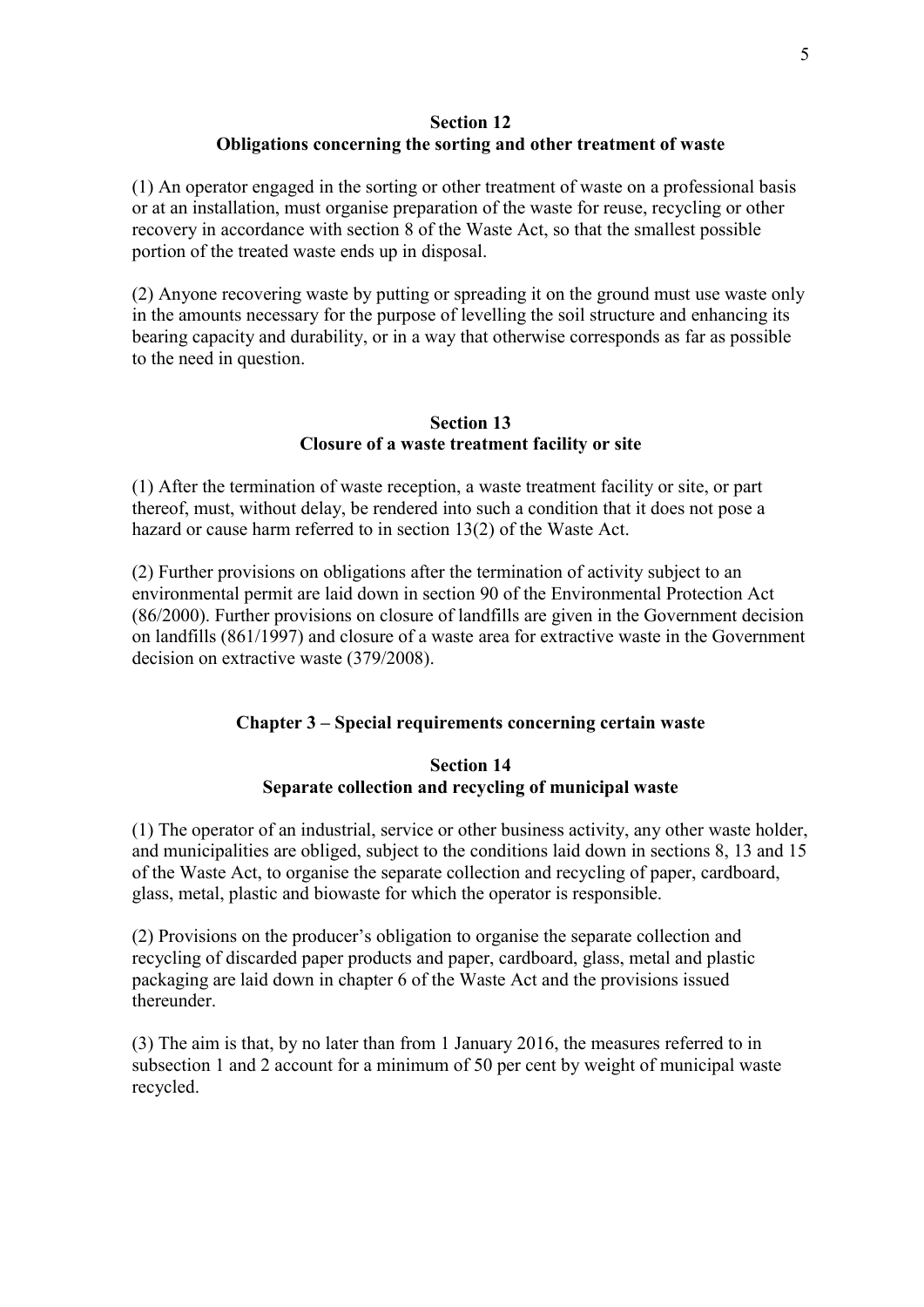#### **Section 15**

## **Reducing the quantity and harmfulness of construction and demolition waste**

A party engaging in a building project must ensure that the project is planned and implemented so that, in accordance with section 8 of the Waste Act, all usable items and substances are reclaimed and re-used and that the activity generates as little construction and demolition waste as possible, and that this waste is as harmless as possible.

## **Section 16 Separate collection and recovery of construction and demolition waste**

(1) The holder of construction and demolition waste shall organise separate collection of waste so that the highest possible proportion of the waste can be prepared for re-use, or otherwise recycled or recovered in accordance with section 8 of the Waste Act. Subject to the preconditions provided in section 15 of the Waste Act, separate collection must in this case be organised for at least the following waste types:

- 1) concrete, brick, mineral tile and ceramic waste;
- 2) gypsum-based waste;
- 3) non-impregnated wood waste;
- 4) metal waste;
- 5) glass waste;
- 6) plastic waste;
- 7) paper and cardboard waste;
- 8) soil and waste rock material.

(2) Provisions on the producer's obligation to organise separate collection and recycling of discarded packaging are laid down in chapter 6 of the Waste Act and the provisions issued thereunder.

(3) The aim is that, by 2020, the measures referred to in subsection 1 and 2 account for a minimum of 70 per cent by weight of construction and demolition waste recovered by means other than energy recovery or reprocessing into fuel, excluding soil and rock excavated from the bedrock or ground, and hazardous waste.

(4) Provisions on keeping hazardous waste separate and a ban on the mixing of hazardous waste are laid down in section 17 of the Waste Act.

#### **Section 17 Oil waste**

(1) Subject to the preconditions provided in sections 15 and 17 of the Waste Act, the waste holder shall organise the separate collection of different types of oil waste.

(2) Treatment of oil waste must be organised in accordance with sections 8 and 13 of the Waste Act. Additional provisions on the incineration of oil waste are given in the Government Decree on the incineration of waste (362/2003) and section 6 of the Government decision on management of oil waste (101/1997).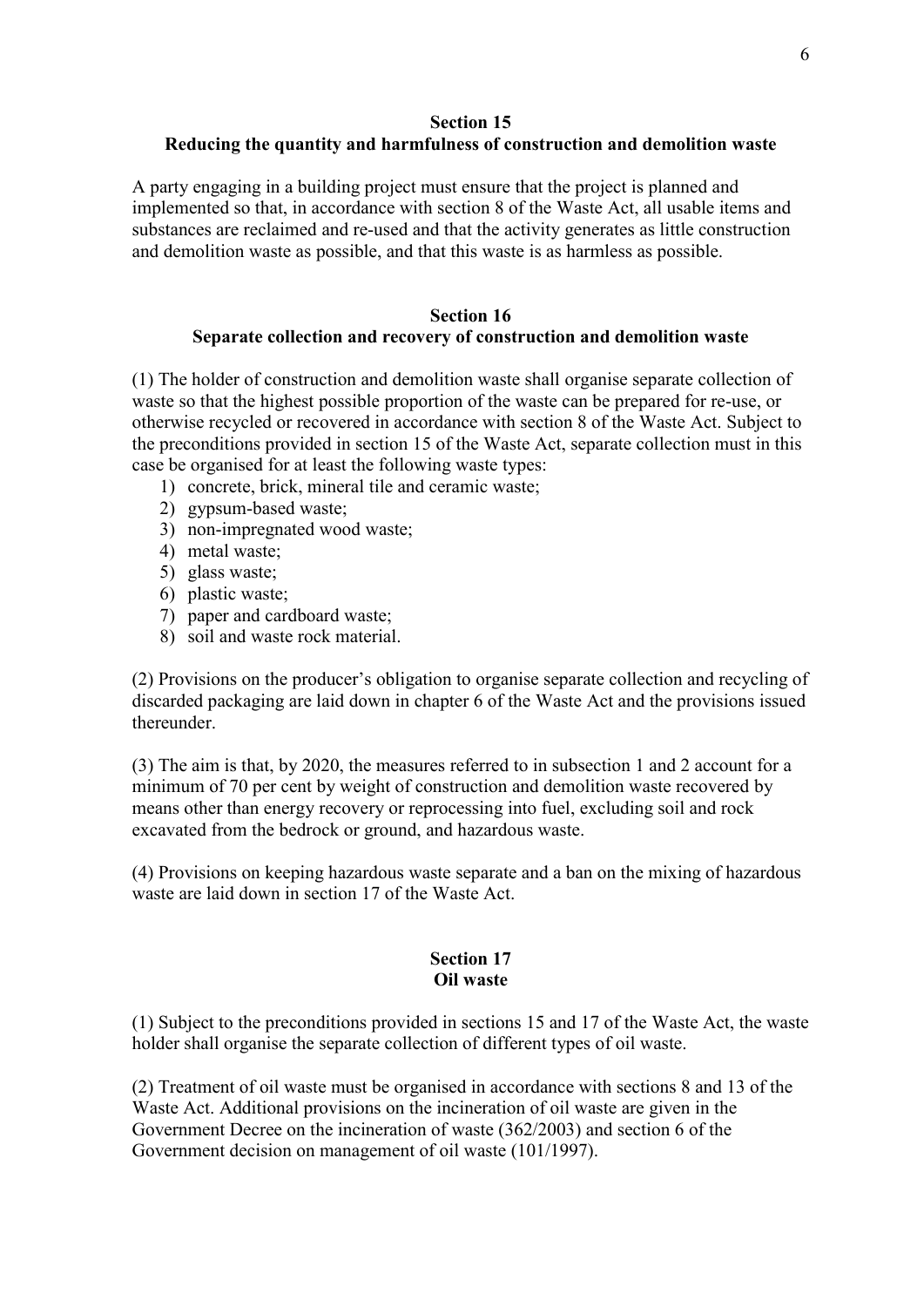## **Section 18 Monitoring the quality of municipal wastewater sludge**

The facility producing municipal wastewater sludge is responsible for ensuring that the quality of the sludge is specified in accordance with paragraph 1 of annex 5.

#### **Section 19 Asbestos waste**

(1) The waste holder must ensure that asbestos waste generated in operations is collected and transported, separately from other waste, for treatment without delay. Tightly closed durable packaging must be used for the storage and transport of asbestos waste, and package labelling must indicate that the packages contain asbestos. To prevent breakage, the containers must be handled cautiously and carefully.

(2) Provisions on the treatment of asbestos at landfills are given in the Government decree on landfills.

## **Chapter 4 – Keeping a record of waste, the shipping document and information to be provided to the authorities**

## **Section 20 Records kept by the waste producer**

(1) A record shall be kept, in chronological order, of any waste generated in the activities referred to in section 118(1)(4) of the Waste Act and of hazardous waste generated in the activities referred to in paragraph 2. Insofar as possible, records shall be kept by the place of business in question.

(2) Such records must include the following information:

- 1) the quantity of waste;
- 2) the waste entry in accordance with the list of waste and description of the type of waste and essential information on the properties and composition of the waste;
- 3) in a case of hazardous waste, the main hazardous properties in accordance with annex 3;
- 4) when the waste is delivered to another location for treatment, the name and contact information of the consignee and waste carrier and the method of waste treatment.

(3) The amount of specific waste, as referred to in section 119(1) of the Waste Act, shall be given as the total amount of waste and the amount of waste typical for the activities in question, in relation to a factor that, insofar as possible, describes the extent of said activities. Depending on the line of business, such factors include the number of personyears, net sales, production volume, number of inpatient days, number of overnight stays, and area of business premises.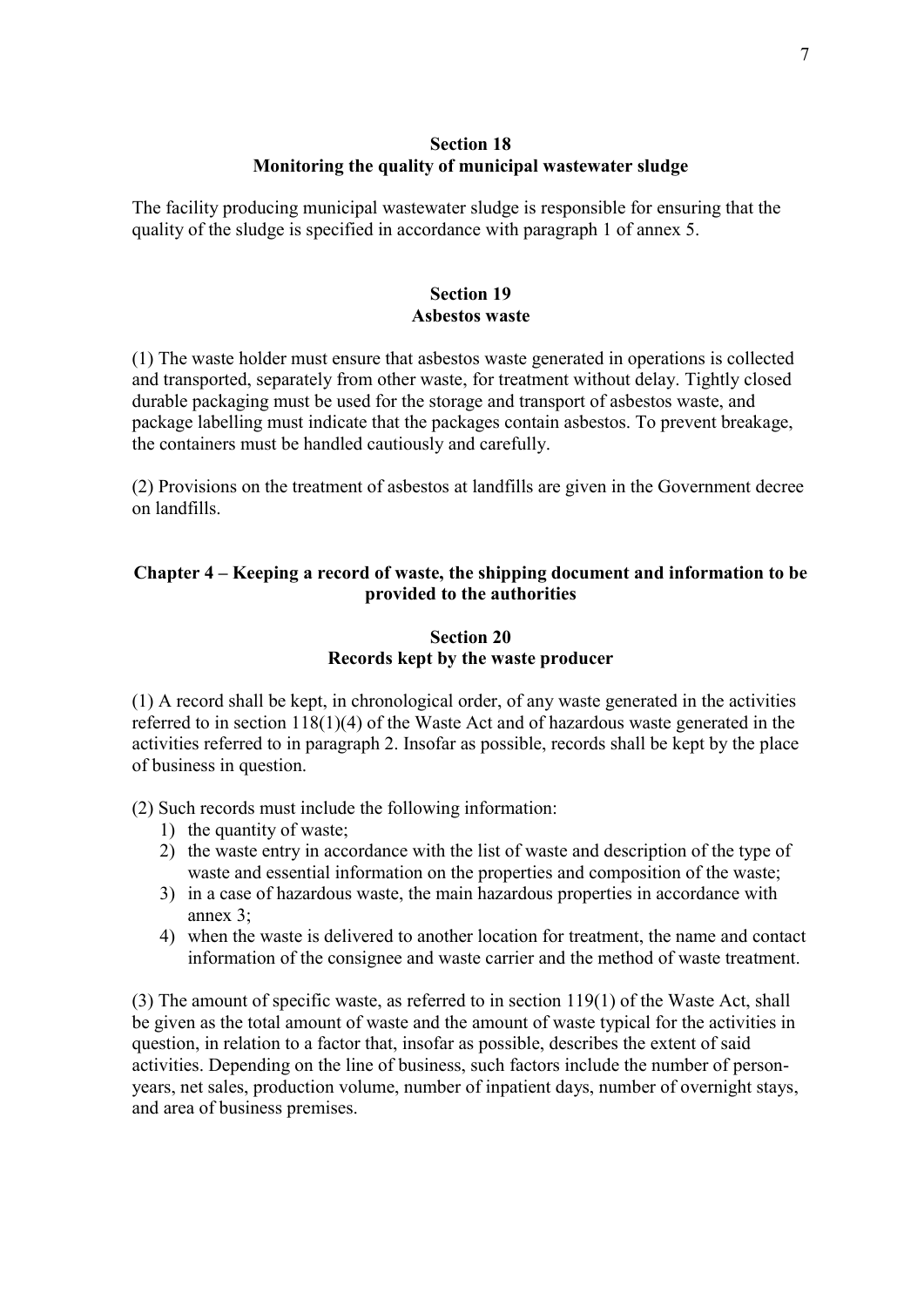#### **Section 21**

## **Keeping of records on municipal wastewater sludge and information to be provided to the supervisory authorities**

(1) In addition to the provisions laid down in section 20 on records kept by the waste producer, the facility producing municipal wastewater sludge shall keep a record of information concerning the quality of the sludge, determined in accordance with section 18.

(2) By the end of February each year, the facility producing municipal wastewater sludge shall provide the supervisory authorities with the information referred to in annex 5, paragraph 2, on the sludge and the use thereof.

### **Section 22 Records kept by the operator of waste treatment operations**

(1) Records in chronological order shall be kept of waste treated in activities referred to in section 118(1)(3) and (4) of the Waste Act. Insofar as possible, such records shall be kept by place of business.

- (2) The records must include the following information:
	- 1) the quantity of waste;
	- 2) the waste entry in accordance with the list of waste and description of the type of waste, and essential information on its properties and composition;
	- 3) in the case of hazardous waste, the main hazardous properties in accordance with annex 3;
	- 4) if the waste is transported from another location, the name and contact information of the previous waste holder and waste carrier;
	- 5) the waste treatment method and classification of the treatment operation in accordance with annex 1 or 2;
	- 6) in the case of waste generated from the treatment of waste, information in accordance with section 20(2) as applicable.

#### **Section 23**

#### **Records kept by the waste carrier, waste broker and waste collection operator**

Records on waste transported, brokered or collected as part of the activities referred to in section 118(1)(5) of the Waste Act must contain the following information:

- 1) the quantity of waste;
- 2) the waste entry in accordance with the list of waste and the description of the type of waste, and essential information on the properties and composition of said waste;
- 3) in the case of hazardous waste, the main hazardous properties in accordance with annex 3;
- 4) the name and contact information of the property holder who delivered the waste, or the other waste holder;
- 5) the dates of waste transport or waste reception and delivery;
- 6) the name and contact information of the consignee of waste.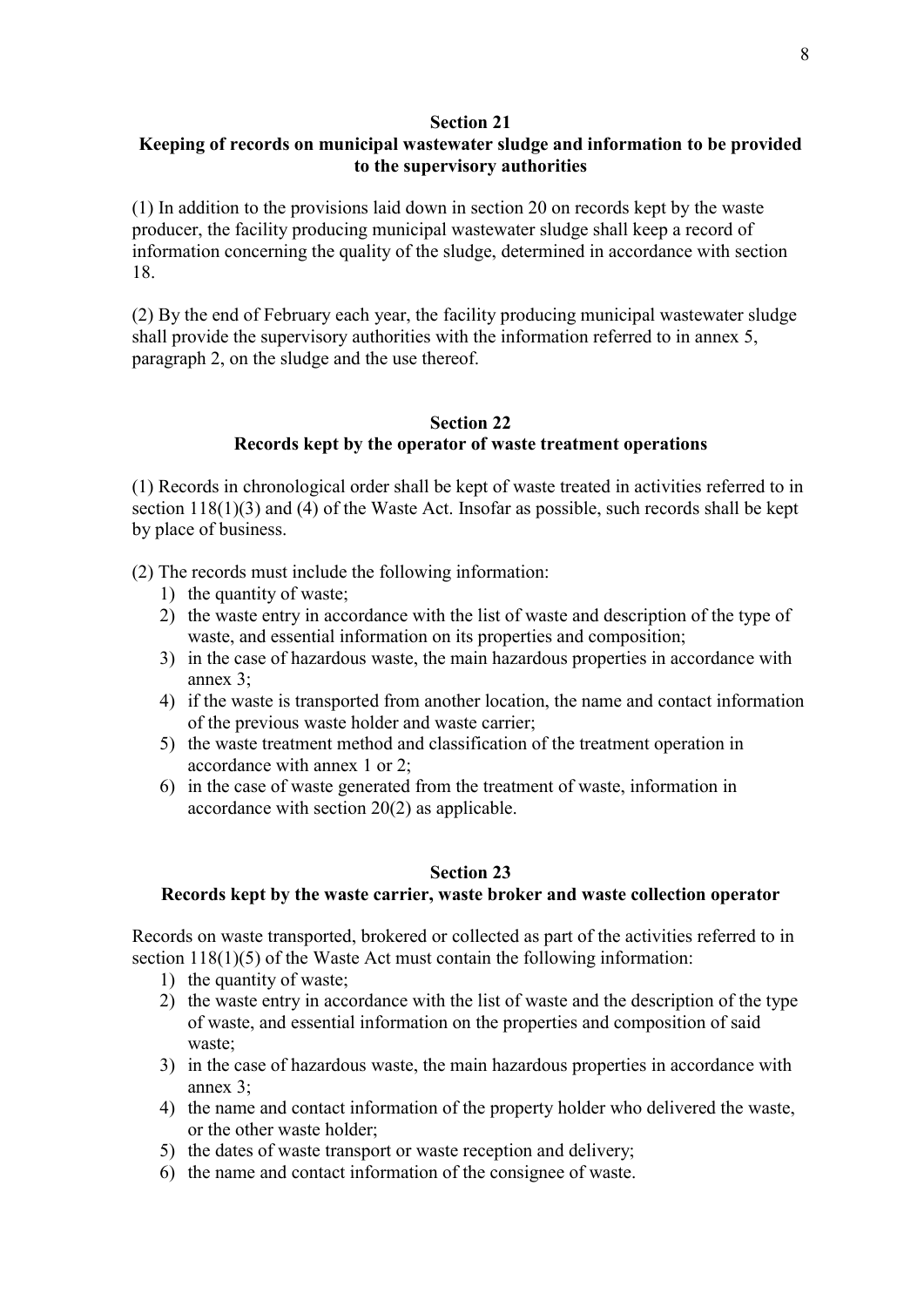## **Section 24 Information to be given in the shipping document**

(1) The shipping document referred to in section 121 of the Waste Act shall include the following information:

- 1) the name and contact information of the waste producer or other waste holder, the waste carrier and consignee of waste:
- 2) the time of shipment of waste and the origin and destination of the shipment;
- 3) the waste entry in accordance with the list of waste and description of the type of waste;
- 4) the quantity of waste;
- 5) confirmation by the waste holder of the accuracy of the information provided;
- 6) when the shipment of waste has ended, confirmation by the waste consignee of the reception of the waste, including information on the quantity of waste received.

(2) The shipping document on the shipment of hazardous waste shall also include the following information:

- 1) the composition and physical characteristics of the waste and the main hazardous properties in accordance with annex 3;
- 2) the type of packaging and means of transport of the waste;
- 3) the waste treatment method.

## **Section 25 Plan on organising the monitoring and supervision of waste treatment**

The plan on organising the monitoring and supervision of waste treatment, as referred to in section 120(2) of the Waste Act, shall include the following information:

- 1) the waste approved for treatment;
- 2) measures for inspecting the quality of waste received;
- 3) a description of the treatment process, including a report of any disturbances, and dangerous and exceptional situations related to the treatment, and stages of treatment considered key in terms of monitoring;
- 4) measures for arranging the supervision of emissions and waste generated from treatment;
- 5) action to be taken in the case of disturbances, and dangerous and exceptional situations, including remedial measures;
- 6) measures for analysing the quality of waste generated from treatment;
- 7) treatment methods and locations of waste generated from treatment;
- 8) the persons responsible for treatment and measures for their orientation and training;
- 9) other corresponding issues necessary to the arrangement of monitoring and supervision.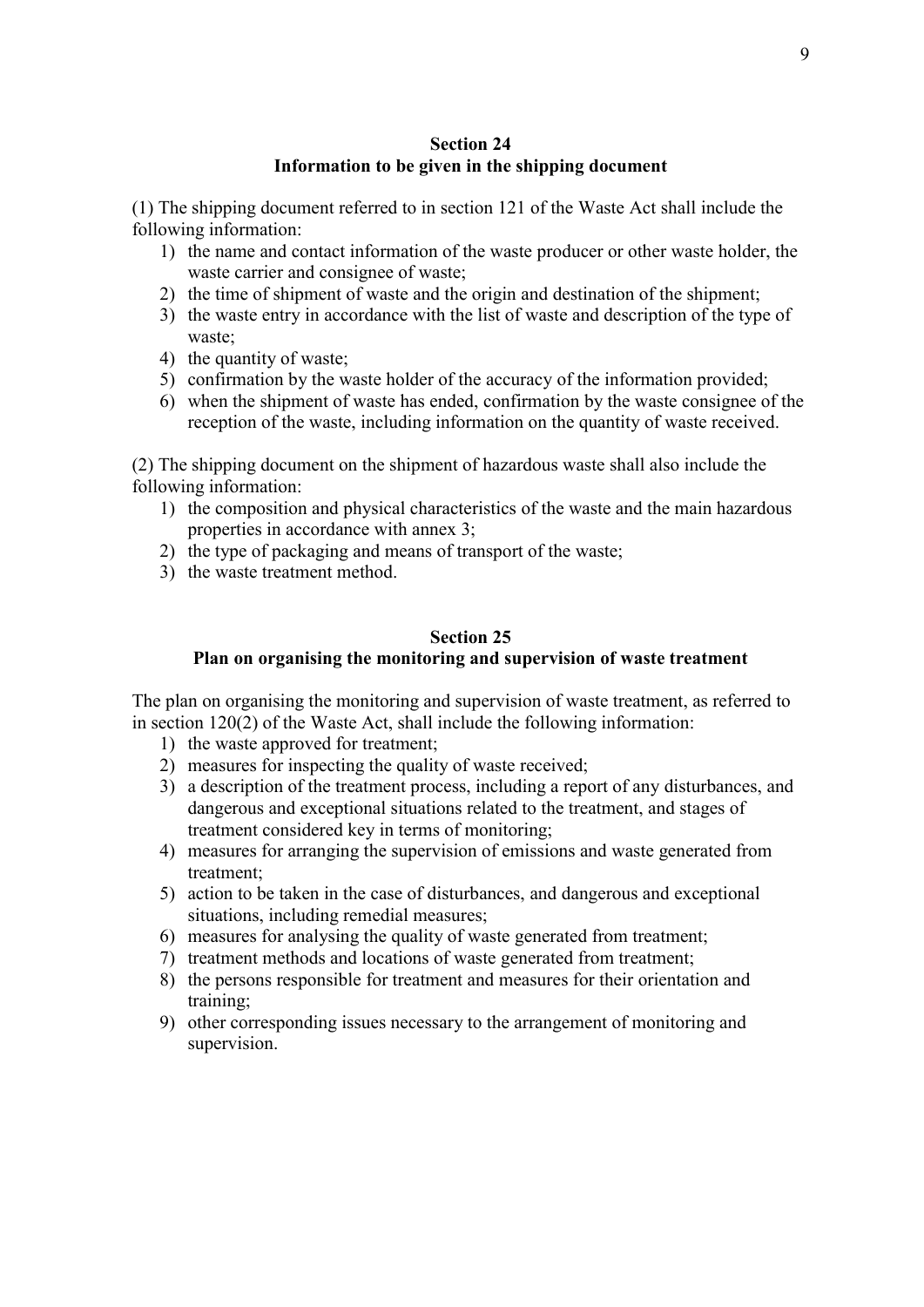### **Section 26**

## **Information to be provided to the municipal waste management authority on waste transport from properties**

(1) In accordance with section 39(2) of the Waste Act, the waste carrier shall provide the municipal waste management authority with the following information on all properties from which the carrier has collected waste during the monitoring period:

- 1) the property holder's name and contact information and the address of the property;
- 2) the number and quantity of waste containers, by type of waste, included in the transport organised;
- 3) the dates waste containers were emptied or the number of times waste containers were emptied and the interval between, by type of waste.

(2) The summary referred to in section 39(2) of the Waste Act shall include at least the following information:

- 1) the quantity of waste collected from properties located within the municipality, by type of waste;
- 2) the names and contact information of waste consignees and the quantity of waste delivered to each, by type of waste.

## **Chapter 5 – Approval and notification procedures**

## **Section 27**

## **Application for approval of activity in the waste management register**

The application for the approval of activity in a waste management register referred to in section 94(1) of the Waste Act shall include:

- 1) the operator's name, contact information, Business ID (Business Identity Code) and domicile;
- 2) the contact person's name and contact information;
- 3) a copy of a certificate of registration in the Trade Register, if the operations are subject to an entry in the Trade Register;
- 4) information about the transport licence, if the operations are subject to a transport licence;
- 5) a description of the means of transport and equipment;
- 6) a description of the type and quality of the waste to be transported or brokered for treatment, and an estimate of the quantity transported or brokered annually, by type of waste;
- 7) a description of the primary area of operation and other areas of operation;
- 8) a description of the operator's expertise;
- 9) a description of the financial guarantee to be provided in accordance with section 95 of the Waste Act.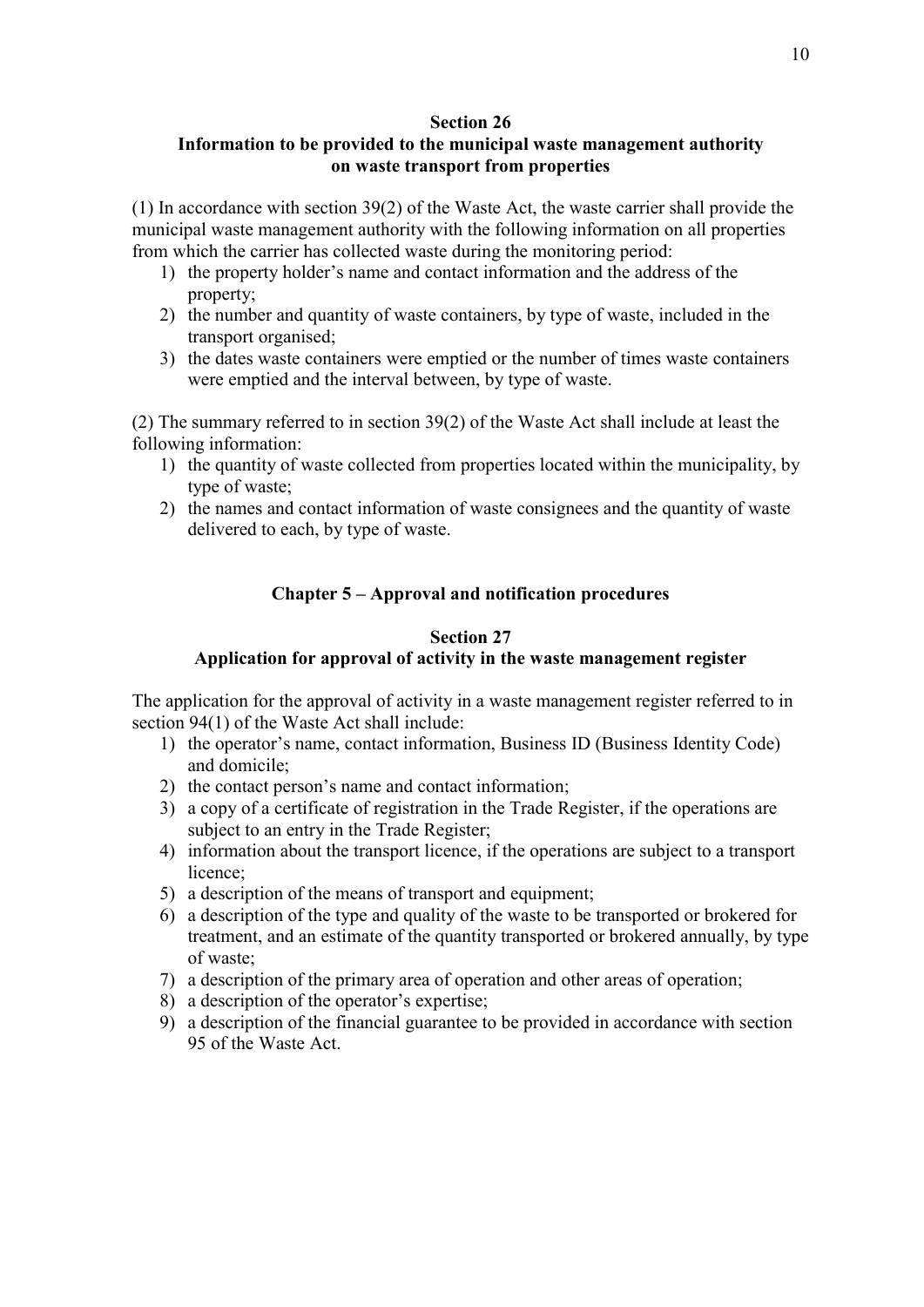#### **Section 28**

## **Contents of decision on approval in a waste management register**

The decision on approval in a waste management register, as referred to in section 96 of the Waste Act, shall include at least the following information:

- 1) the operator's name, contact information, Business ID (Business Identity Code) and domicile;
- 2) the contact person's name and contact information;
- 3) essential information given in the application;
- 4) the decision on the approval or non-approval of the activity in a waste management register;
- 5) any preconditions issued;
- 6) a justification of the decision and information on the regulations applied.

#### **Section 29**

## **Information to be included in the certificate of registration in a waste management register**

The certificate of registration in a waste management register, as referred to in section 98 of the Waste Act, shall include at least the following information:

- 1) the operator's name, contact information, Business ID (Business Identity Code) and domicile;
- 2) the contact person's name and contact information;
- 3) the approval date of the decision and its identification information;
- 4) information on which authority made the decision, and its contact information;
- 5) the operating area, means of transport and equipment, and waste to which the approval applies;
- 6) regulations attached to the decision;
- 7) the date by which the certificate must be verified.

#### **Section 30**

#### **Notification of collection operations in a waste management register**

(1) A notification for entry in a waste management register of the collection of waste conducted on a professional basis, in accordance with section 100 of the Waste Act, shall include:

- 1) the operator's name, contact information and Business ID (Business Identity Code);
- 2) the contact person's name and contact information;
- 3) a description of the type and quality of the waste to be collected, and an estimate of the quantity collected annually, by type of waste;
- 4) for collection other than a continuous operation, the estimated duration;
- 5) the address of the waste reception point or other corresponding information on the location of the reception point;
- 6) a description of the waste containers used at the reception point;
- 7) a description of the organisation for waste collection in accordance with section  $10:$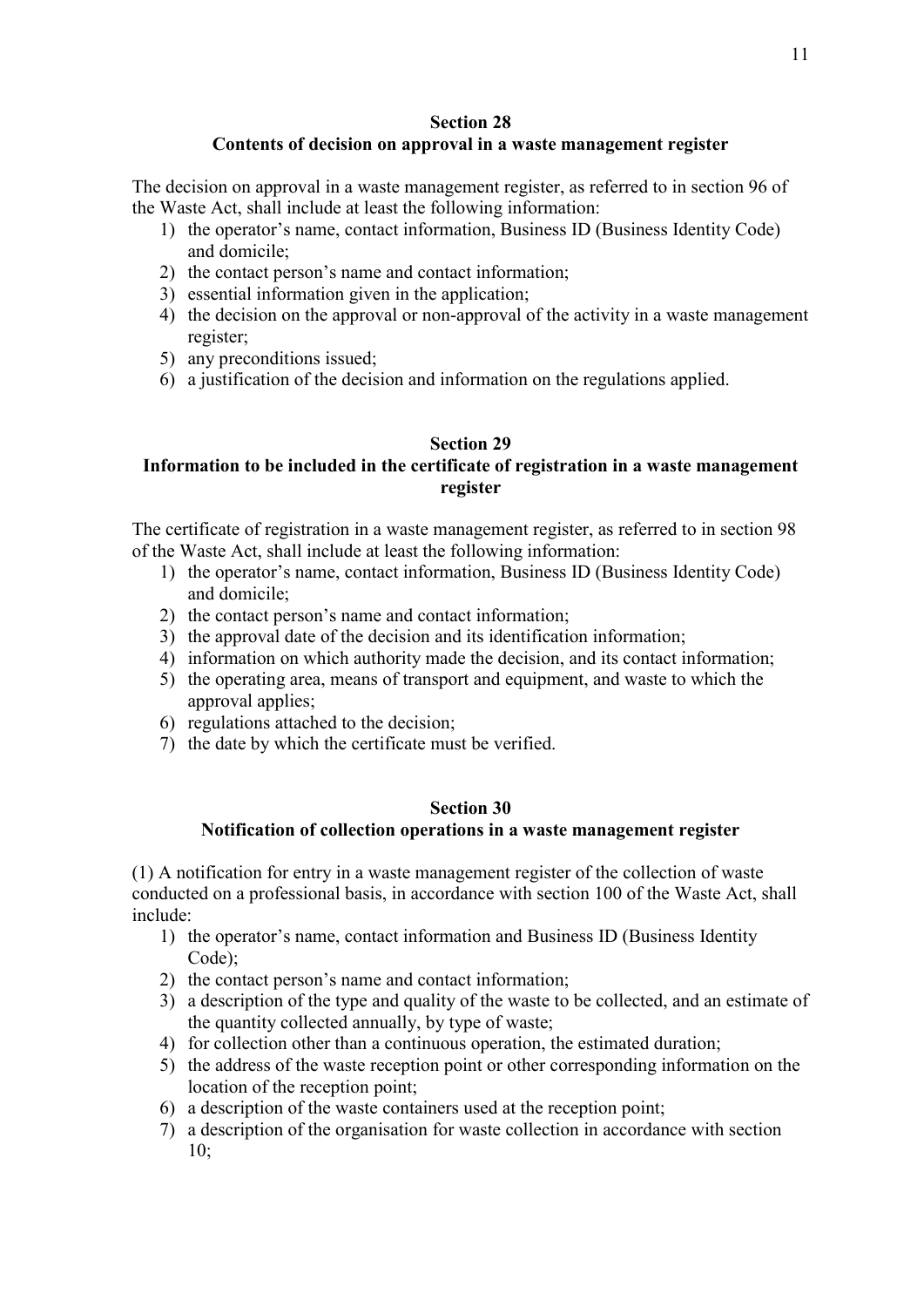8) a description of the transport of waste for treatment and the planned method and location of waste treatment.

(2) Information on all waste reception points located in the municipality, covered by collection organised by the operator, may be included in one and the same notification.

(3) The operator must notify the municipal environmental protection authority without delay of any essential changes in the information referred to in subsection 1, or if the operations are terminated.

## **Section 31 Contents of an application for pre-consent to a waste recovery facility**

An application for pre-consent to a waste recovery facility, as referred to in section 114 of the Waste Act, shall include the following information:

- 1) the operator's name, Business ID (Business Identity Code), contact information and contact person, as well as the name of the facility and visiting address;
- 2) a copy of a certificate of registration in the Trade Register, if the operations are subject to an entry in the Trade Register;
- 3) information on a valid environmental permit and an environmental management system referred to in section 114(2)(3) of the Waste Act;
- 4) a description of the waste for which pre-consent is applied, including the physical characteristics of the waste and impurities and variations in its properties;
- 5) a waste entry in accordance with the list of waste and the waste classification in accordance with Annexes IV and IVA of Regulation (EC) No 1013/2006 of the European Parliament and of the Council on shipments of waste;
- 6) a description of the recovery method used, including classification of the recovery operation in accordance with annex 1;
- 7) the total quantity of waste recovered annually by the facility and quantities by type of waste, and an assessment of the proportion of waste imported on the basis of pre-consent;
- 8) the period for which pre-consent is applied;
- 9) waste quality assurance, records kept of waste and measures in case the composition of waste is unacceptable or for another reason, and other arrangements for the reception of waste;
- 10) a report of any problems in previous shipments of waste in which the operator participated, and of how these problems were solved.

#### **Chapter 6 – Miscellaneous provisions**

#### **Section 32 Duties of the Finnish Environment Institute**

In addition to the provisions laid down in the Waste Act, the Finnish Environment Institute shall

1) engage in research on and monitoring of reducing the quantity and harmfulness of waste and research on waste management, and shall arrange the related training, advisory services and communication;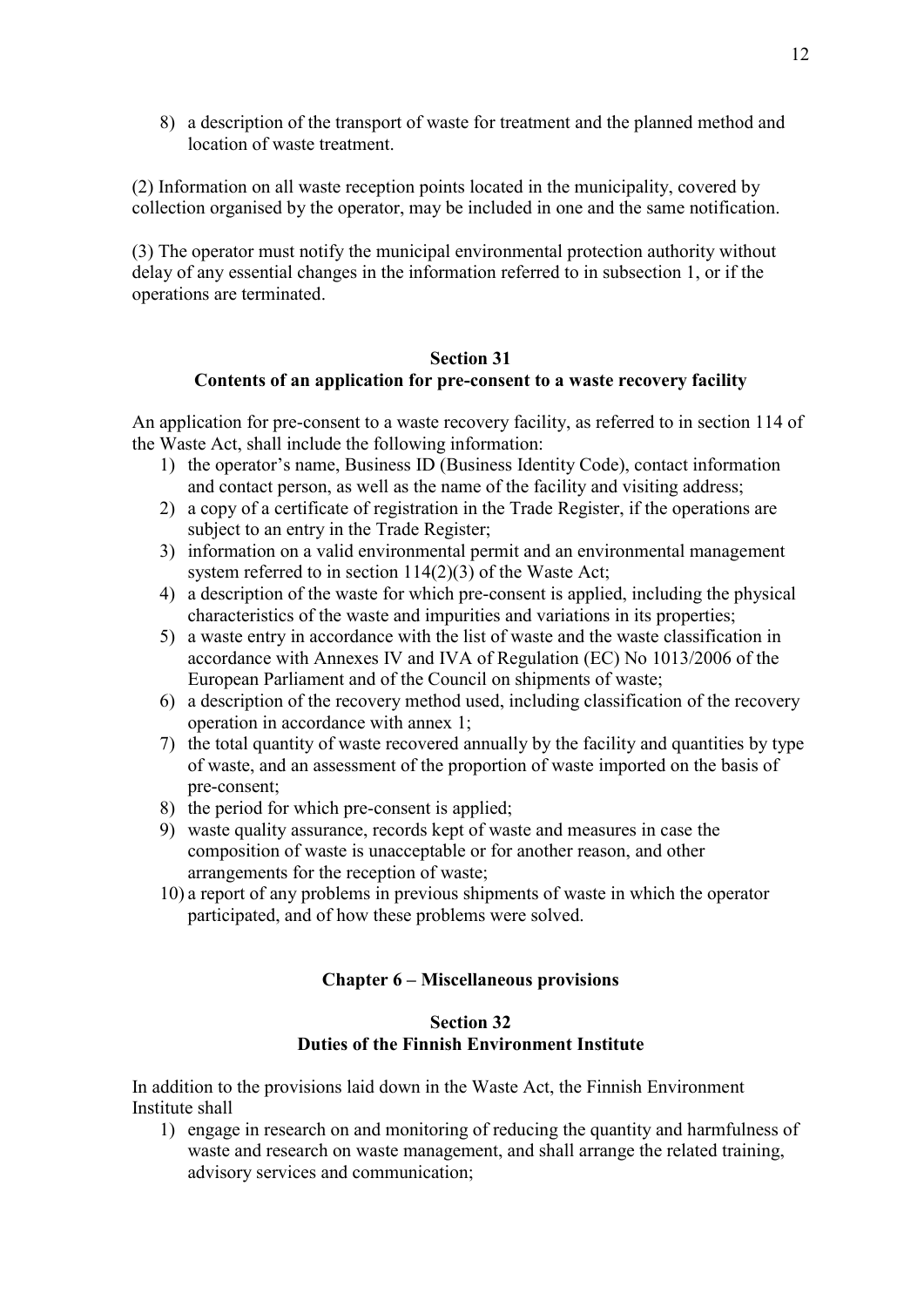- 2) participate in the preparation of the national waste plan and provisions issued under the Waste Act and instructions on waste issues;
- 3) participate in the development of quality assurance of data on waste, recorded in the environmental protection database referred to in section 27 of the Environmental Protection Act.

#### **Section 33**

#### **Duties of the Centres for Economic Development, Transport and the Environment**

In addition to the provisions laid down in the Waste Act, the Centres for Economic Development, Transport and the Environment shall

- 1) ensure quality assurance of any data on waste they have recorded in the environmental protection database;
- 2) collect and acquire information on waste and waste management within their areas of operation;
- 3) ensure that training, advisory services, communication and monitoring are organised on waste and waste management within their areas of operation.

## **Section 34 Expert authorities and institutions**

Within their mandates, expert authorities and institutions referred to in section 27 of the Waste Act include the National Institute for Health and Welfare, the Finnish Food Safety Authority Evira, Customs, VTT Technical Research Centre of Finland and the Finnish Environment Institute.

#### **Section 35 Contents of the national waste plan**

(1) The national waste plan referred to in section 87 of the Waste Act shall include the following information:

- 1) the quantity, type and source of waste generated within the country and an evaluation of the future trends of these;
- 2) a general description of waste collection and treatment systems and the allocation of responsibilities between municipal and private actors, including any special arrangements for hazardous and other waste, and major waste recovery and disposal installations;
- 3) conclusions on the implementation of the valid national waste plan and on the assessment of its effectiveness;
- 4) goals for the development of waste management, which shall, insofar as possible, include quantitative targets for recycling and other recovery of waste;
- 5) a general assessment of the need to modernise the systems and facilities referred to in paragraph 2, the need for new treatment facilities, the quantities of waste processed by them, and the related investment and other costs, and a description of the location criteria for these installations;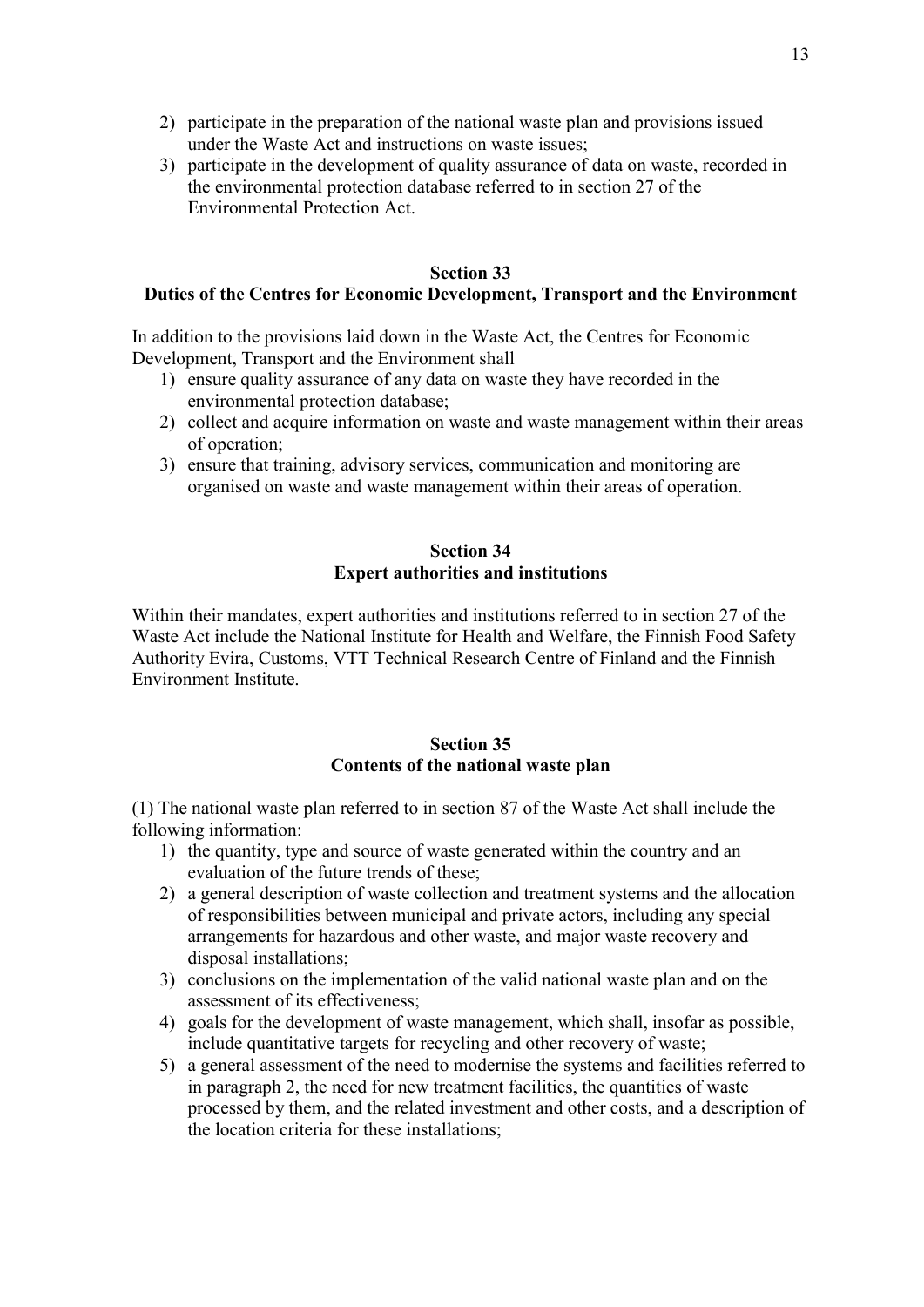- 6) any other measures planned in order to solve recognised problems, including measures for organising necessary awareness campaigns and providing information;
- 7) an evaluation of the usefulness and suitability of the use of economic and other instruments in tackling various waste problems, taking account of the need to maintain the smooth functioning of the internal market;
- 8) an evaluation of the effectiveness of the measures proposed in the plan in reaching the objectives set therein, and in fulfilling the intent of the Waste Act and promoting the implementation of provisions.

(2) The section of the national waste plan on reducing the quantity and harmfulness of waste must include the following information:

- 1) a description of trends in the quantity and harmfulness of waste generated for a period covering at least the last ten years, and an estimate of future trends;
- 2) a description of current measures for reducing the quantity and harmfulness of waste;
- 3) objectives for reducing the quantity and harmfulness of waste;
- 4) planned measures for promoting the reduction of waste quantity and harmfulness, taking account of the examples of waste prevention measures included in Annex IV of Directive 2008/98/EC of the European Parliament and of the Council on waste, hereinafter the Waste Directive, and an evaluation of the usefulness of the measures in attaining the objectives related to a reduction in the quantity and harmfulness of waste;
- 5) qualitative and quantitative benchmarks for monitoring the progress of measures to reduce the quantity and harmfulness of waste.

(3) The national waste plan shall include a section on packaging and packaging waste, where it shall be examined how to achieve the goals, set under the Waste Act, for reducing the quantity of packaging, and for re-use and recycling and other recovery of packaging waste.

#### **Section 36 Contents of the regional waste plan**

The regional waste plan referred to in section 88 of the Waste Act shall include the following information regarding the area covered by the plan:

- 1) the quantity of municipal waste generated and treated in the area, and the quantity of other waste considered key in terms of waste management in the region, and an assessment of the trends of these in the future;
- 2) a description of the organisation of waste collection and treatment referred to in paragraph 1;
- 3) waste recovery and disposal facilities operating in the region, alongside establishments and corporations organising the re-use of products;
- 4) conclusions on the implementation of the valid regional waste plan and on the assessment of its effectiveness;
- 5) objectives regarding the reduction of the quantity and harmfulness of waste and development of waste management, which shall, insofar as possible, include quantitative goals for these;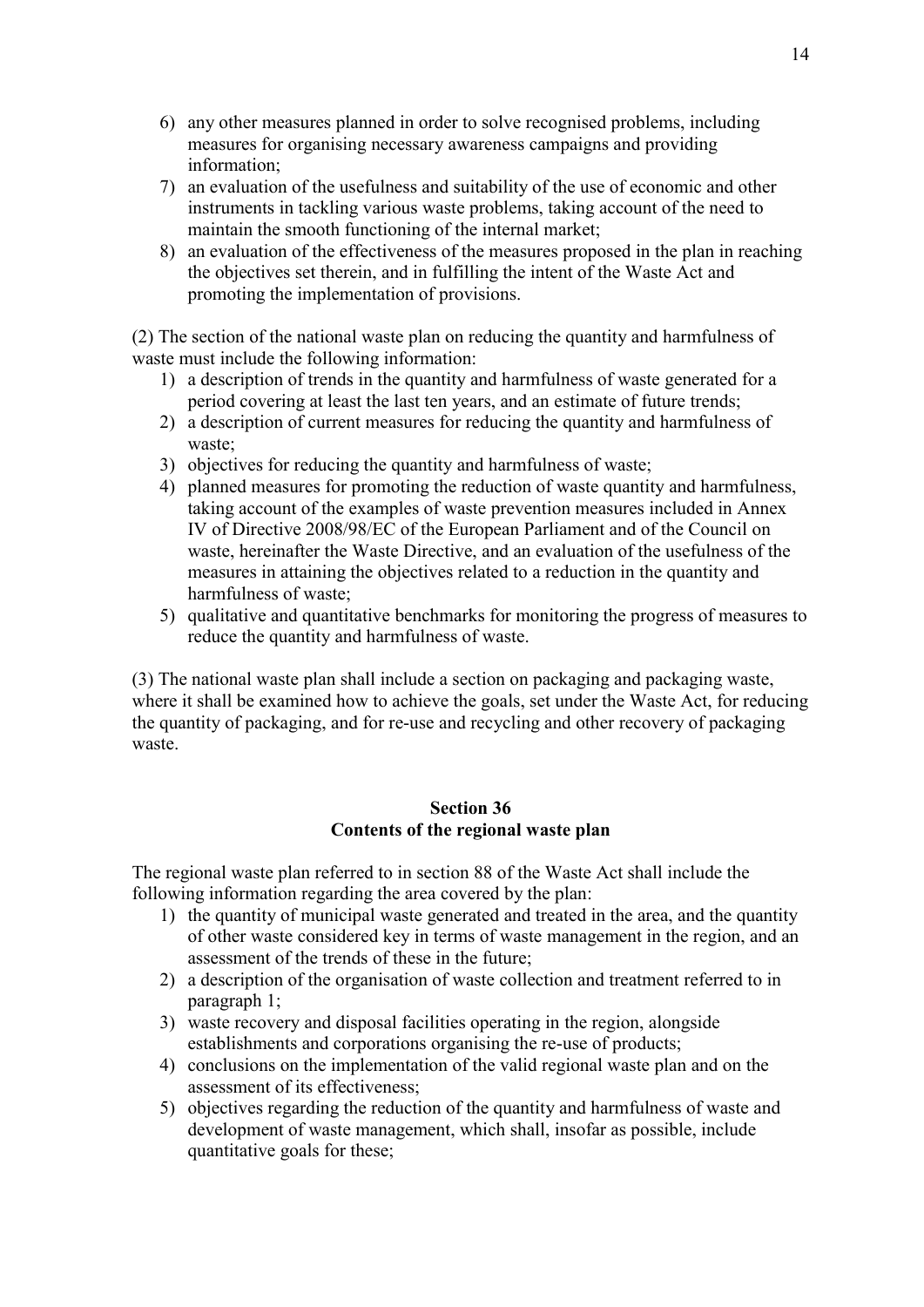- 6) an assessment of the need for reforming the organisation of activities and modernising the facilities referred to in paragraphs 2 and 3, and of the need for new treatment facilities and of the quantity of waste treated by them and the location criteria for these installations;
- 7) waste which is causing particular waste management problems in the region and measures planned for solving these problems, including measures for organising necessary awareness campaigns and providing information;
- 8) any decommissioned landfills and other corresponding waste treatment areas located in the region that are assessed as causing a hazard or harm to the environment or human health, and measures planned for their restoration;
- 9) measures planned for implementation in the region to promote the reduction of the quantity and harmfulness of waste, taking into account the measures included in Annex IV of the Waste Directive.

#### **Section 37 Entry into force**

(1) This Decree enters into force on 1 May 2012.

(2) This Degree repeals the Government Decision on information to be provided on hazardous waste and on the packing and labelling of hazardous waste (659/1996), the Government Decision on management of oil waste, excluding section 6 thereof, the Government Decision on construction waste (295/1997), the Government Decision on the use of sewage sludge in agriculture (282/1994), and the Ministry of the Environment Decree on the list of the most common wastes and of hazardous wastes (1129/2001).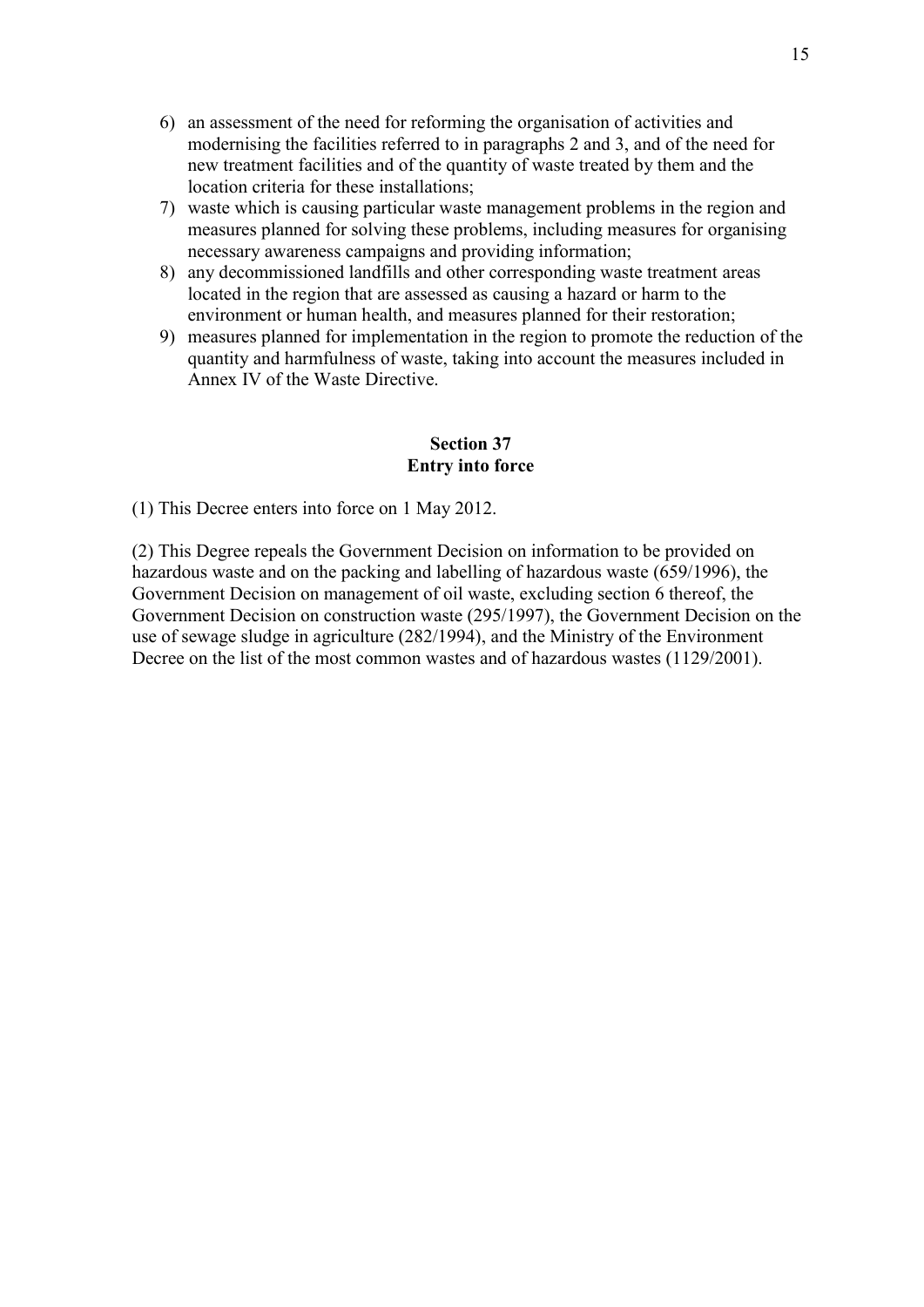## **Annex 1**

## **RECOVERY OPERATIONS**

- R 1 Use principally as a fuel or other means of generating energy  $<sup>1</sup>$ </sup>
- R 2 Solvent reclamation or regeneration
- R 3 Recycling or reclamation of organic substances which are not used as solvents, including composting and other biological transformation processes  $^{2)}$
- R 4 Recycling or reclamation of metals and metal compounds
- R 5 Recycling or reclamation of other inorganic materials  $3$ )
- R 6 Regeneration of acids or bases
- R 7 Recovery of components used for pollution abatement
- R 8 Recovery of components from catalysts
- R 9 Oil re-refining or other reuses of oil
- R 10 Land treatment resulting in benefit to agriculture or ecological improvement
- R 11 Use of waste obtained from any of the operations numbered R 1 to R 10
- R 12 Exchange of waste for submission to any of the operations numbered R 1 to R 11<sup>4)</sup>
- R 13 Storage of waste pending any of the operations numbered R 1 to R 12, excluding temporary storage, pending collection, on the site where the waste is produced  $5\frac{1}{2}$

 $<sup>1)</sup>$  This applies to incineration facilities dedicated to the processing of municipal solid</sup> waste only where their energy efficiency is equal to or above 0.65. Energy efficiency is calculated using the following formula:

Energy efficiency =  $(Ep - (Ef + Ei)) / (0.97 \times (Ew + Ef))$  in which:

- Ep means annual energy produced as heat or electricity. Ep is calculated with energy in the form of electricity being multiplied by 2.6 and heat produced for commercial use multiplied by 1.1 (GJ/year)
- Ef means annual energy input to the system from fuels contributing to the production of steam (GJ/year).
- Ew means annual energy contained in the treated waste calculated using the net calorific value of the waste (GJ/year).
- Ei means annual energy imported excluding Ew and Ef (GJ/year).
- 0.97 is a factor accounting for energy losses due to bottom ash and radiation.

This formula shall be applied in accordance with the reference document on Best Available Techniques for waste incineration.

 $^{2)}$  This includes gasification and pyrolysis using the generated components as chemicals.

<sup>3)</sup> This includes recycling of inorganic construction materials and soil cleaning, resulting in recovery of the soil.

 $^{4)}$  If there is no other R code appropriate, this can include preliminary operations prior to the recovery of waste, including pre-processing such as, inter alia, dismantling, sorting,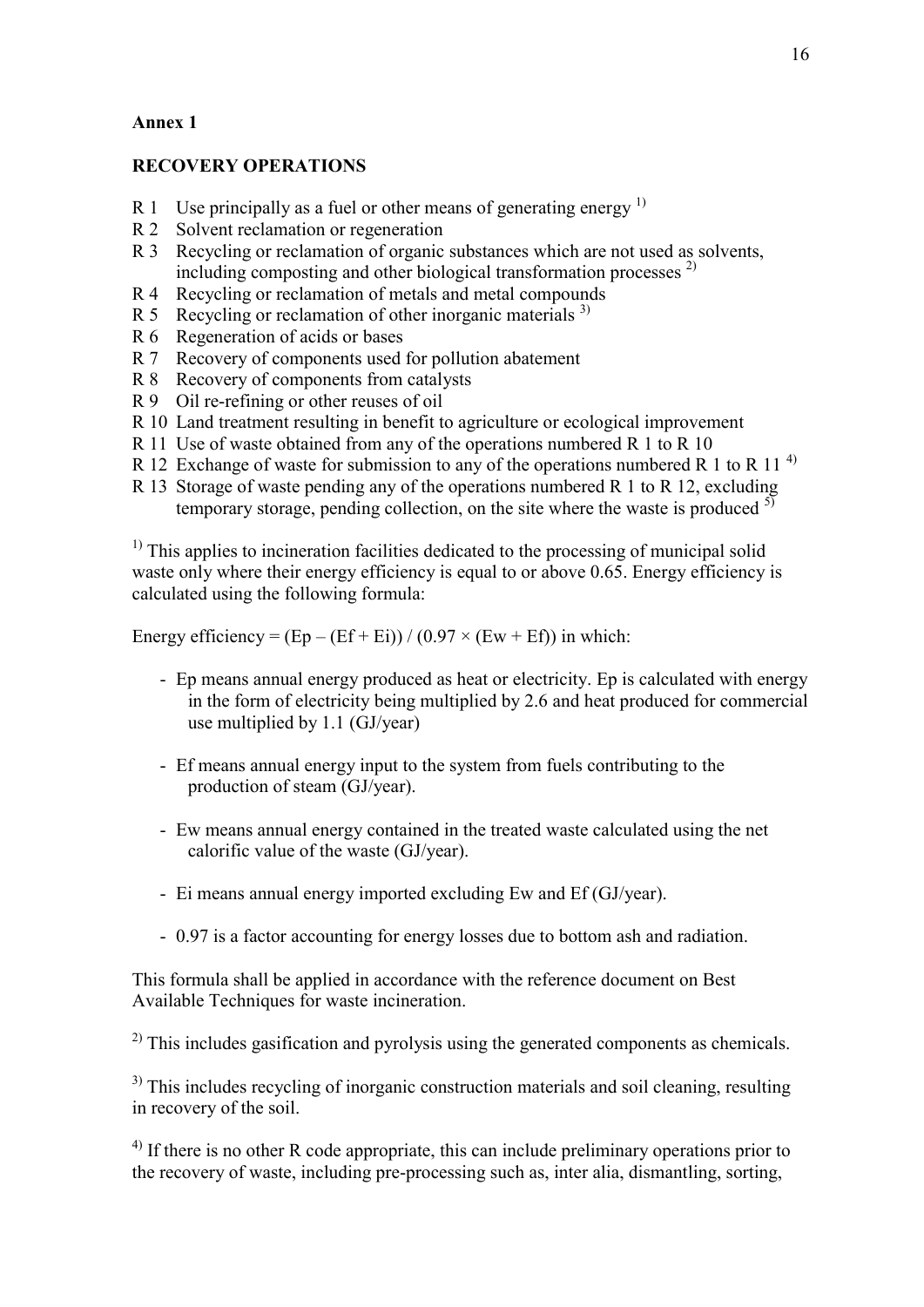crushing, compacting, pelletising, drying, shredding, conditioning, repackaging, separating, blending or mixing prior to submission to any of the operations numbered R1 to R11.

<sup>5)</sup> Temporary storage means temporary storage of waste referred to in section  $6(1)(10)$  of the Waste Act.

## **Annex 2**

## **DISPOSAL OPERATIONS**

- D 1 Deposit into or on to land, e.g. a landfill
- D 2 Land treatment, e.g. biodegradation of liquid or sludgy discards in soil
- D 3 Deep injection, e.g. injection of pumpable discards into wells, salt domes or naturally occurring repositories
- D 4 Surface impoundment, e.g. placement of liquid or sludgy discards into pits, ponds or lagoons
- D 5 Specially engineered landfill, e.g. placement into lined discrete cells which are capped and isolated from one another and the environment
- D 6 Release into a water body, except seas or oceans
- D 7 Release into seas or oceans, including sea-bed insertion
- D 8 Biological treatment not specified elsewhere in this annex, which results in final compounds or mixtures which are discarded by means of any of the operations numbered D 1 to D 12
- D 9 Physico-chemical treatment not specified elsewhere in this annex, which results in final compounds or mixtures which are discarded by means of any of the operations numbered D 1 to D 12, e.g. evaporation, drying or calcination
- D 10 Incineration on land
- D 11 Incineration at sea  $^{1}$
- D 12 Permanent storage, e.g. emplacement of containers in a mine
- D 13 Blending or mixing prior to submission to any of the operations numbered D 1 to D  $12^{2}$
- D 14 Repackaging prior to submission to any of the operations numbered D 1 to D 13
- D 15 Storage pending any of the operations numbered D 1 to D 14, excluding temporary storage, pending collection, on the site where the waste is produced <sup>3)</sup>

<sup>1)</sup> Such operations are prohibited by Finnish and EU legislation and international conventions.

 $^{2)}$  If no other appropriate D code is available, this can include preliminary operations prior to disposal, including pre-processing such as, inter alia, sorting, crushing, compacting, pelletising, drying, shredding, conditioning or separating prior to submission to any of the operations numbered D1 to D12.

<sup>3)</sup> Temporary storage means temporary storage of waste referred to in section 6(1)(10) of the Waste Act.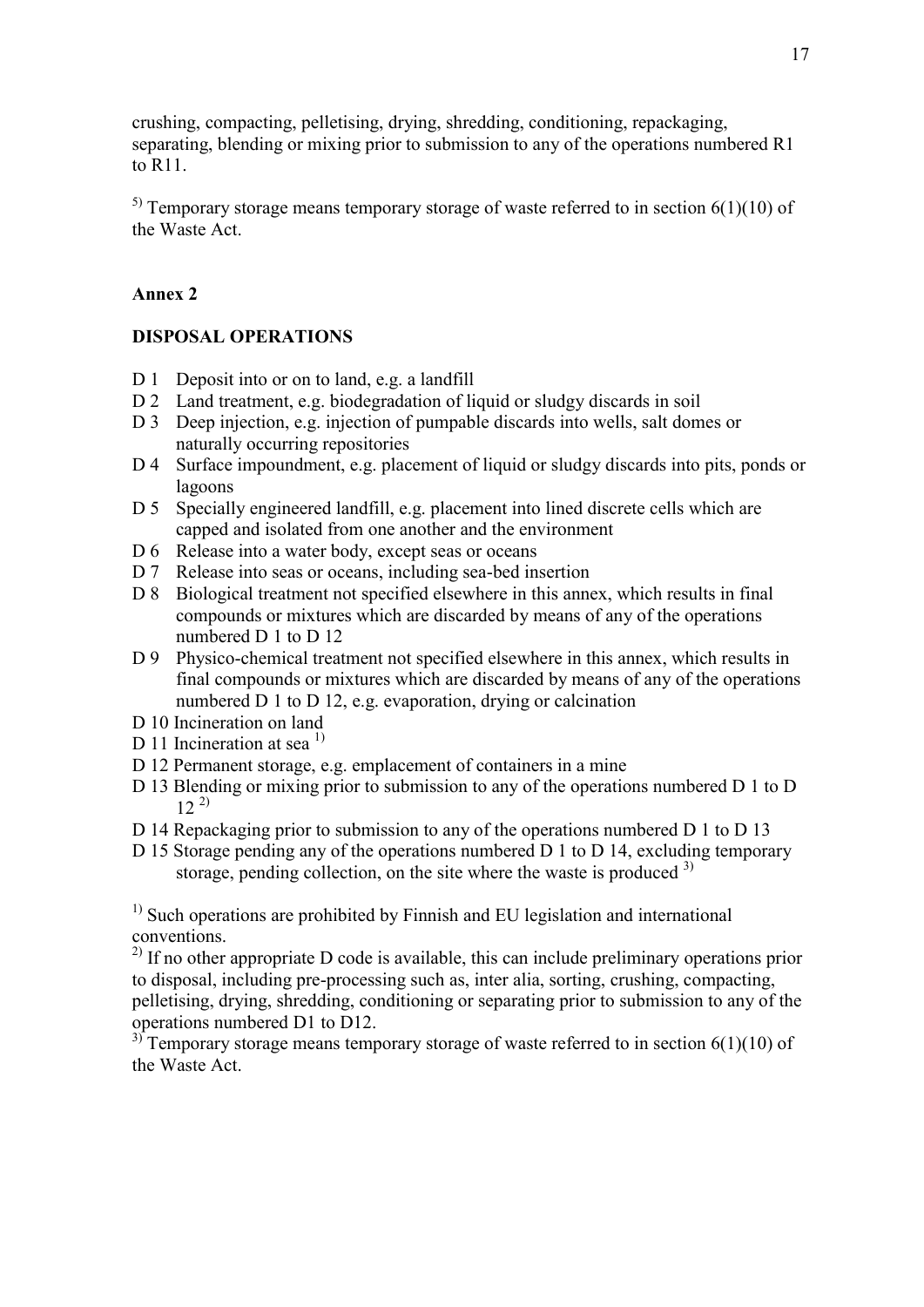#### **Annex 3**

## **HAZARDOUS PROPERTIES OF WASTE AND THE LIMIT VALUES APPLIED WHEN INTERPRETING WASTE PROPERTIES**

1. Hazardous properties of waste

*H 1 Explosive:* substances and preparations which may explode under the effect of a flame or which are more sensitive to shocks or friction than dinitrobenzene.

*H 2 Oxidising:* substances and preparations which exhibit highly exothermic reactions when in contact with other substances, particularly flammable substances.

*H 3-A Highly flammable:*

- − liquid substances and preparations having a flash point below 21 °C, including extremely flammable liquids.
- − substances and preparations which may become hot and finally catch fire in contact with air at

ambient temperature, without any application of energy,

− solid substances and preparations which may readily catch fire after brief contact with a

source of ignition and which continue to burn or to be consumed after the removal of the source of ignition,

- − gaseous substances and preparations which are flammable in air at normal pressure, or
- − substances and preparations which, in contact with water or damp air, evolve highly flammable gases in dangerous quantities.

*H 3-B Flammable:* liquid substances and preparations having a flash point equal to or greater than 21 °C and less than or equal to 55 °C.

*H 4 Irritant:* non-corrosive substances and preparations which, through immediate, prolonged or repeated contact with the skin or mucous membrane, can cause inflammation.

*H 5 Harmful:* substances and preparations which, if they are inhaled or ingested or if they penetrate the skin, may involve limited health risks.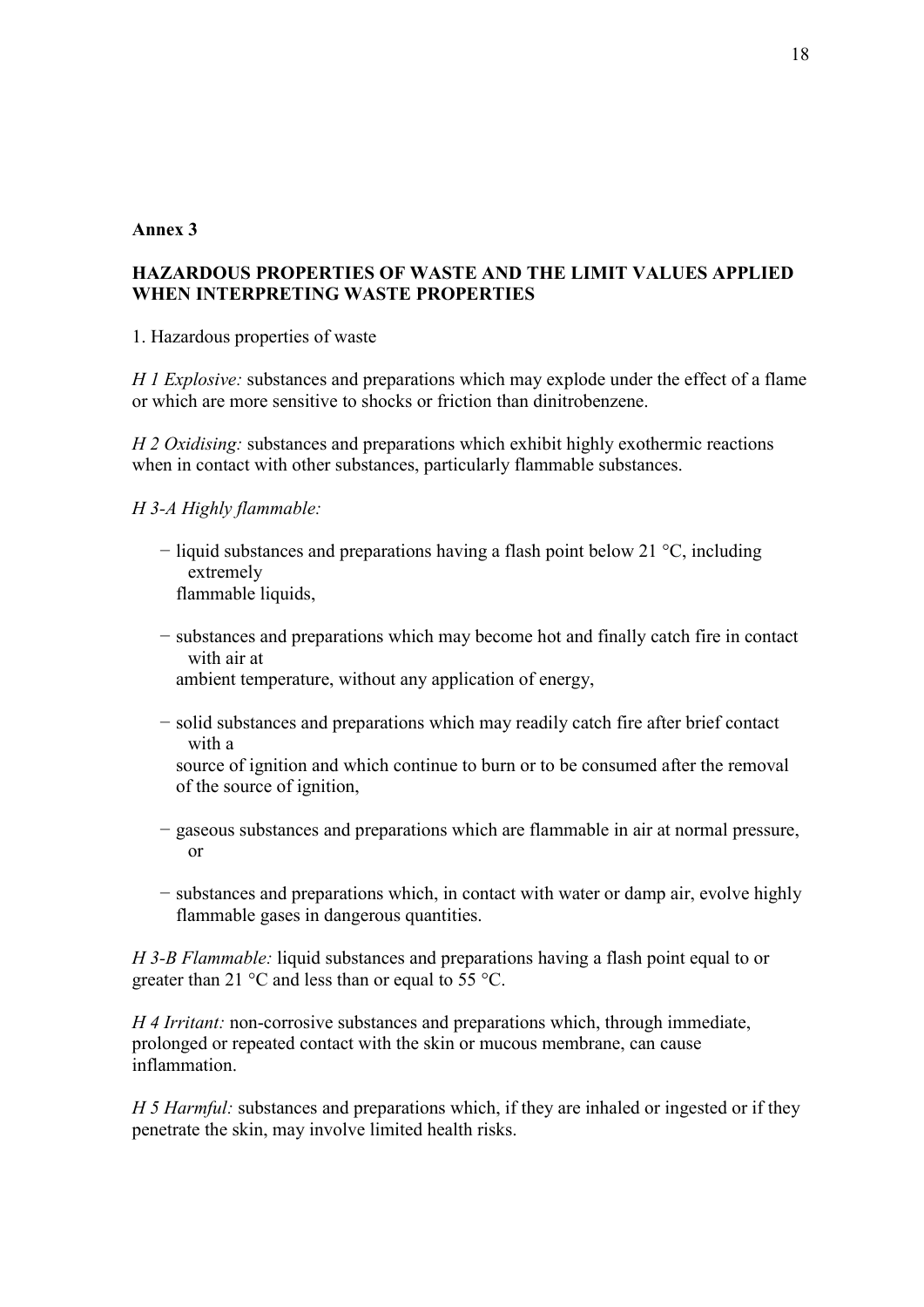*H 6 Toxic:* substances and preparations, including very toxic substances and preparations which, if they are inhaled or ingested or if they penetrate the skin, may involve serious, acute or chronic health risks and even death.

*H 7 Carcinogenic:* substances and preparations which, if they are inhaled or ingested or if they penetrate the skin, may induce cancer or increase its incidence.

*H 8 Corrosive:* substances and preparations which may destroy living tissue on contact.

*H 9 Infectious:* substances and preparations containing viable micro-organisms or their toxins which are known or reliably believed to cause disease in humans or other living organisms.

*H 10 Toxic for reproduction:* substances and preparations which, if they are inhaled or ingested or if they penetrate the skin, may induce non-hereditary congenital malformations or increase their incidence.

*H 11 Mutagenic:* substances and preparations which, if they are inhaled or ingested or if they penetrate the skin, may induce hereditary genetic defects or increase their incidence.

*H 12* Waste which releases toxic or very toxic gases in contact with water, air or an acid.

*H 13* Sensitising: substances and preparations which, if they are inhaled or if they penetrate the skin, are capable of eliciting a hypersensitisation reaction such that, upon further exposure to the substance or preparation, characteristic adverse effects result. \*

*H 14 Ecotoxic:* waste which presents or may present immediate or delayed risks for the environment.

*H 15* Waste capable by any means, after disposal, of yielding another substance, e.g. a leachate, which possesses any of the characteristics listed above.

The provisions laid down in the Ministry of Social Affairs and Health Decree on chemical classification principles and labelling apply to the interpretation of properties H 1, H 2, H 3-A, H 3-B, H 4, H 5, H 6, H 7, H 8, H 10 and H 11, and the classification of substances.

\* As far as testing methods are available.

2. Limit values applicable in the interpretation of properties H 4, H 5, H 6, H 7, H 8, H 10 and H 11

Waste is considered to possess one or several of the properties H 4, H 5, H 6, H 7, H 8, H 10 and H 11 referred to in paragraph 1 of this annex, if the concentration of the substance in waste (expressed as per cent by weight) is equal to or higher than the limit value given in the table below. Limit values do not apply to pure alloys uncontaminated by hazardous substances. If Table 3.2 in Annex VI of the CLP Regulation gives a lower limit value for a substance, that limit value shall apply.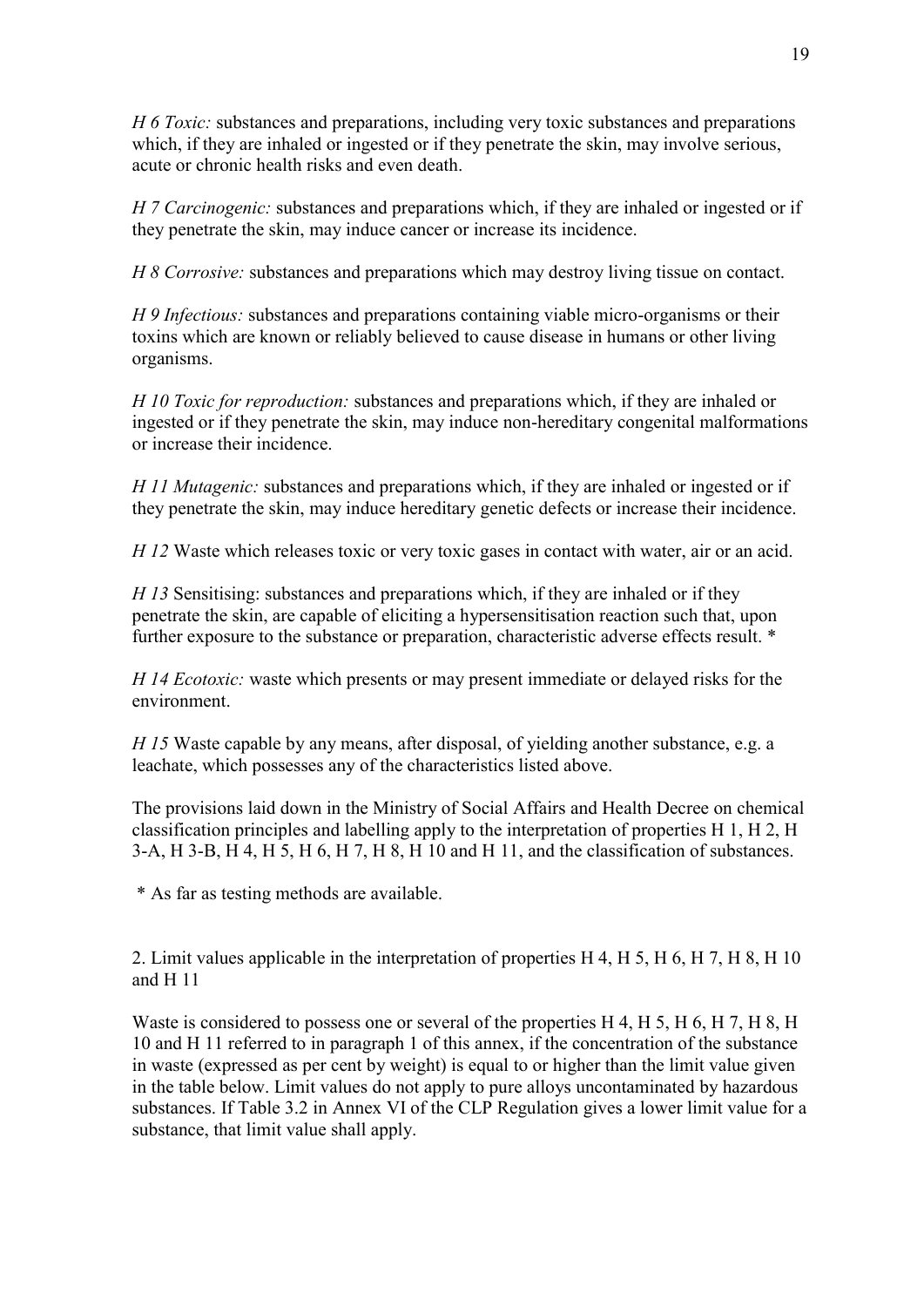value (%)

| Irritant (Xi and R41) $*$ )                                                   | 5            |
|-------------------------------------------------------------------------------|--------------|
| Irritant (Xi and R36, R37, R38) $*$ )                                         | 20           |
| Harmful (Xn and R20, R21, R22) $*$ )                                          | 25           |
| Harmful, possible risk of irreversible effects (Xn and R68/route of exposure) | 10           |
| Harmful, danger of serious damage to human health by prolonged exposure       |              |
| (Xn and R48/route of exposure)                                                | 10           |
| Very toxic $(T+$ and R26, R27, R28) *)                                        | 0.1          |
| Very toxic, may pose danger of very serious irreversible effects              |              |
| $(T + and R39$ /route of exposure)                                            | 0.1          |
| Toxic (T and R23, R24, R25) $*$ )                                             | 3            |
| Toxic, may pose danger of very serious irreversible effects                   |              |
| (T and R39/route of exposure)                                                 | 1            |
| Toxic, danger of serious damage to human health by prolonged exposure         |              |
| (T and R48/route of exposure)                                                 | 1            |
| Carcinogenic, category 1 or 2 (T and R45, R49)                                | 0.1          |
| Carcinogenic, category 3 (Xn and R40)                                         |              |
| Causes burns (C and R35) $*$ )                                                | $\mathbf{1}$ |
| Causes burns (C and R34) $*$ )                                                | 5            |
| Toxic to reproduction, category 1 or 2 (T and R60, R61)                       | 0.5          |
| Toxic to reproduction, category 3 (Xn and R62, R63)                           | 5            |
| Mutagenic, category 1 or 2 (T and R46)                                        | 0.1          |
| Mutagenic, category 3 (Xn and R68)                                            |              |

\*) If waste contains more than one substance classified as hazardous, the Ministry of Social Affairs and Health Decree on chemical classification principles and labelling shall apply when calculating total [OR aggregate] concentrations.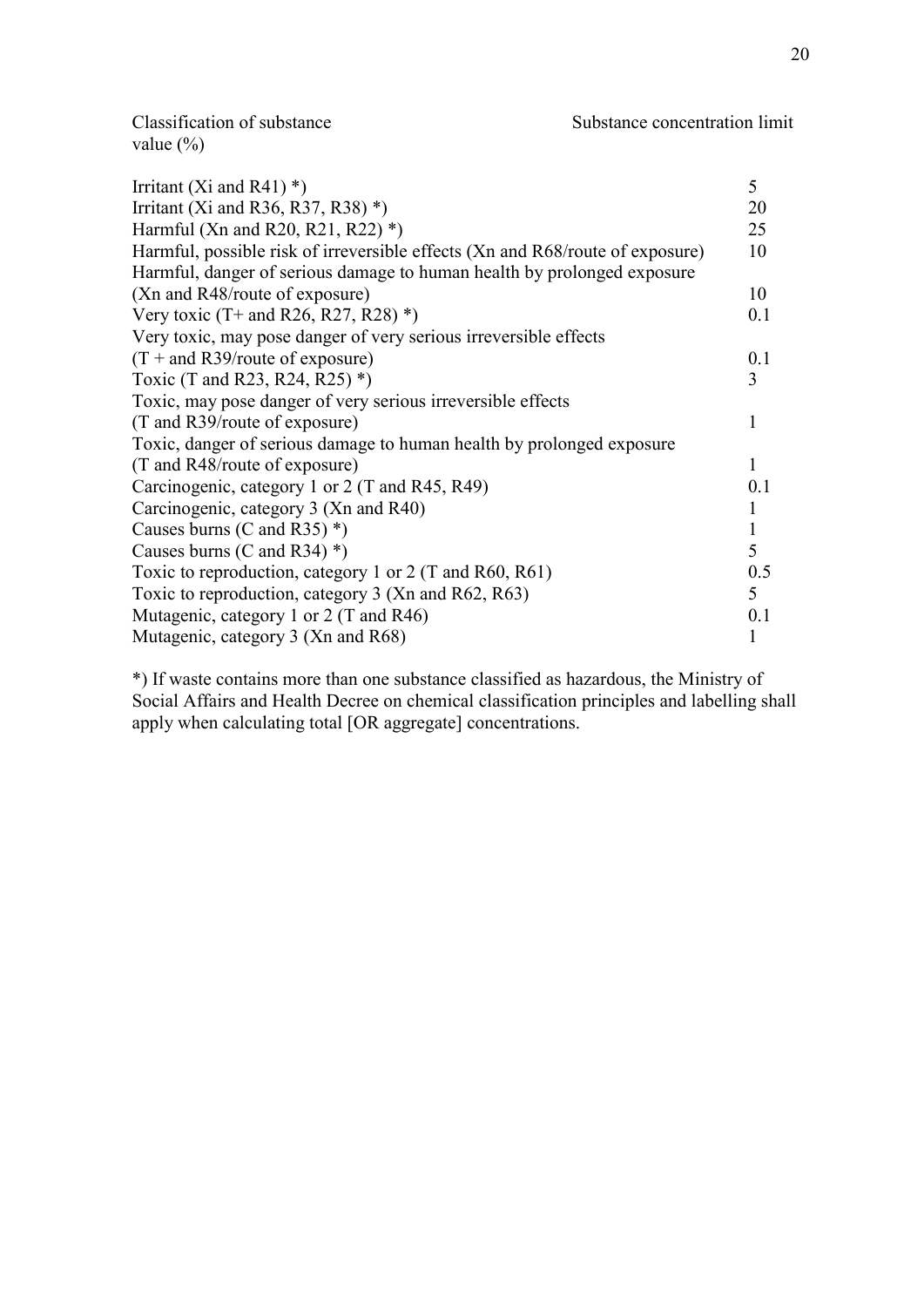#### **Annex 4**

### **LIST OF WASTE: THE MOST COMMON WASTES AND HAZARDOUS WASTES**

#### **Introduction**

This list of waste contains examples of wastes. It is not a comprehensive list, and not all objects or substances mentioned on it are considered waste in every case. An object or substance is considered waste only if it fulfils the criteria for waste laid down in section 5(1) of the Waste Act.

Entries marked with an asterisk (\*) on the list are hazardous waste, unless otherwise decided with respect to that particular item under section 7 or 112 of the Waste Act.

Some entries on the list include references to dangerous substances contained in the waste. Waste is classified under such an entry only if the substances contained in it occur in concentrations that give the waste one or more of the properties listed in annex 3 of this **Decree** 

The limit values referred to in annex 3 of this Decree are not applicable to pure metal alloys that are uncontaminated by dangerous substances. Metal alloys mentioned separately on this list and indicated by an asterisk (\*) are nevertheless classified as hazardous waste.

#### For this list:

1) dangerous substance refers to a dangerous chemical as defined in section 11 of the Chemicals Act;

2) PCBs refers to polychlorinated biphenyls, polychlorinated triphenyls, monomethyltetrachlorodiphenylmethane, monomethyldichlorodiphenylmethane and monomethyldibromodiphenylmethane and mixtures containing a total of more than 0.005 per cent by weight of these substances;

3) heavy metal refers to all antimony, arsenic, cadmium, chromium(VI), copper, lead, mercury, nickel, selenium, tellurium, thallium and tin compounds, as well as these materials in metallic form, provided that these compounds or substances are classified as dangerous substances under subparagraph 1.

The list consists of waste entries identified by a six-digit code and chapter headings identified by two- or four-digit codes. Individual waste items must not be viewed separately from their chapter heading. Waste is identified according to the list as follows: 1) Waste items indicated by a six-digit code corresponding to the origin, type and quality of waste, excluding the items ending in the '99' code, can be found in Chapters 01–12 or 17–20. Certain production units may have to categorise their operations under several different chapters. Separately collected packaging waste, including mixed packaging waste, is nevertheless always categorised under Chapter 15–01.

2) If an appropriate item cannot be found for identifying the waste mentioned in Chapters 01–12 or 17–20, Chapters 13, 14 and 15 should be applied next.

3) If none of the items in the above chapters are appropriate for identifying the waste in question, the waste is categorised under Chapter 16.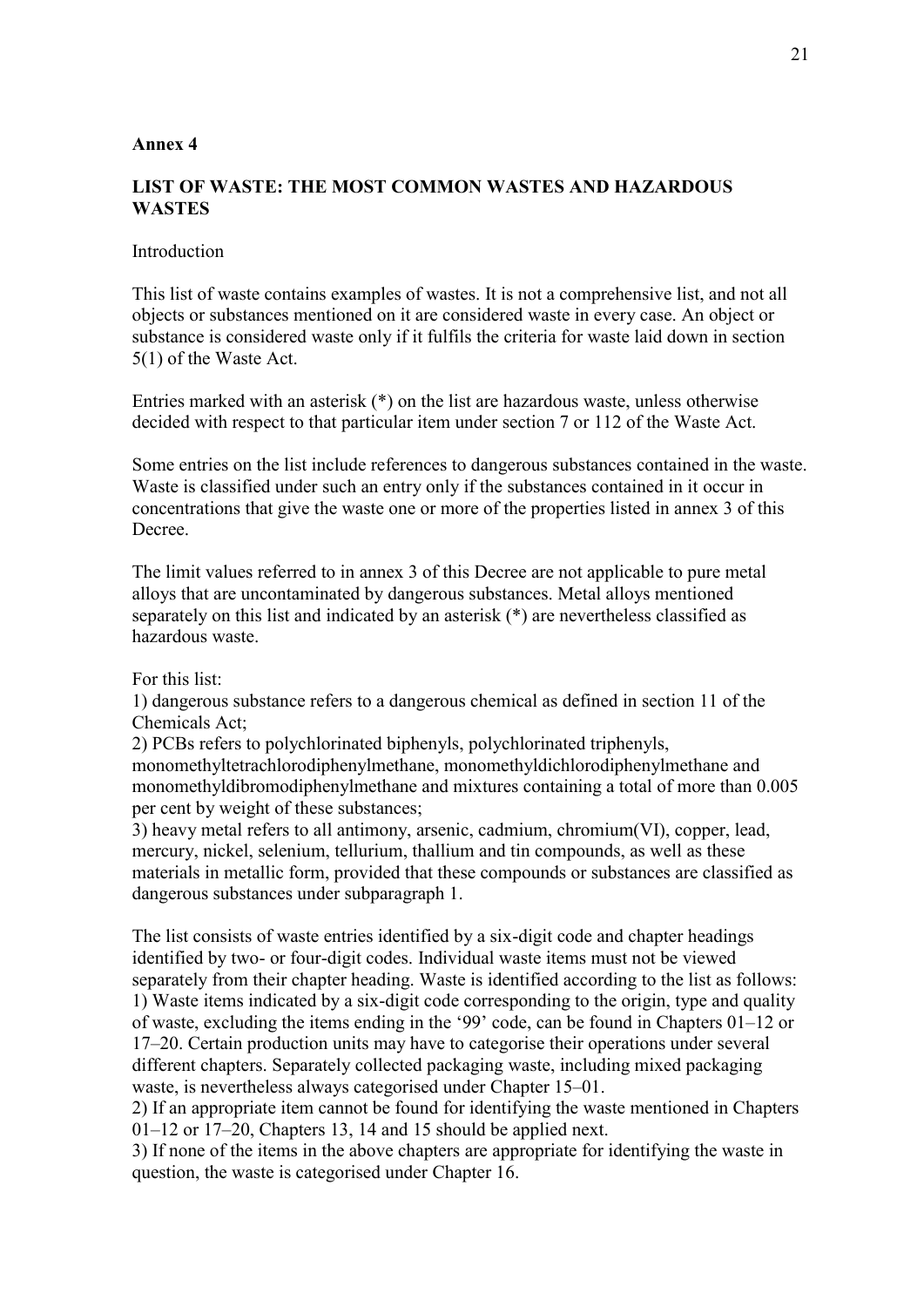4) If the waste does not fall under Chapter 16 either, the 99 code (wastes not otherwise specified) referred to in subparagraph 1 above must be applied.

## **Index**

Chapters of the list

- 01 Wastes resulting from exploration, mining, quarrying, physical and chemical treatment of minerals
- 02 Wastes from agriculture, horticulture, aquaculture, forestry, hunting and fishing, food preparation and processing
- 03 Wastes from wood processing and the production of panels and furniture, pulp, paper and cardboard
- 04 Wastes from the leather, fur and textile industries
- 05 Wastes from petroleum refining, natural gas purification and pyrolytic treatment of coal
- 06 Wastes from inorganic chemical processes
- 07 Wastes from organic chemical processes
- 08 Wastes from the manufacture, formulation, supply and use (MFSU) of coatings (paints, varnishes and vitreous enamels), adhesives, sealants and printing inks
- 09 Wastes from the photographic industry
- 10 Wastes from thermal processes
- 11 Wastes from chemical surface treatment and coating of metals and other materials; non-ferrous hydro-metallurgy
- 12 Wastes from shaping and physical and mechanical surface treatment of metals and plastics
- 13 Oil wastes and wastes of liquid fuels (except edible oils, 05 and 12)
- 14 Waste organic solvents, refrigerants and propellants (except 07 and 08)
- 15 Waste packaging; absorbents, wiping cloths, filter materials and protective clothing not otherwise specified
- 16 Wastes not otherwise specified in the list
- 17 Construction and demolition wastes (including excavated soil from contaminated sites)
- 18 Wastes from human or animal health care and/or related research (except kitchen and restaurant wastes not arising from immediate health care)
- 19 Wastes from waste management facilities, off-site waste water treatment plants and the preparation of water intended for human consumption and water for industrial use
- 20 Municipal wastes (household waste and similar commercial, industrial and institutional wastes) including separately collected fractions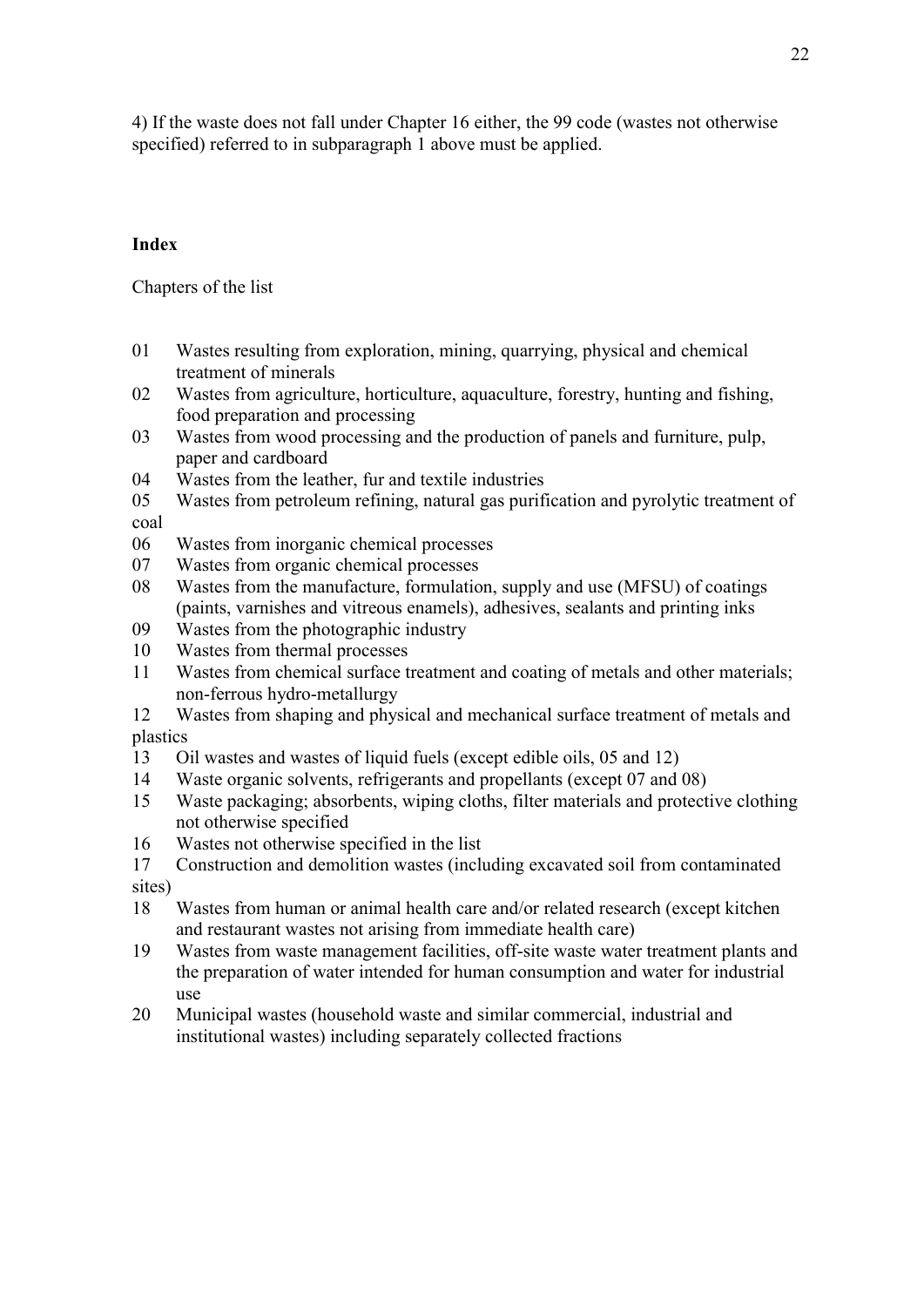## **01 WASTES RESULTING FROM EXPLORATION, MINING, QUARRYING, AND PHYSICAL AND CHEMICAL TREATMENT OF MINERALS**

## **01 01 wastes from mineral excavation**

- 01 01 01 wastes from mineral metalliferous excavation
- 01 01 02 wastes from mineral non-metalliferous excavation

#### **01 03 wastes from physical and chemical processing of metalliferous minerals**

- 01 03 04\* acid-generating tailings from processing of sulphide ore
- 01 03 05\* other tailings containing dangerous substances
- 01 03 06 tailings other than those mentioned in 01 03 04 and 01 03 05
- 01 03 07\* other wastes containing dangerous substances from physical and chemical processing of metalliferous minerals
- 01 03 08 dusty and powdery wastes other than those mentioned in 01 03 07
- 01 03 09 red mud from alumina production other than the wastes mentioned in 01 03 07
- 01 03 99 wastes not otherwise specified

## **01 04 wastes from physical and chemical processing of non-metalliferous**

**minerals**

- 01 04 07\* wastes containing dangerous substances from physical and chemical processing of non-metalliferous minerals
- 01 04 08 waste gravel and crushed rocks other than those mentioned in 01 04 07
- 01 04 09 waste sand and clays
- 01 04 10 dusty and powdery wastes other than those mentioned in 01 04 07
- 01 04 11 wastes from potash and rock salt processing other than those mentioned in 01 04 07
- 01 04 12 tailings and other wastes from washing and cleaning of minerals other than those mentioned in 01 04 07 and 01 04 11
- 01 04 13 wastes from stone cutting and sawing other than those mentioned in 01 04 07
- 01 04 99 wastes not otherwise specified

## **01 05 drilling muds and other drilling wastes**

- 01 05 04 freshwater drilling muds and wastes
- 01 05 05\* oil-containing drilling muds and wastes
- 01 05 06\* drilling muds and other drilling wastes containing dangerous substances
- 01 05 07 barite-containing drilling muds and wastes other than those mentioned in 01 05 05 and 01 05 06
- 01 05 08 chloride-containing drilling muds and wastes other than those mentioned in 01 05 05 and 01 05 06
- 01 05 99 wastes not otherwise specified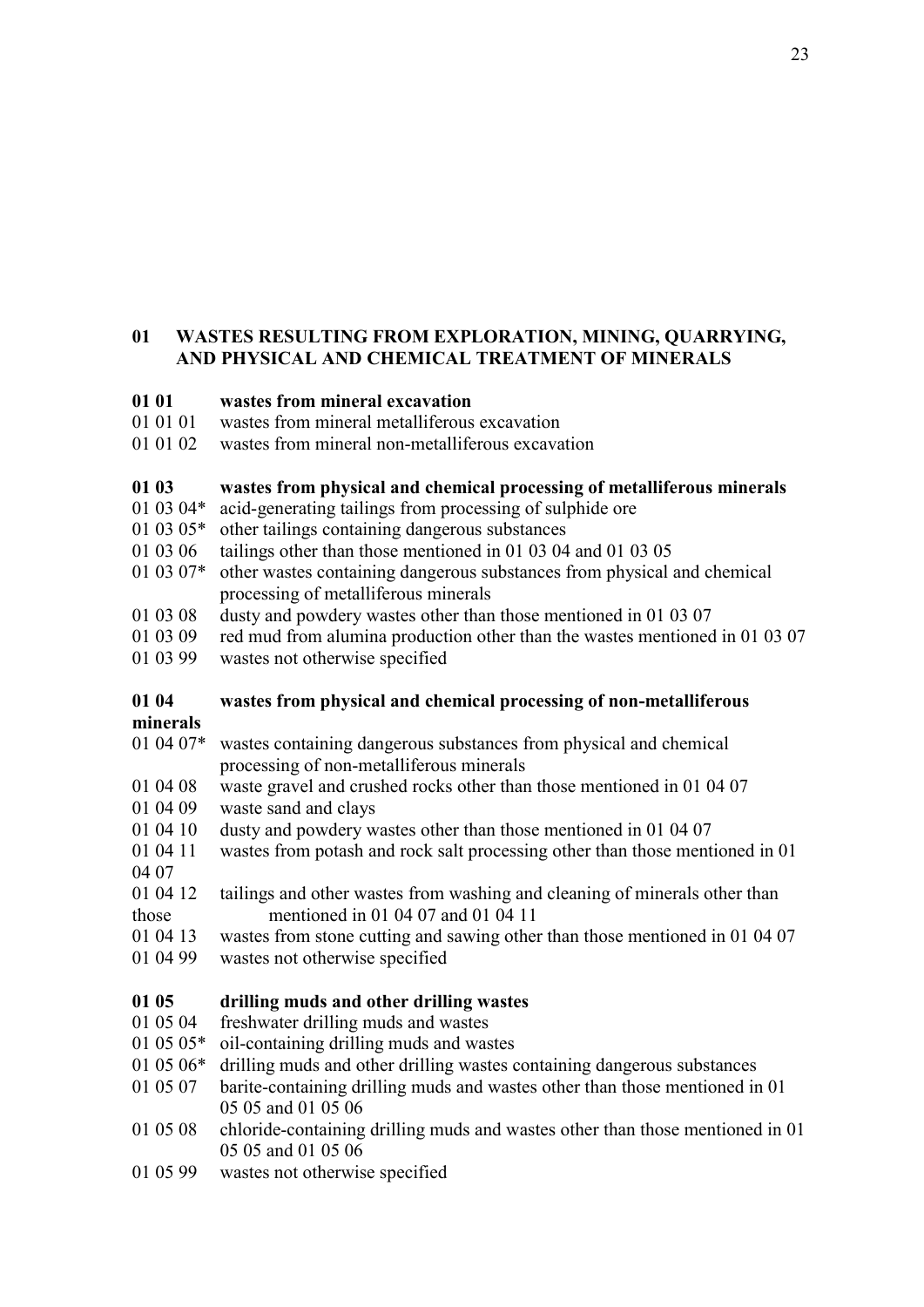### **02 WASTES FROM AGRICULTURE, HORTICULTURE, AQUACULTURE, FORESTRY, HUNTING AND FISHING, FOOD PREPARATION AND PROCESSING**

#### **02 01 wastes from agriculture, horticulture, aquaculture, forestry, hunting and fishing**

- 02 01 01 sludges from washing and cleaning
- 02 01 02 animal-tissue waste
- 02 01 03 plant-tissue waste
- 02 01 04 waste plastics (except packaging)
- 02 01 06 animal faeces, urine and manure (including spoiled straw), effluent, collected separately and treated off-site
- 02 01 07 wastes from forestry
- 02 01 08\* agrochemical waste containing dangerous substances
- 02 01 09 agrochemical waste other than those mentioned in 02 01 08
- 02 01 10 waste metal
- 02 01 99 wastes not otherwise specified

### **02 02 wastes from the preparation and processing of meat, fish and other foods of animal origin**

- 02 02 01 sludges from washing and cleaning
- 02 02 02 animal-tissue waste
- 02 02 03 materials unsuitable for consumption or processing
- 02 02 04 sludges from on-site effluent treatment
- 02 02 99 wastes not otherwise specified
- **02 03 wastes from fruit, vegetables, cereals, edible oils, cocoa, coffee, tea and tobacco preparation and processing; conserve production; yeast and yeast extract production, molasses preparation and fermentation**
- 02 03 01 sludges from washing, cleaning, peeling, centrifuging and separation
- 02 03 02 wastes from preserving agents
- 02 03 03 wastes from solvent extraction
- 02 03 04 materials unsuitable for consumption or processing
- 02 03 05 sludges from on-site effluent treatment
- 02 03 99 wastes not otherwise specified

#### **02 04 wastes from sugar processing**

- 02 04 01 soil from cleaning and washing beet
- 02 04 02 off-specification calcium carbonate
- 02 04 03 sludges from on-site effluent treatment
- 02 04 99 wastes not otherwise specified

#### **02 05 wastes from the dairy products industry**

- 02 05 01 materials unsuitable for consumption or processing
- 02 05 02 sludges from on-site effluent treatment
- 02 05 99 wastes not otherwise specified

## **02 06 wastes from the baking and confectionery industry**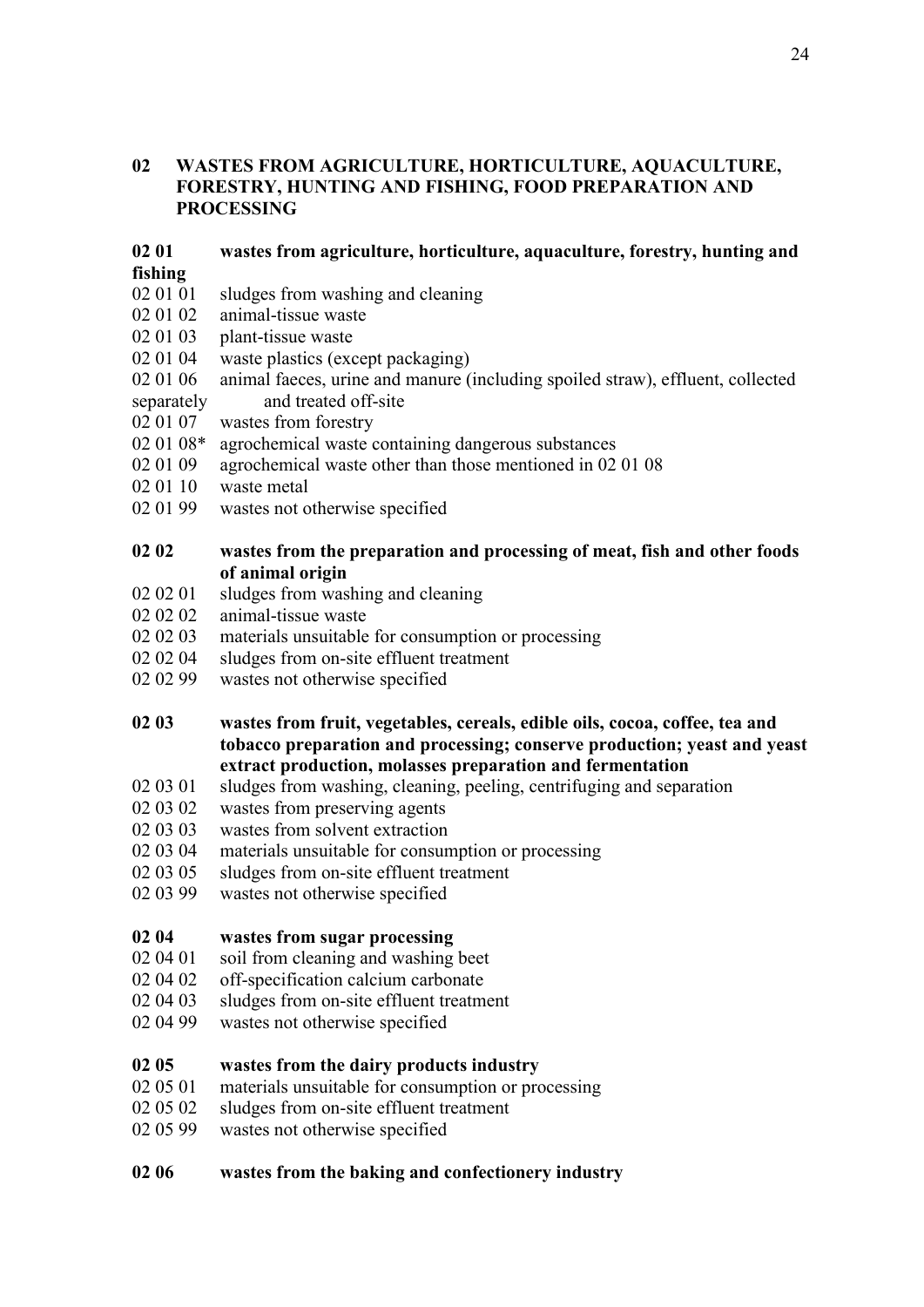- 02 06 01 materials unsuitable for consumption or processing
- 02 06 02 wastes from preserving agents
- 02 06 03 sludges from on-site effluent treatment
- 02 06 99 wastes not otherwise specified

## **02 07 wastes from the production of alcoholic and non-alcoholic beverages (except coffee, tea and cocoa)**

- 02 07 01 wastes from washing, cleaning and mechanical reduction of raw materials
- 02 07 02 wastes from spirits distillation
- 02 07 03 wastes from chemical treatment
- 02 07 04 materials unsuitable for consumption or processing
- 02 07 05 sludges from on-site effluent treatment
- 02 07 99 wastes not otherwise specified

## **03 WASTES FROM WOOD PROCESSING AND THE PRODUCTION OF PANELS AND FURNITURE, PULP, PAPER AND CARDBOARD**

## **03 01 wastes from wood processing and the production of panels and furniture**

- 03 01 01 waste bark and cork
- 03 01 04\* sawdust, shavings, cuttings, wood and wood based boards (like particle board and veneer) containing dangerous substances
- 03 01 05 sawdust, shavings, cuttings, wood and wood based boards (like particle board and veneer) other than those mentioned in 03 01 04
- 03 01 99 wastes not otherwise specified

## **03 02 wastes from wood preservation**

- 03 02 01\* non-halogenated organic wood preservatives
- 03 02 02\* organochlorinated wood preservatives
- 03 02 03\* organometallic wood preservatives
- 03 02 04\* inorganic wood preservatives
- 03 02 05\* other wood preservatives containing dangerous substances
- 03 02 99 wood preservatives not otherwise specified
- **03 03 wastes from pulp, paper and cardboard production and processing**
- 03 03 01 waste bark and wood
- 03 03 02 green liquor sludge (from recovery of cooking liquor)
- 03 03 05 de-inking sludges from paper recycling
- 03 03 07 mechanically separated rejects from pulping of waste paper and cardboard
- 03 03 08 wastes from sorting of paper and cardboard destined for recycling
- 03 03 09 lime mud waste
- 03 03 10 fibre rejects, fibre-, filler- and coating-sludges from mechanical separation
- 03 03 11 sludges from on-site effluent treatment other than those mentioned in 03 03 10
- 03 03 99 wastes not otherwise specified

## **04 WASTES FROM THE LEATHER, FUR AND TEXTILE INDUSTRIES**

## **04 01 wastes from the leather and fur industry**

04 01 01 fleshings and lime split wastes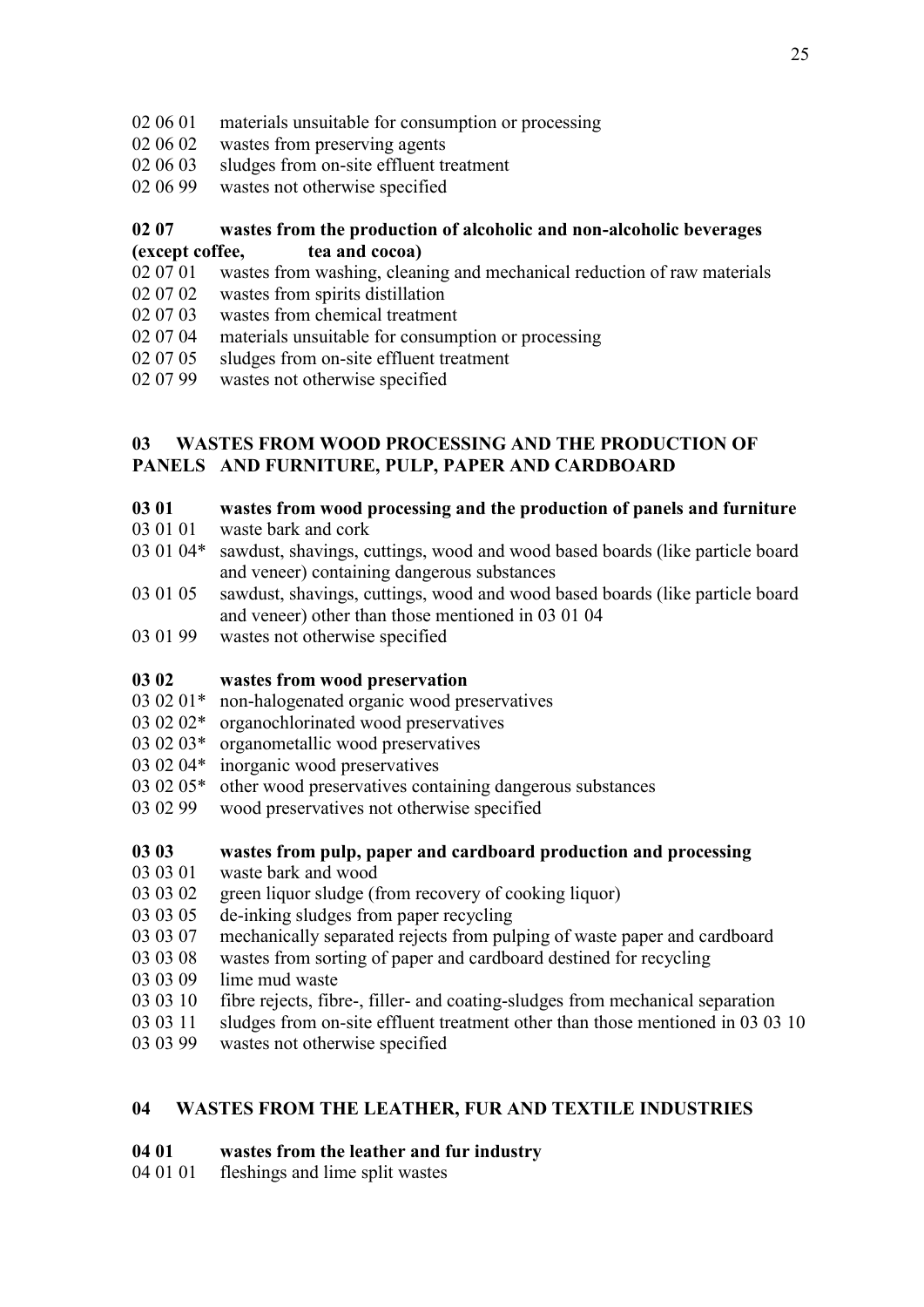- 04 01 02 liming waste
- 04 01 03\* degreasing wastes containing solvents without a liquid phase
- 04 01 04 tanning liquor containing chromium
- 04 01 05 tanning liquor free of chromium
- 04 01 06 sludges, in particular from on-site effluent treatment containing chromium
- 04 01 07 sludges, in particular from on-site effluent treatment free of chromium
- 04 01 08 waste tanned leather (blue sheetings, shavings, cuttings, buffing dust) containing chromium
- 04 01 09 wastes from dressing and finishing
- 04 01 99 wastes not otherwise specified

#### **04 02 wastes from the textile industry**

- 04 02 09 wastes from composite materials (impregnated textile, elastomer, plastomer)
- 04 02 10 organic matter from natural products (for example grease, wax)
- 04 02 14\* wastes from finishing containing organic solvents
- 04 02 15 wastes from finishing other than those mentioned in 04 02 14
- 04 02 16\* dyestuffs and pigments containing dangerous substances
- 04 02 17 dyestuffs and pigments other than those mentioned in 04 02 16
- 04 02 19\* sludges from on-site effluent treatment containing dangerous substances
- 04 02 20 sludges from on-site effluent treatment other than those mentioned in 04 02 19
- 04 02 21 wastes from unprocessed textile fibres
- 04 02 22 wastes from processed textile fibres
- 04 02 99 wastes not otherwise specified

## **05 WASTES FROM PETROLEUM REFINING, NATURAL GAS PURIFICATION AND PYROLYTIC TREATMENT OF COAL**

#### **05 01 wastes from petroleum refining**

- 05 01 02\* desalter sludges
- 05 01 03\* tank bottom sludges
- 05 01 04\* acid alkyl sludges
- 05 01 05\* oil spills
- 05 01 06\* oily sludges from maintenance operations of the plant or equipment
- 05 01 07\* acid tars
- 05 01 08\* other tars
- 05 01 09\* sludges from on-site effluent treatment containing dangerous substances
- 05 01 10 sludges from on-site effluent treatment other than those mentioned in 05 01 09
- 05 01 11\* wastes from cleaning of fuels with bases
- 05 01 12\* oil containing acids
- 05 01 13 boiler feedwater sludges
- 05 01 14 wastes from cooling columns
- 05 01 15\* spent filter clays
- 05 01 16 sulphur-containing wastes from petroleum desulphurisation
- 05 01 17 bitumen
- 05 01 99 wastes not otherwise specified

### **05 06 wastes from the pyrolytic treatment of coal**

05 06 01\* acid tars

#### 05 06 03\* other tars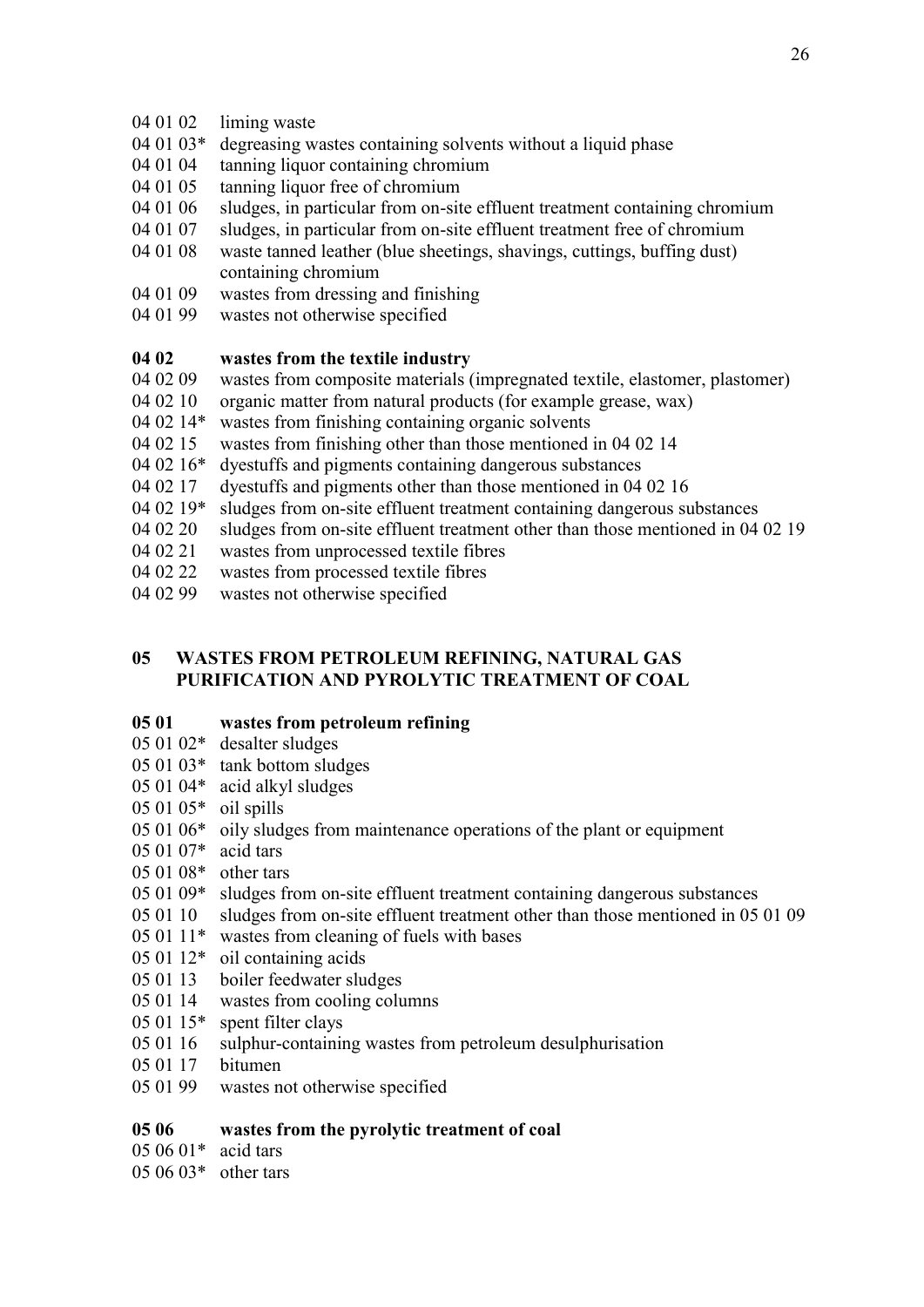- 05 06 04 waste from cooling columns
- 05 06 99 wastes not otherwise specified

## **05 07 wastes from natural gas purification and transportation**

- 05 07 01\* wastes containing mercury
- 05 07 02 wastes containing sulphur
- 05 07 99 wastes not otherwise specified

## **06 WASTES FROM INORGANIC CHEMICAL PROCESSES**

#### **06 01 wastes from the manufacture, formulation, supply and use (MFSU) of**

#### **acids**

- 06 01 01\* sulphuric acid and sulphurous acid
- 06 01 02\* hydrochloric acid
- 06 01 03\* hydrofluoric acid
- 06 01 04\* phosphoric and phosphorous acid
- 06 01 05\* nitric acid and nitrous acid
- 06 01 06\* other acids
- 06 01 99 wastes not otherwise specified

#### **06 02 wastes from the MFSU of bases**

- 06 02 01\* calcium hydroxide
- 06 02 03\* ammonium hydroxide
- 06 02 04\* sodium and potassium hydroxide
- 06 02 05\* other bases
- 06 02 99 wastes not otherwise specified

#### **06 03 wastes from the MFSU of salts and their solutions and metallic oxides**

- 06 03 11\* solid salts and solutions containing cyanides
- 06 03 13\* solid salts and solutions containing heavy metals
- 06 03 14 solid salts and solutions other than those mentioned in 06 03 11 and 06 03 13
- 06 03 15\* metallic oxides containing heavy metals
- 06 03 16 metallic oxides other than those mentioned in 06 03 15
- 06 03 99 wastes not otherwise specified

#### **06 04 metal-containing wastes other than those mentioned in 06 03**

- 06 04 03\* wastes containing arsenic
- 06 04 04\* wastes containing mercury
- 06 04 05\* wastes containing other heavy metals
- 06 04 99 wastes not otherwise specified

#### **06 05 sludges from on-site effluent treatment**

- 06 05 02\* sludges from on-site effluent treatment containing dangerous substances
- 06 05 03 sludges from on-site effluent treatment other than those mentioned in 06 05 02

#### **06 06 wastes from the MFSU of sulphur chemicals, sulphur chemical processes and**

**desulphurisation processes**

06 06 02\* wastes containing dangerous sulphides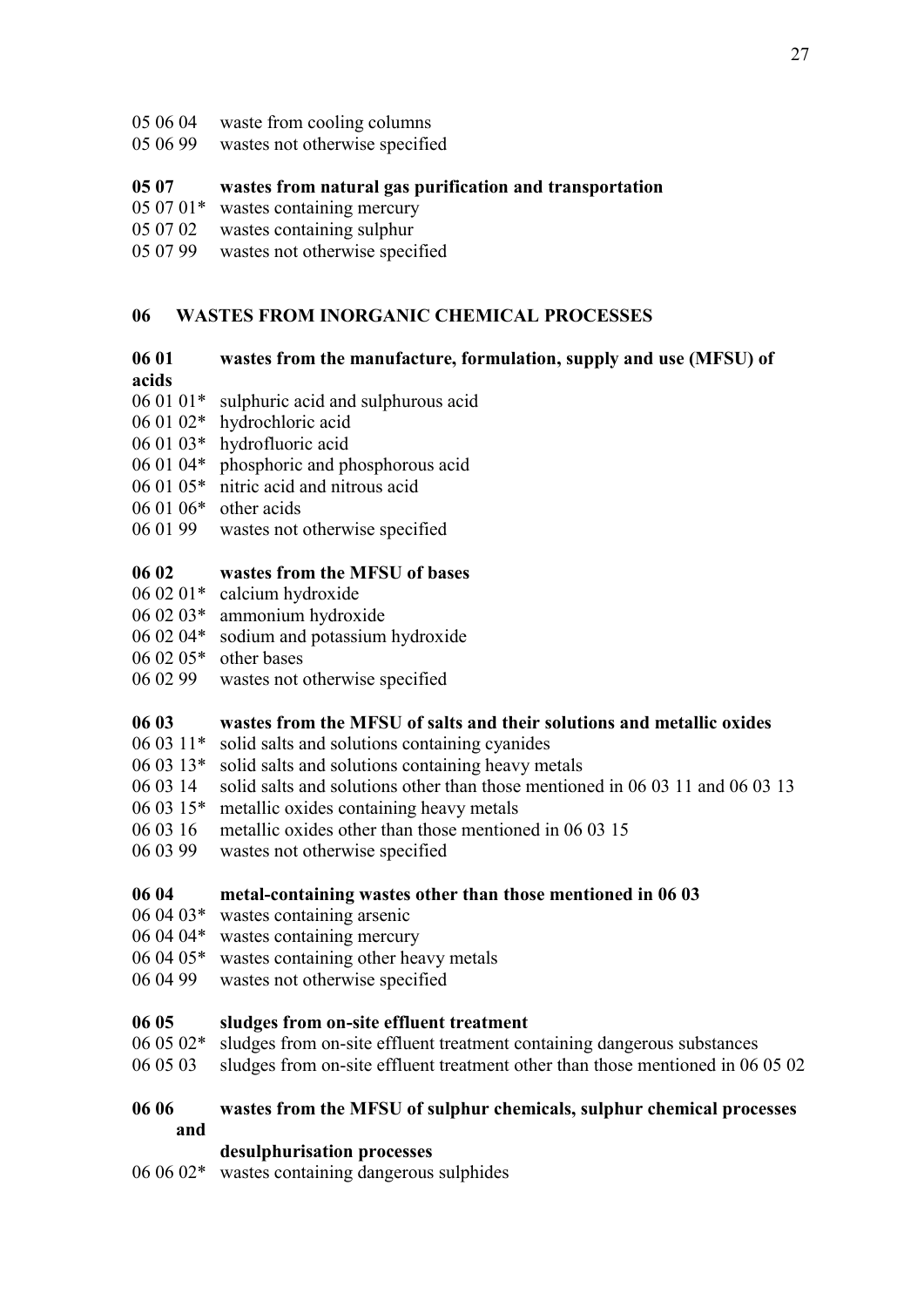- 06 06 03 wastes containing sulphides other than those mentioned in 06 06 02
- 06 06 99 wastes not otherwise specified

## **06 07 wastes from the MFSU of halogens and halogen chemical processes**

- 06 07 01\* wastes containing asbestos from electrolysis
- 06 07 02\* activated carbon from chlorine production
- 06 07 03\* barium sulphate sludge containing mercury
- 06 07 04\* solutions and acids, for example contact acid
- 06 07 99 wastes not otherwise specified

## **06 08 wastes from the MFSU of silicon and silicon derivatives**

- 06 08 02\* wastes containing dangerous silicones
- 06 08 99 wastes not otherwise specified

### **06 09 wastes from the MSFU of phosphorous chemicals and phosphorous chemical processes**

- 06 09 02 phosphorous slag
- 06 09 03\* calcium-based reaction wastes containing or contaminated with dangerous substances
- 06 09 04 calcium-based reaction wastes other than those mentioned in 06 09 03
- 06 09 99 wastes not otherwise specified

### **06 10 wastes from the MFSU of nitrogen chemicals, nitrogen chemical processes and fertiliser manufacture**

- 06 10 02\* wastes containing dangerous substances
- 06 10 99 wastes not otherwise specified

#### **06 11 wastes from the manufacture of inorganic pigments and opacificiers**

- 06 11 01 calcium-based reaction wastes from titanium dioxide production
- 06 11 99 wastes not otherwise specified

## **06 13 wastes from inorganic chemical processes not otherwise specified**

- 06 13 01\* inorganic plant protection products, wood-preserving agents and other biocides.
- 06 13 02\* spent activated carbon (except 06 07 02)
- 06 13 03 carbon black
- 06 13 04\* wastes from asbestos processing
- 06 13 05\* soot
- 06 13 99 wastes not otherwise specified

## **07 WASTES FROM ORGANIC CHEMICAL PROCESSES**

## **07 01 wastes from the manufacture, formulation, supply and use (MFSU) of basic organic chemicals**

- $070101*$  aqueous washing liquids and mother liquors
- 07 01 03\* organic halogenated solvents, washing liquids and mother liquors
- 07 01 04\* other organic solvents, washing liquids and mother liquors
- 07 01 07\* halogenated still bottoms and reaction residues
- 07 01 08\* other still bottoms and reaction residues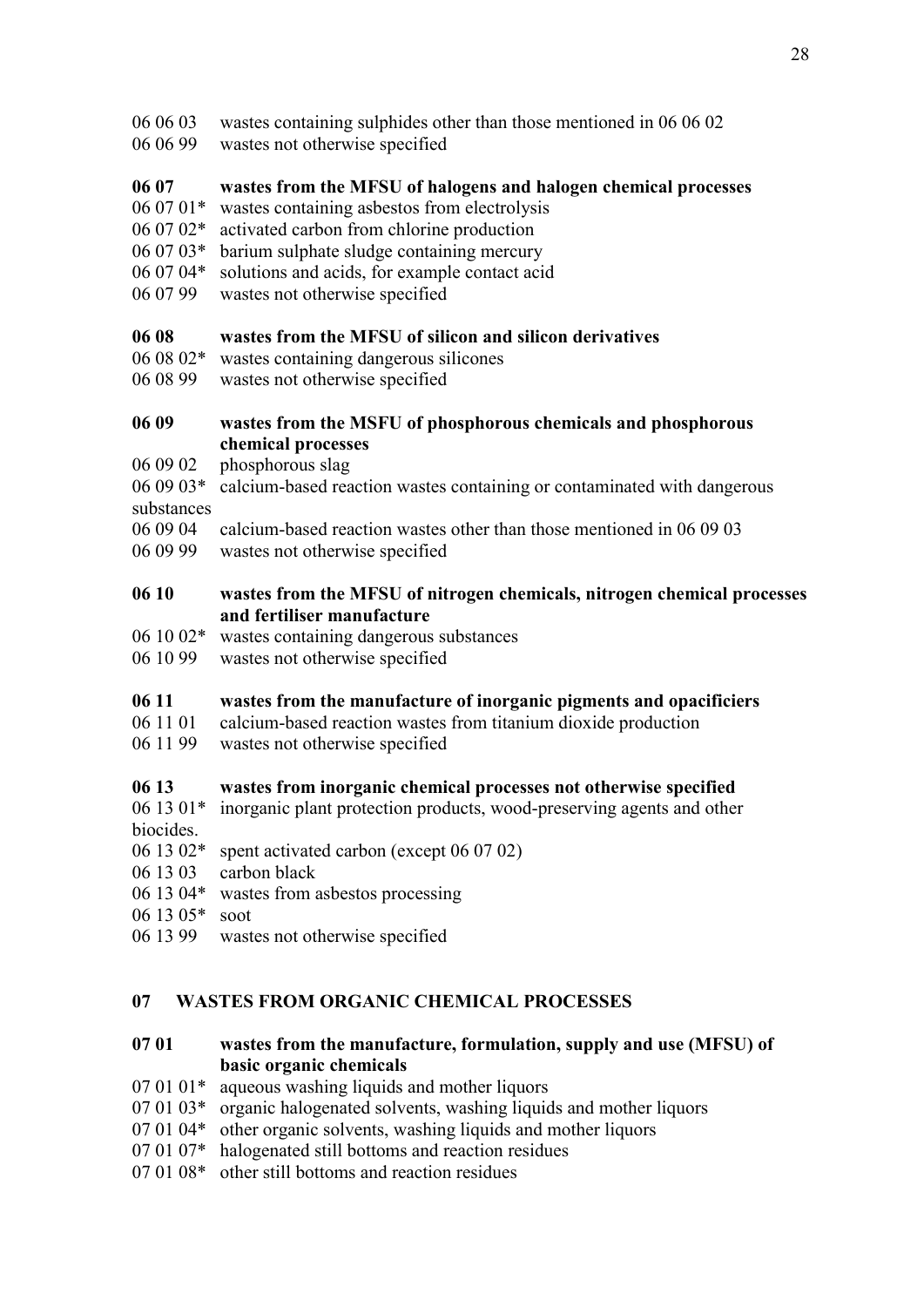- 07 01 09\* halogenated filter cakes and spent absorbents
- 07 01 10\* other filter cakes and spent absorbents
- 07 01 11\* sludges from on-site effluent treatment containing dangerous substances
- 07 01 12 sludges from on-site effluent treatment other than those mentioned in 07 01 11
- 07 01 99 wastes not otherwise specified

## **07 02 wastes from the MFSU of plastics, synthetic rubber and man-made fibres**

- 07 02 01\* aqueous washing liquids and mother liquors
- 07 02 03\* organic halogenated solvents, washing liquids and mother liquors
- 07 02 04\* other organic solvents, washing liquids and mother liquors
- 07 02 07\* halogenated still bottoms and reaction residues
- 07 02 08\* other still bottoms and reaction residues
- 07 02 09\* halogenated filter cakes and spent absorbents
- 07 02 10\* other filter cakes and spent absorbents
- 07 02 11\* sludges from on-site effluent treatment containing dangerous substances
- 07 02 12 sludges from on-site effluent treatment other than those mentioned in 07 02 11
- 07 02 13 waste plastic
- 07 02 14\* wastes from additives containing dangerous substances
- 07 02 15 wastes from additives other than those mentioned in 07 02 14
- 07 02 16\* wastes containing dangerous silicones
- 07 02 17 wastes containing silicones other than those mentioned in 07 02 16
- 07 02 99 wastes not otherwise specified

## **07 03 wastes from the MFSU of organic dyes and pigments (except 06 11)**

- 07 03 01\* aqueous washing liquids and mother liquors
- 07 03 03\* organic halogenated solvents, washing liquids and mother liquors
- 07 03 04\* other organic solvents, washing liquids and mother liquors
- 07 03 07\* halogenated still bottoms and reaction residues
- 07 03 08\* other still bottoms and reaction residues
- 07 03 09\* halogenated filter cakes and spent absorbents
- 07 03 10\* other filter cakes and spent absorbents
- 07 03 11\* sludges from on-site effluent treatment containing dangerous substances
- 07 03 12 sludges from on-site effluent treatment other than those mentioned in 07 03 11
- 07 03 99 wastes not otherwise specified
- **07 04 wastes from the MFSU of organic plant protection products (except 02 01 08 and 02 01 09), wood preserving agents (except 03 02) and other biocides**
- $070401*$  aqueous washing liquids and mother liquors
- 07 04 03\* organic halogenated solvents, washing liquids and mother liquors
- 07 04 04\* other organic solvents, washing liquids and mother liquors
- 07 04 07\* halogenated still bottoms and reaction residues
- 07 04 08\* other still bottoms and reaction residues
- 07 04 09\* halogenated filter cakes and spent absorbents
- 07 04 10\* other filter cakes and spent absorbents
- 07 04 11\* sludges from on-site effluent treatment containing dangerous substances
- 07 04 12 sludges from on-site effluent treatment other than those mentioned in 07 04 11
- 07 04 13\* solid wastes containing dangerous substances
- 07 04 99 wastes not otherwise specified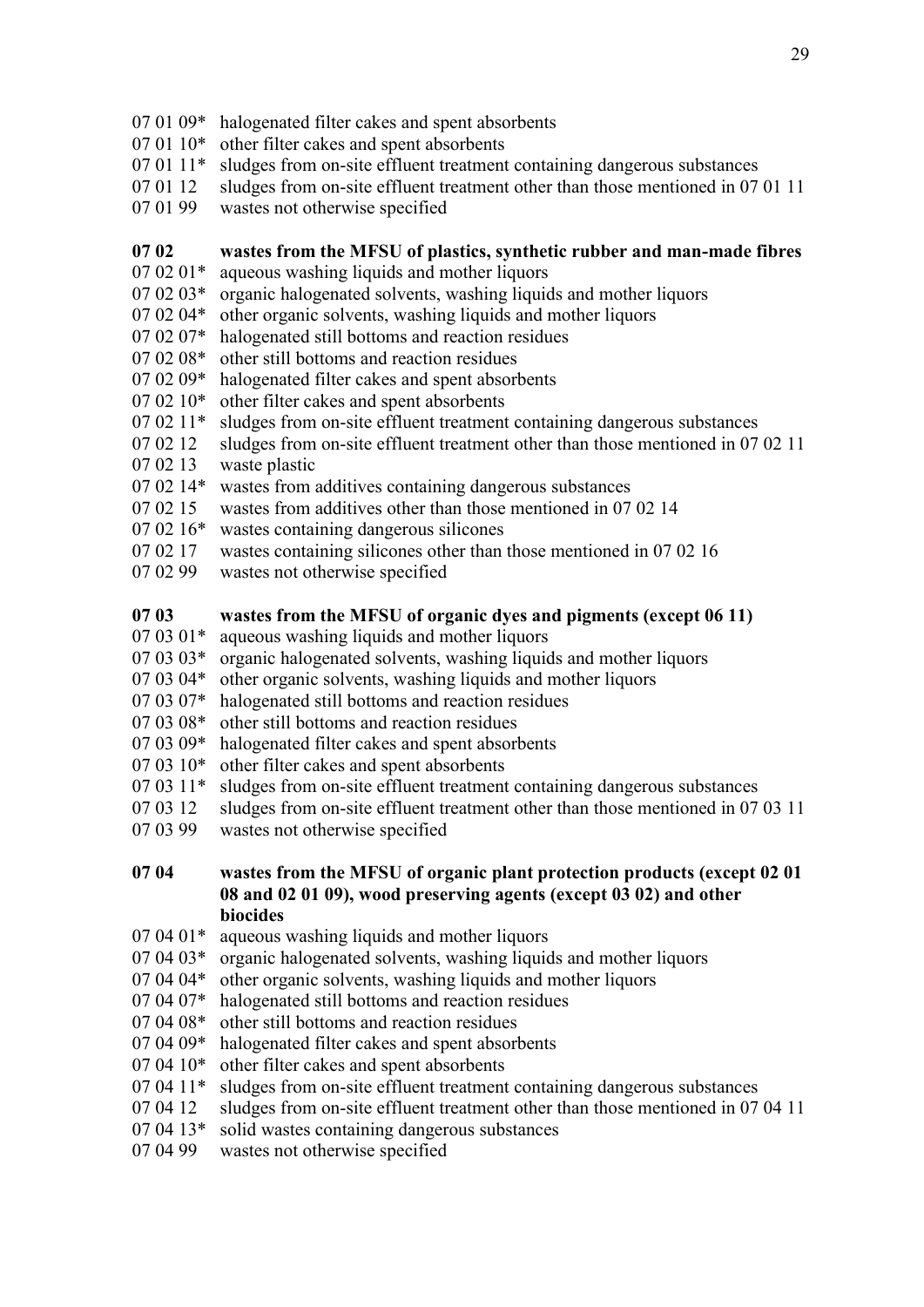## **07 05 wastes from the MFSU of pharmaceuticals**

- 07 05 01\* aqueous washing liquids and mother liquors
- 07 05 03\* organic halogenated solvents, washing liquids and mother liquors
- 07 05 04\* other organic solvents, washing liquids and mother liquors
- 07 05 07\* halogenated still bottoms and reaction residues
- 07 05 08\* other still bottoms and reaction residues
- 07 05 09\* halogenated filter cakes and spent absorbents
- 07 05 10\* other filter cakes and spent absorbents
- 07 05 11\* sludges from on-site effluent treatment containing dangerous substances
- 07 05 12 sludges from on-site effluent treatment other than those mentioned in 07 05 11
- 07 05 13\* solid wastes containing dangerous substances
- 07 05 14 solid wastes other than those mentioned in 07 05 13
- 07 05 99 wastes not otherwise specified

#### **07 06 wastes from the MFSU of fats, grease, soaps, detergents, disinfectants and cosmetics**

- 07 06 01\* aqueous washing liquids and mother liquors
- 07 06 03\* organic halogenated solvents, washing liquids and mother liquors
- 07 06 04\* other organic solvents, washing liquids and mother liquors
- 07 06 07\* halogenated still bottoms and reaction residues
- 07 06 08\* other still bottoms and reaction residues
- 07 06 09\* halogenated filter cakes and spent absorbents
- 07 06 10\* other filter cakes and spent absorbents
- 07 06 11\* sludges from on-site effluent treatment containing dangerous substances
- 07 06 12 sludges from on-site effluent treatment other than those mentioned in 07 06 11
- 07 06 99 wastes not otherwise specified

#### **07 07 wastes from the MFSU of fine chemicals and chemical products not otherwise specified**

- $07 07 01*$  aqueous washing liquids and mother liquors
- 07 07 03\* organic halogenated solvents, washing liquids and mother liquors
- 07 07 04\* other organic solvents, washing liquids and mother liquors
- 07 07 07\* halogenated still bottoms and reaction residues
- 07 07 08\* other still bottoms and reaction residues
- 07 07 09\* halogenated filter cakes and spent absorbents
- 07 07 10\* other filter cakes and spent absorbents
- 07 07 11\* sludges from on-site effluent treatment containing dangerous substances
- 07 07 12 sludges from on-site effluent treatment other than those mentioned in 07 07 11
- 07 07 99 wastes not otherwise specified

## **08 WASTES FROM THE MANUFACTURE, FORMULATION, SUPPLY AND USE (MFSU) OF COATINGS (PAINTS, VARNISHES AND VITREOUS ENAMELS), ADHESIVES, SEALANTS AND PRINTING INKS**

#### **08 01 wastes from MFSU and removal of paint and varnish**

08 01 11\* waste paint and varnish containing organic solvents or other dangerous substances

08 01 12 waste paint and varnish other than those mentioned in 08 01 11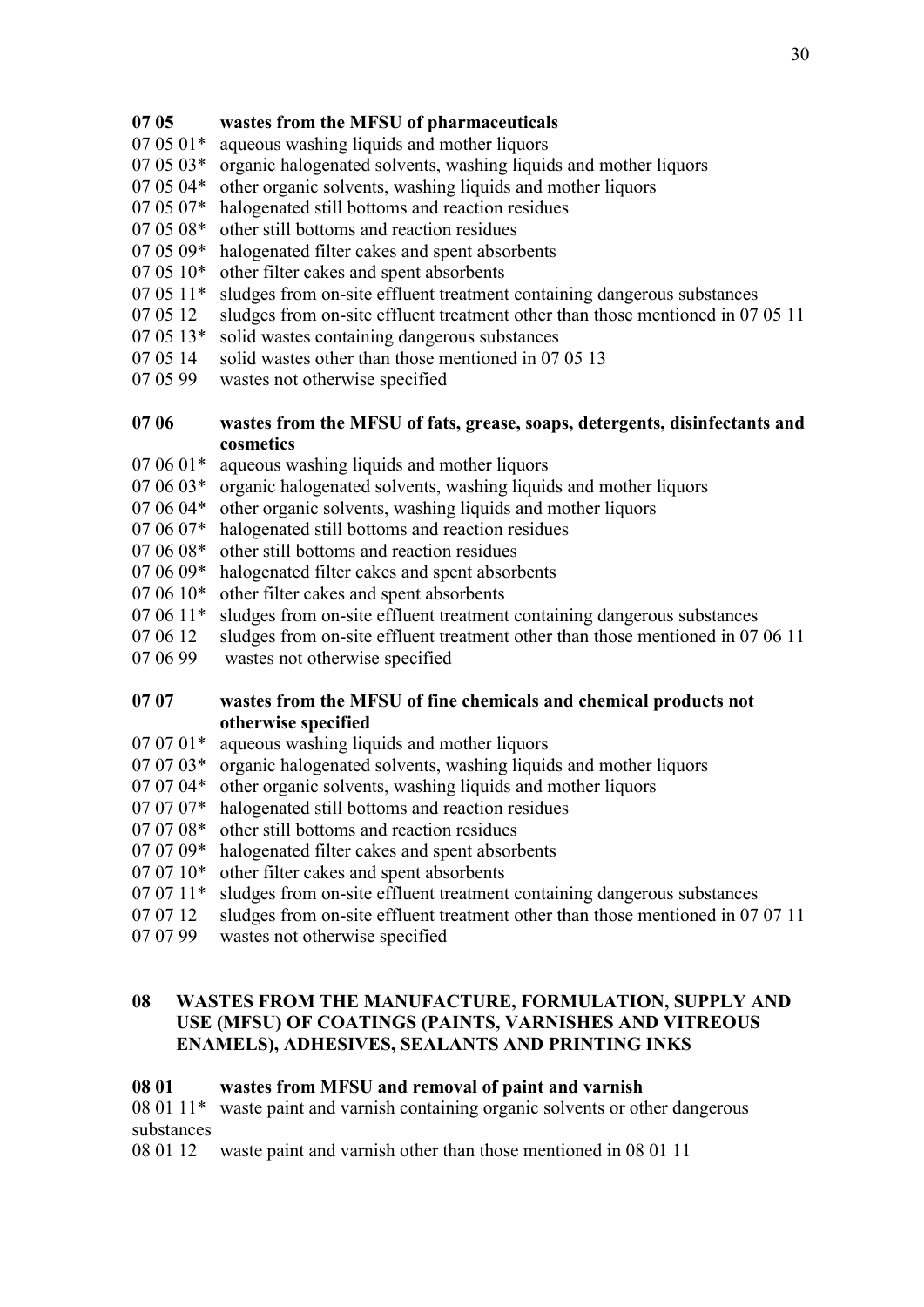#### 08 01 13\* sludges from paint or varnish containing organic solvents or other dangerous substances

- 08 01 14 sludges from paint or varnish other than those mentioned in 08 01 13
- 08 01 15\* aqueous sludges containing paint or varnish containing organic solvents or other dangerous substances
- 08 01 16 aqueous sludges containing paint or varnish other than those mentioned in 08 01 15
- 08 01 17\* wastes from paint or varnish removal containing organic solvents or other dangerous substances
- 08 01 18 wastes from paint or varnish removal other than those mentioned in 08 01 17
- 08 01 19\* aqueous suspensions containing paint or varnish containing organic solvents or other dangerous substances
- 08 01 20 aqueous suspensions containing paint or varnish other than those mentioned in
- 08 01 19
- 08 01 21\* waste paint or varnish remover
- 08 01 99 wastes not otherwise specified

#### **08 02 wastes from MFSU of other coatings (including ceramic materials)**

- 08 02 01 waste coating powders
- 08 02 02 aqueous sludges containing ceramic materials
- 08 02 03 aqueous suspensions containing ceramic materials
- 08 02 99 wastes not otherwise specified

#### **08 03 wastes from MFSU of printing inks**

- 08 03 07 aqueous sludges containing ink
- 08 03 08 aqueous liquid waste containing ink
- 08 03 12\* waste ink containing dangerous substances
- 08 03 13 waste ink other than those mentioned in 08 03 12
- 08 03 14\* ink sludges containing dangerous substances
- 08 03 15 ink sludges other than those mentioned in 08 03 14
- 08 03 16\* waste etching solutions
- 08 03 17\* waste printing toner containing dangerous substances
- 08 03 18 waste printing toner other than those mentioned in 08 03 17
- 08 03 19\* disperse oil
- 08 03 99 wastes not otherwise specified

#### **08 04 wastes from MFSU of adhesives and sealants (including waterproofing products)**

08 04 09\* waste adhesives and sealants containing organic solvents or other dangerous substances

- 08 04 10 waste adhesives and sealants other than those mentioned in 08 04 09
- 08 04 11\* adhesive and sealant sludges containing organic solvents or other dangerous substances
- 08 04 12 adhesive and sealant sludges other than those mentioned in 08 04 11
- 08 04 13\* aqueous sludges containing adhesives or sealants containing organic solvents or other dangerous substances
- 08 04 14 aqueous sludges containing adhesives or sealants other than those mentioned in

08 04 13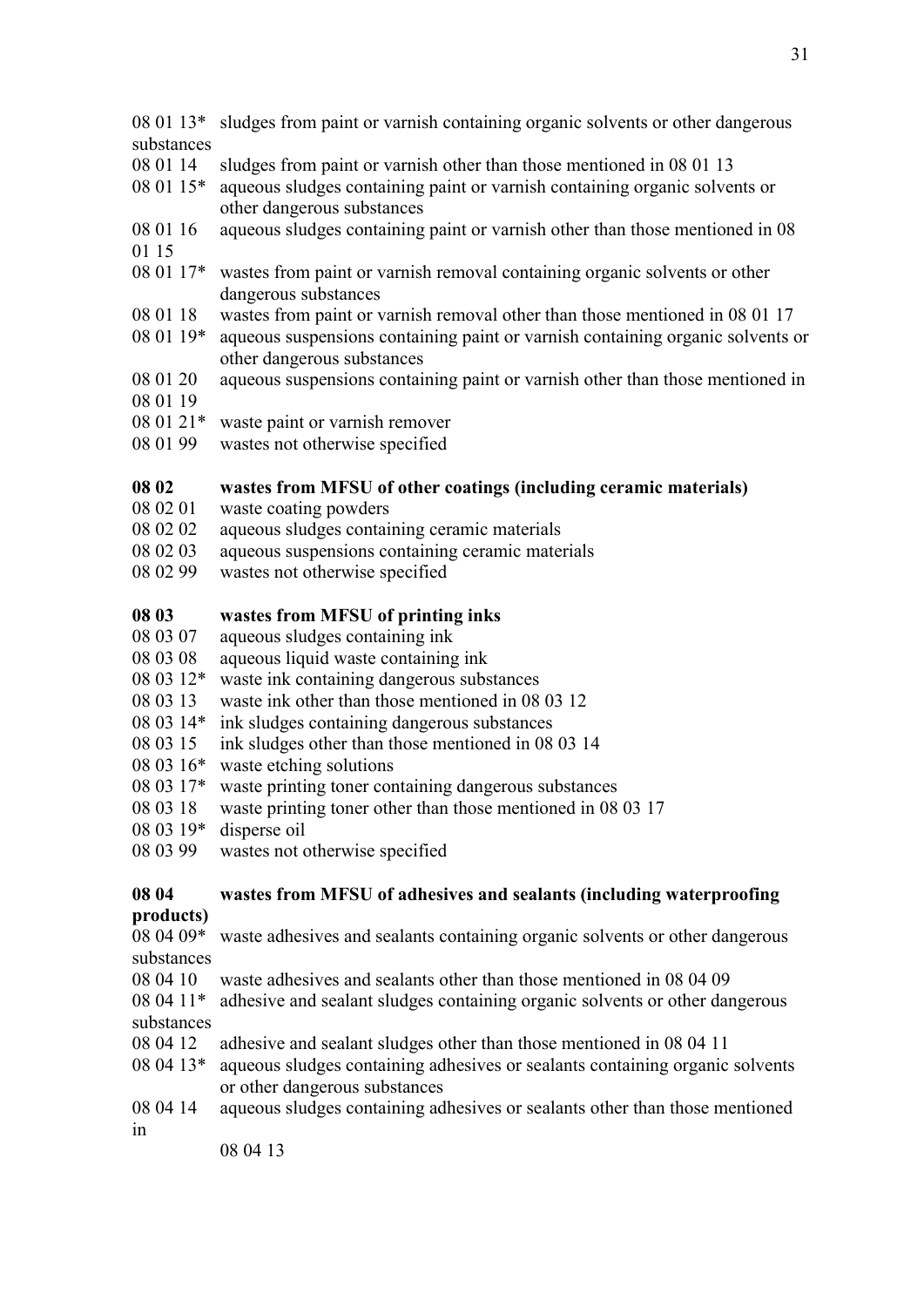- 08 04 15\* aqueous liquid waste containing adhesives or sealants containing organic solvents or other dangerous substances
- 08 04 16 aqueous liquid waste containing adhesives or sealants other than those mentioned in

08 04 15

- 08 04 17\* rosin oil
- 08 04 99 wastes not otherwise specified

#### **08 05 wastes not otherwise specified in 08**

08 05 01\* waste isocyanates

#### **09 WASTES FROM THE PHOTOGRAPHIC INDUSTRY**

#### **09 01 wastes from the photographic industry**

- 09 01 01\* water-based developer and activator solutions
- 09 01 02\* water-based offset plate developer solutions
- 09 01 03\* solvent-based developer solutions
- 09 01 04\* fixer solutions
- 09 01 05\* bleach solutions and bleach fixer solutions
- 09 01 06\* wastes containing silver from on-site treatment of photographic wastes
- 09 01 07 photographic film and paper containing silver or silver compounds
- 09 01 08 photographic film and paper free of silver or silver compounds
- 09 01 10 single-use cameras without batteries
- 09 01 11\* single-use cameras containing batteries included in 16 06 01, 16 06 02 or 16 06 03
- 09 01 12 single-use cameras containing batteries other than those mentioned in 09 01 11
- 09 01 13\* aqueous liquid waste from on-site reclamation of silver other than those mentioned in 09 01 06
- 09 01 99 wastes not otherwise specified

## **10 WASTES FROM THERMAL PROCESSES**

#### **10 01 wastes from power stations and other combustion plants (except 19)**

10 01 01 bottom ash, slag and boiler dust (excluding boiler dust mentioned in 10 01 04)

- 10 01 02 coal fly ash
- 10 01 03 fly ash from peat and untreated wood
- 10 01 04\* oil fly ash and boiler dust
- 10 01 05 calcium-based reaction wastes from flue-gas desulphurisation in solid form
- 10 01 07 calcium-based reaction wastes from flue-gas desulphurisation in sludge form
- 10 01 09\* sulphuric acid
- 10 01 13\* fly ash from emulsified hydrocarbons used as fuel
- 10 01 14\* bottom ash, slag and boiler dust from co-incineration containing dangerous substances
- 10 01 15 bottom ash, slag and boiler dust from co-incineration other than those mentioned in

10 01 14

- 10 01 16\* fly ash from co-incineration containing dangerous substances
- 10 01 17 fly ash from co-incineration other than those mentioned in 10 01 16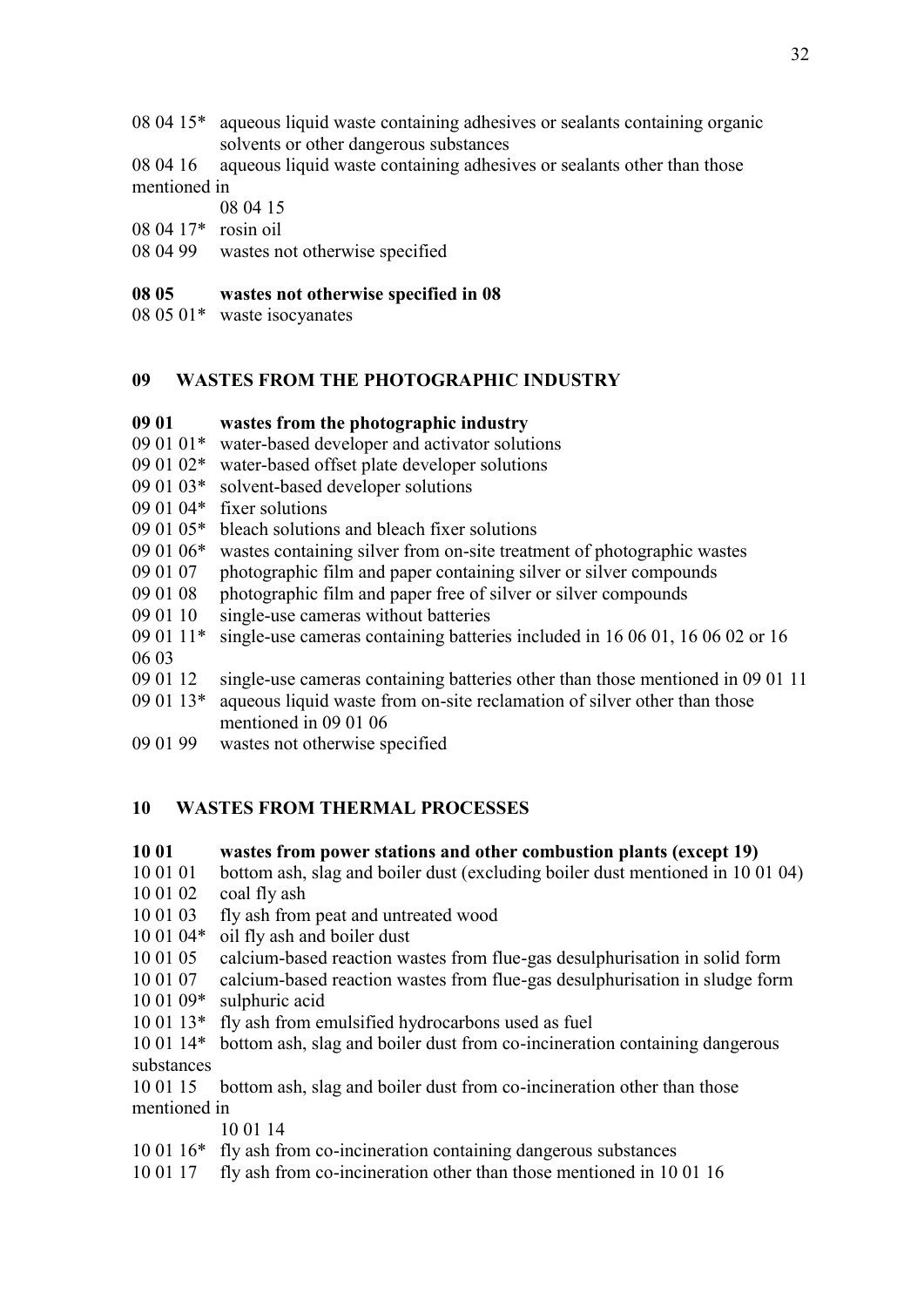- 10 01 18\* wastes from gas cleaning containing dangerous substances
- 10 01 19 wastes from gas cleaning other than those mentioned in 10 01 05, 10 01 07 and 10 01 18
- 10 01 20\* sludges from on-site effluent treatment containing dangerous substances
- 10 01 21 sludges from on-site effluent treatment other than those mentioned in 10 01 20
- 10 01 22\* aqueous sludges from boiler cleansing containing dangerous substances
- 10 01 23 aqueous sludges from boiler cleansing other than those mentioned in 10 01 22
- 10 01 24 sands from fluidised beds
- 10 01 25 wastes from fuel storage and preparation of coal-fired power plants
- 10 01 26 wastes from cooling-water treatment
- 10 01 99 wastes not otherwise specified

## **10 02 wastes from the iron and steel industry**

## 10 02 01 wastes from the processing of slag

- 10 02 02 unprocessed slag
- 10 02 07\* solid wastes from gas treatment containing dangerous substances
- 10 02 08 solid wastes from gas treatment other than those mentioned in 10 02 07
- 10 02 10 mill scales
- 10 02 11\* wastes from cooling-water treatment containing oil
- 10 02 12 wastes from cooling-water treatment other than those mentioned in 10 02 11
- 10 02 13\* sludges and filter cakes from gas treatment containing dangerous substances
- 10 02 14 sludges and filter cakes from gas treatment other than those mentioned in 10 02 13
- 
- 10 02 15 other sludges and filter cakes
- 10 02 99 wastes not otherwise specified

## **10 03 wastes from aluminium thermal metallurgy**

- 10 03 02 anode scraps
- 10 03 04\* primary production slags
- 10 03 05 waste alumina
- 10 03 08\* salt slags from secondary production
- 10 03 09\* black drosses from secondary production
- 10 03 15\* skimmings that are flammable or emit, upon contact with water, flammable gases in dangerous quantities
- 10 03 16 skimmings other than those mentioned in 10 03 15
- 10 03 17\* tar-containing wastes from anode manufacture
- 10 03 18 carbon-containing wastes from anode manufacture other than those mentioned in

#### 10 03 17

- 10 03 19\* flue-gas dust containing dangerous substances
- 10 03 20 flue-gas dust other than those mentioned in 10 03 19
- 10 03 21\* other particulates and dust (including ball-mill dust) containing dangerous
- substances
- 10 03 22 other particulates and dust (including ball-mill dust) other than those mentioned in

10 03 21

- 10 03 23\* solid wastes from gas treatment containing dangerous substances
- 10 03 24 solid wastes from gas treatment other than those mentioned in 10 03 23
- 10 03 25\* sludges and filter cakes from gas treatment containing dangerous substances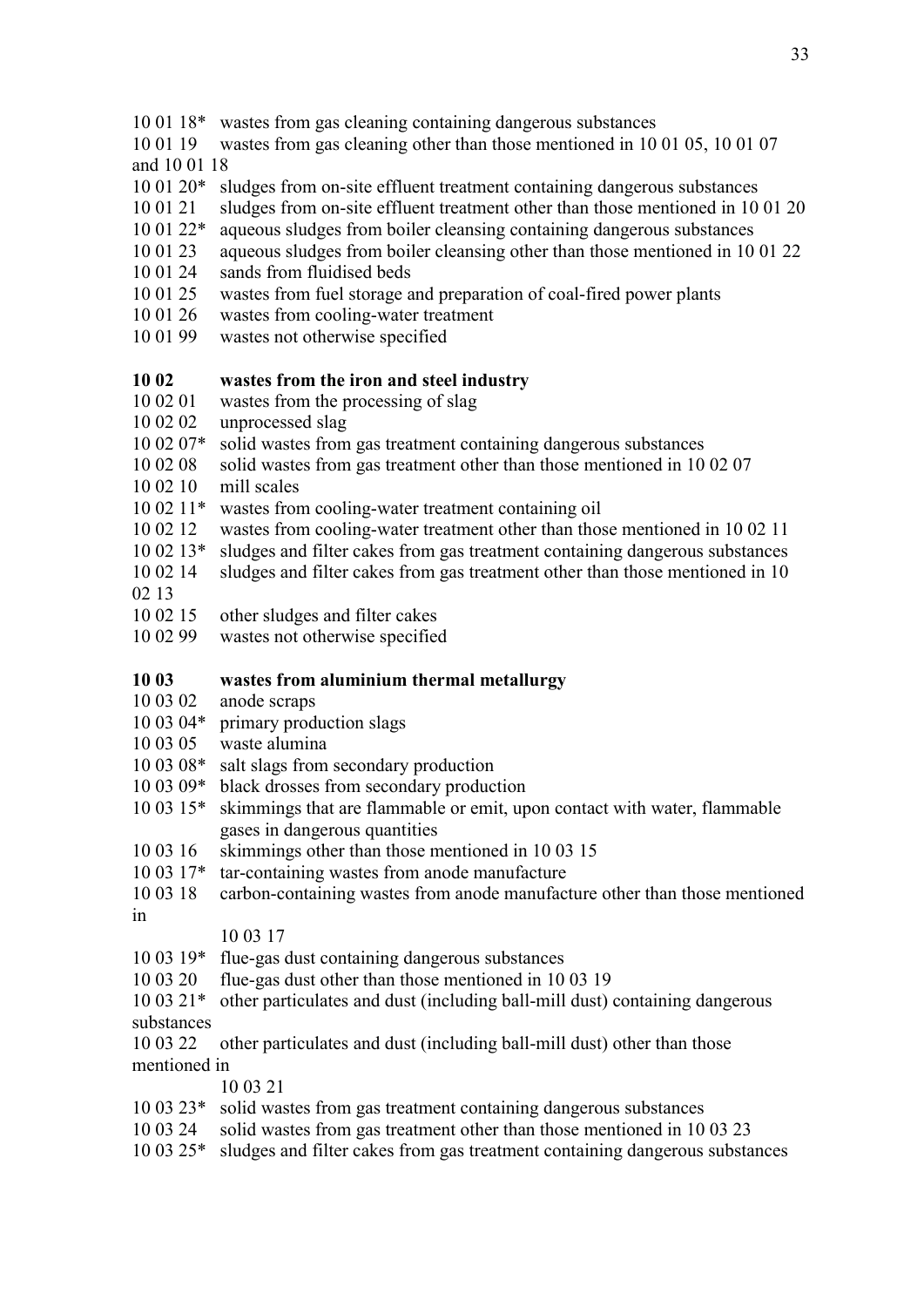- 10 03 26 sludges and filter cakes from gas treatment other than those mentioned in 10
- 03 25
- 10 03 27\* wastes from cooling-water treatment containing oil
- 10 03 28 wastes from cooling-water treatment other than those mentioned in 10 03 27
- 10 03 29\* wastes from treatment of salt slags and black drosses containing dangerous substances
- 10 03 30 wastes from treatment of salt slags and black drosses other than those mentioned in
	- 10 03 29
- 10 03 99 wastes not otherwise specified

## **10 04 wastes from lead thermal metallurgy**

- 10 04 01\* slags from primary and secondary production
- 10 04 02\* dross and skimmings from primary and secondary production
- 10 04 03\* calcium arsenate
- 10 04 04\* flue-gas dust
- 10 04 05\* other particulates and dust
- 10 04 06\* solid wastes from gas treatment
- 10 04 07\* sludges and filter cakes from gas treatment
- 10 04 09\* wastes from cooling-water treatment containing oil
- 10 04 10 wastes from cooling-water treatment other than those mentioned in 10 04 09
- 10 04 99 wastes not otherwise specified

## **10 05 wastes from zinc thermal metallurgy**

- 10 05 01 slags from primary and secondary production
- 10 05 03\* flue-gas dust
- 10 05 04 other particulates and dust
- 10 05 05\* solid waste from gas treatment
- 10 05 06\* sludges and filter cakes from gas treatment
- 10 05 08\* wastes from cooling-water treatment containing oil
- 10 05 09 wastes from cooling-water treatment other than those mentioned in 10 05 08
- 10 05 10\* dross and skimmings that are flammable or emit, upon contact with water, flammable gases in dangerous quantities
- 10 05 11 dross and skimmings other than those mentioned in 10 05 10
- 10 05 99 wastes not otherwise specified

#### **10 06 wastes from copper thermal metallurgy**

- 10 06 01 slags from primary and secondary production
- 10 06 02 dross and skimmings from primary and secondary production
- $10\,06\,03*$  flue-gas dust
- 10 06 04 other particulates and dust
- 10 06 06\* solid wastes from gas treatment
- 10 06 07\* sludges and filter cakes from gas treatment
- 10 06 09\* wastes from cooling-water treatment containing oil
- 10 06 10 wastes from cooling-water treatment other than those mentioned in 10 06 09
- 10 06 99 wastes not otherwise specified

## **10 07 wastes from silver, gold and platinum thermal metallurgy**

- 10 07 01 slags from primary and secondary production
- 10 07 02 dross and skimmings from primary and secondary production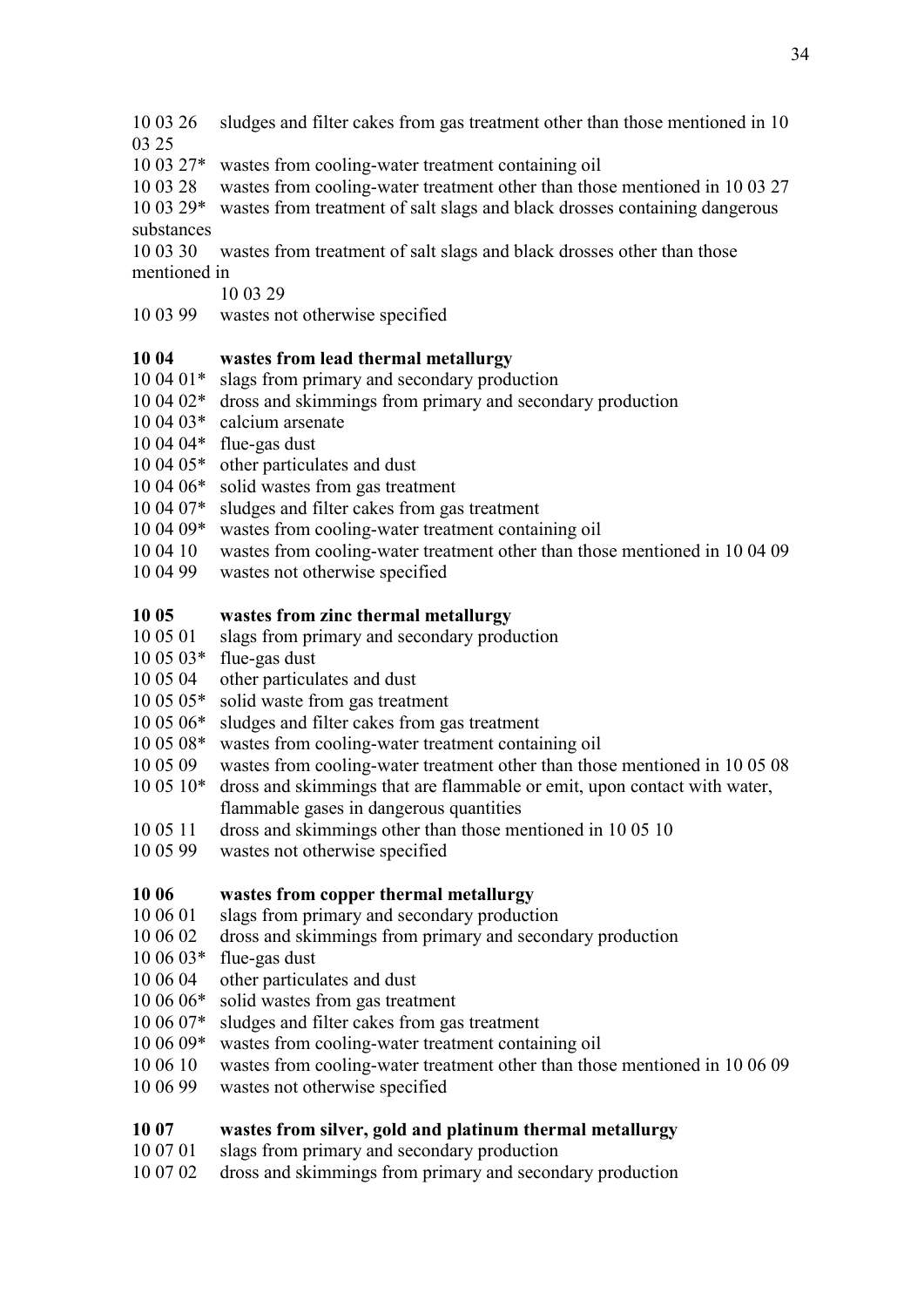10 07 03 solid wastes from gas treatment 10 07 04 other particulates and dust 10 07 05 sludges and filter cakes from gas treatment 10 07 07\* wastes from cooling-water treatment containing oil 10 07 08 wastes from cooling-water treatment other than those mentioned in 10 07 07 10 07 99 wastes not otherwise specified **10 08 wastes from other non-ferrous thermal metallurgy** 10 08 04 particulates and dust 10 08 08\* salt slag from primary and secondary production 10 08 09 other slags 10 08 10\* dross and skimmings that are flammable or emit, upon contact with water, flammable gases in dangerous quantities 10 08 11 dross and skimmings other than those mentioned in 10 08 10 10 08 12\* tar-containing wastes from anode manufacture 10 08 13 carbon-containing wastes from anode manufacture other than those mentioned in 10 08 12 10 08 14 anode scrap 10 08 15\* flue-gas dust containing dangerous substances 10 08 16 flue-gas dust other than those mentioned in 10 08 15 10 08 17\* sludges and filter cakes from flue-gas treatment containing dangerous substances 10 08 18 sludges and filter cakes from flue-gas treatment other than those mentioned in 10 08 17 10 08 19\* wastes from cooling-water treatment containing oil 10 08 20 wastes from cooling-water treatment other than those mentioned in 10 08 19 10 08 99 wastes not otherwise specified **10 09 wastes from casting of ferrous pieces** 10 09 03 furnace slag 10 09 05\* casting cores and moulds which have not undergone pouring containing dangerous substances 10 09 06 casting cores and moulds which have not undergone pouring other than those mentioned in 10 09 05 10 09 07\* casting cores and moulds which have undergone pouring containing dangerous substances 10 09 08 casting cores and moulds which have undergone pouring other than those mentioned in 10 09 07 10 09 09\* flue-gas dust containing dangerous substances 10 09 10 flue-gas dust other than those mentioned in 10 09 09 10 09 11\* other particulates containing dangerous substances 10 09 12 other particulates other than those mentioned in 10 09 11 10 09 13\* waste binders containing dangerous substances 10 09 14 waste binders other than those mentioned in 10 09 13 10 09 15\* waste crack-indicating agent containing dangerous substances 10 09 16 waste crack-indicating agent other than those mentioned in 10 09 15 10 09 99 wastes not otherwise specified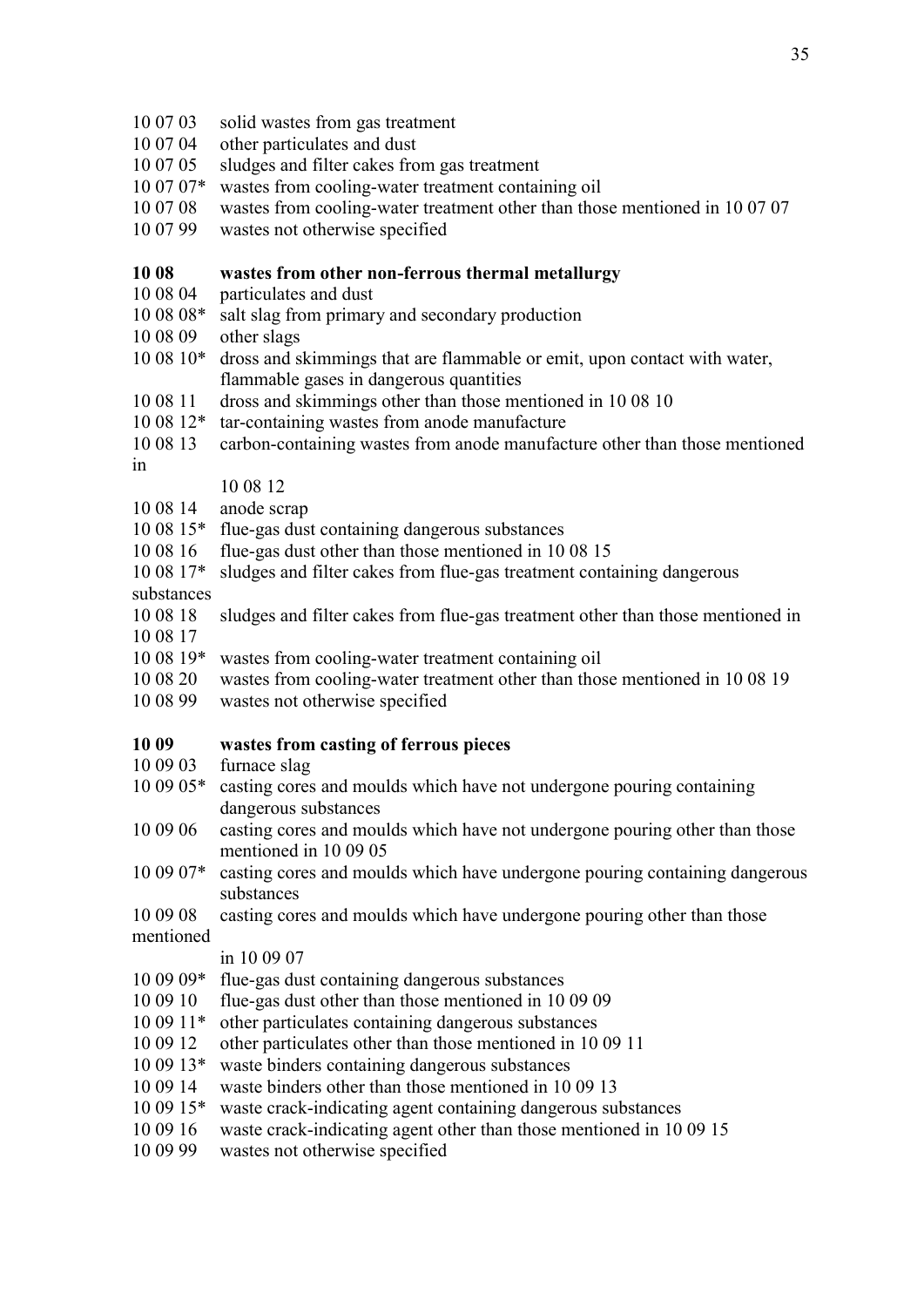### **10 10 wastes from casting of non-ferrous pieces**

- 10 10 03 furnace slag
- 10 10 05\* casting cores and moulds which have not undergone pouring, containing dangerous substances
- 10 10 06 casting cores and moulds which have not undergone pouring, other than those mentioned in 10 10 05
- 10 10 07\* casting cores and moulds which have undergone pouring, containing dangerous substances
- 10 10 08 casting cores and moulds which have undergone pouring, other than those mentioned

#### in 10 10 07

- 10 10 09\* flue-gas dust containing dangerous substances
- 10 10 10 flue-gas dust other than those mentioned in 10 10 09
- 10 10 11\* other particulates containing dangerous substances
- 10 10 12 other particulates other than those mentioned in 10 10 11
- 10 10 13\* waste binders containing dangerous substances
- 10 10 14 waste binders other than those mentioned in 10 10 13
- 10 10 15\* waste crack-indicating agent containing dangerous substances
- 10 10 16 waste crack-indicating agent other than those mentioned in 10 10 15
- 10 10 99 wastes not otherwise specified

## **10 11 wastes from manufacture of glass and glass products**

- 10 11 03 waste glass-based fibrous materials
- 10 11 05 particulates and dust
- 10 11 09\* waste preparation mixture before thermal processing, containing dangerous substances
- 10 11 10 waste preparation mixture before thermal processing, other than those mentioned in

10 11 09

- 10 11 11\* waste glass in small particles and glass powder containing heavy metals (for example from cathode ray tubes)
- 10 11 12 waste glass other than those mentioned in 10 11 11
- 10 11 13\* glass-polishing and -grinding sludge containing dangerous substances
- 10 11 14 glass-polishing and -grinding sludge other than those mentioned in 10 11 13
- 10 11 15\* solid wastes from flue-gas treatment containing dangerous substances
- 10 11 16 solid wastes from flue-gas treatment other than those mentioned in 10 11 15
- 10 11 17\* sludges and filter cakes from flue-gas treatment containing dangerous substances
- 
- 10 11 18 sludges and filter cakes from flue-gas treatment other than those mentioned in 10 11 17
- 10 11 19\* solid wastes from on-site effluent treatment containing dangerous substances
- 10 11 20 solid wastes from on-site effluent treatment other than those mentioned in 10 11 19
- 10 11 99 wastes not otherwise specified

#### **10 12 wastes from manufacture of ceramic goods, bricks, tiles and construction products**

- 10 12 01 waste preparation mixture before thermal processing
- 10 12 03 particulates and dust
- 10 12 05 sludges and filter cakes from gas treatment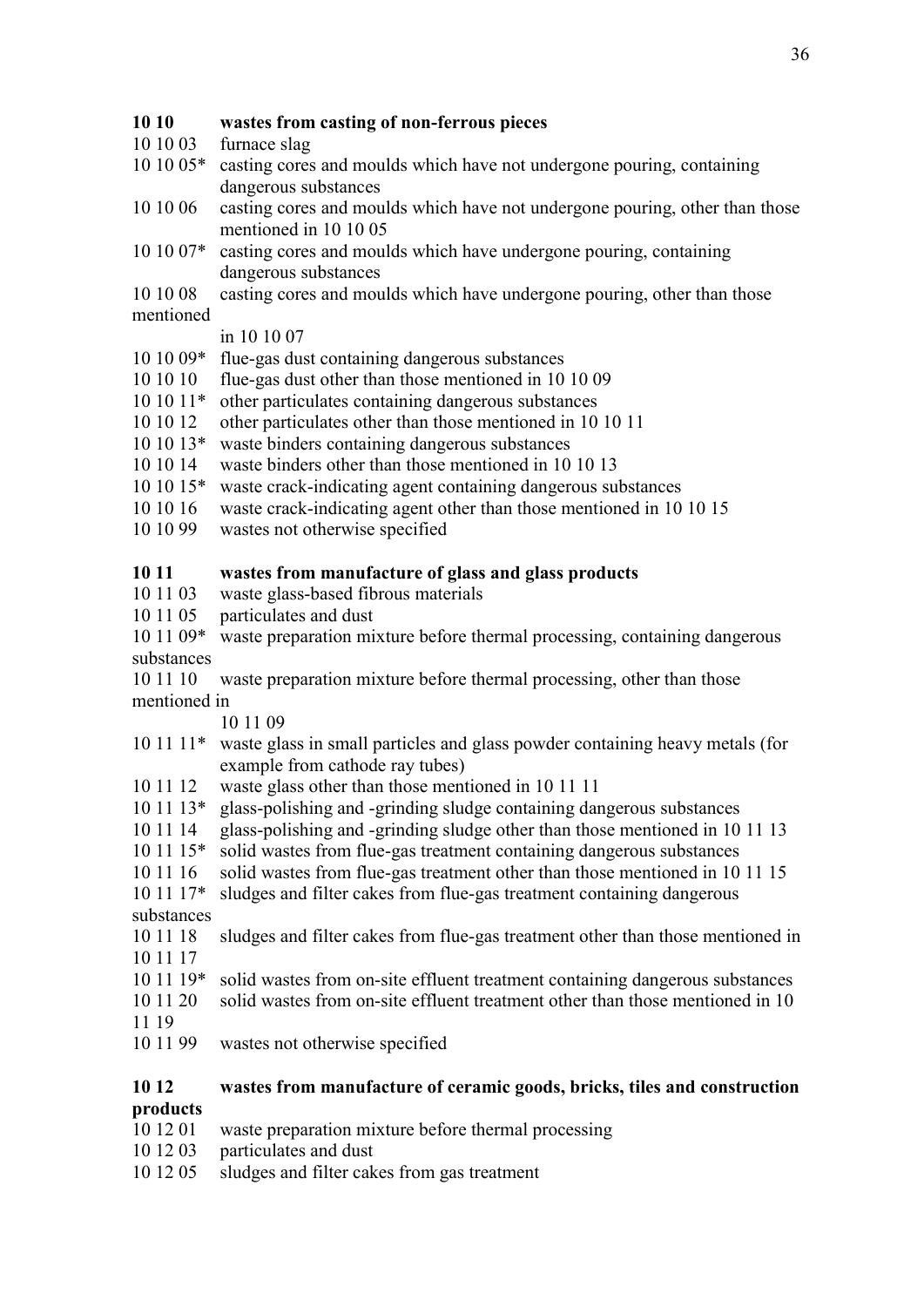10 12 06 discarded moulds

10 12 08 waste ceramics, bricks, tiles and construction products (after thermal processing)

- 10 12 09\* solid wastes from gas treatment containing dangerous substances
- 10 12 10 solid wastes from gas treatment other than those mentioned in 10 12 09
- 10 12 11\* wastes from glazing containing heavy metals
- 10 12 12 wastes from glazing other than those mentioned in 10 12 11
- 10 12 13 sludge from on-site effluent treatment
- 10 12 99 wastes not otherwise specified

### **10 13 wastes from manufacture of cement, lime and plaster and articles and products made from them**

- 10 13 01 waste preparation mixture before thermal processing
- 10 13 04 wastes from calcination and hydration of lime
- 10 13 06 particulates and dust (except 10 13 12 and 10 13 13)
- 10 13 07 sludges and filter cakes from gas treatment
- 10 13 09\* wastes from asbestos-cement manufacture containing asbestos
- 10 13 10 wastes from asbestos-cement manufacture other than those mentioned in 10 13

09

- 10 13 11 wastes from cement-based composite materials other than those mentioned in 10 13 09 and 10 13 10
- 10 13 12\* solid wastes from gas treatment containing dangerous substances
- 10 13 13 solid wastes from gas treatment other than those mentioned in 10 13 12
- 10 13 14 waste concrete and concrete sludge
- 10 13 99 wastes not otherwise specified

#### **10 14 waste from crematoria**

10 14 01\* waste from gas cleaning containing mercury

## **11 WASTES FROM CHEMICAL SURFACE TREATMENT AND COATING OF METALS AND OTHER MATERIALS; NON-FERROUS HYDRO-METALLURGY**

## **11 01 wastes from chemical surface treatment and coating of metals and other materials (for example galvanic processes, zinc coating processes, pickling processes, etching, phosphating, alkaline degreasing, anodising)**

- 11 01 05\* pickling acids
- 11 01 06\* acids not otherwise specified
- 11 01 07\* pickling bases
- 11 01 08\* phosphatising sludges
- 11 01 09\* sludges and filter cakes containing dangerous substances
- 11 01 10 sludges and filter cakes other than those mentioned in 11 01 09
- 11 01 11\* aqueous rinsing liquids containing dangerous substances
- 11 01 12 aqueous rinsing liquids other than those mentioned in 11 01 11
- 11 01 13\* degreasing wastes containing dangerous substances
- 11 01 14 degreasing wastes other than those mentioned in 11 01 13
- 11 01 15\* eluate and sludges from membrane systems or ion exchange systems containing dangerous substances
- 11 01 16\* saturated or spent ion exchange resins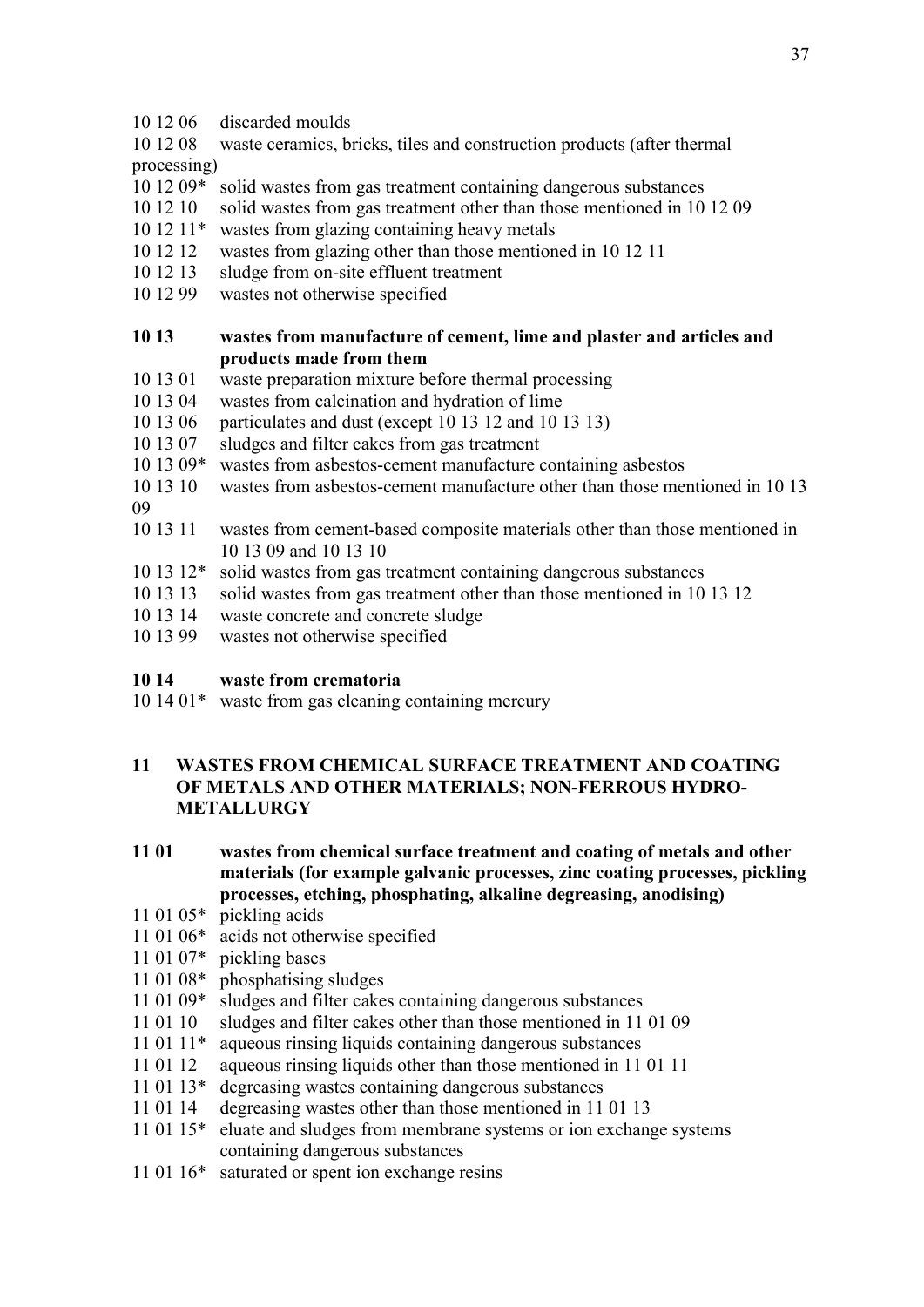- 11 01 98\* other wastes containing dangerous substances
- 11 01 99 wastes not otherwise specified

## **11 02 wastes from non-ferrous hydrometallurgical processes**

- 11 02 02\* sludges from zinc hydrometallurgy (including jarosite, goethite)
- 11 02 03 wastes from the production of anodes for aqueous electrolytical processes
- 11 02 05\* wastes from copper hydrometallurgical processes containing dangerous substances
- 11 02 06 wastes from copper hydrometallurgical processes other than those mentioned in 11 02 05
- 11 02 07\* other wastes containing dangerous substances
- 11 02 99 wastes not otherwise specified

## **11 03 sludges and solids from tempering processes**

- 11 03 01\* wastes containing cyanide
- 11 03 02\* other wastes

## **11 05 wastes from hot galvanising processes**

- 11 05 01 hard zinc
- 11 05 02 zinc ash
- 11 05 03\* solid wastes from gas treatment
- 11 05 04\* spent flux
- 11 05 99 wastes not otherwise specified

## **12 WASTES FROM SHAPING AND PHYSICAL AND MECHANICAL SURFACE TREATMENT OF METALS AND PLASTICS**

## **12 01 wastes from shaping and physical and mechanical surface treatment of metals and plastics**

- 12 01 01 ferrous metal filings and turnings
- 12 01 02 ferrous metal dust and particles
- 12 01 03 non-ferrous metal filings and turnings
- 12 01 04 non-ferrous metal dust and particles
- 12 01 05 plastics shavings and turnings
- 12 01 06\* mineral-based machining oils containing halogens (except emulsions and solutions)
- 12 01 07\* mineral-based machining oils free of halogens (except emulsions and solutions)
- 12 01 08\* machining emulsions and solutions containing halogens
- 12 01 09\* machining emulsions and solutions free of halogens
- 12 01 10\* synthetic machining oils
- 12 01 12\* spent waxes and fats
- 12 01 13 welding wastes
- 12 01 14\* machining sludges containing dangerous substances
- 12 01 15 machining sludges other than those mentioned in 12 01 14
- 12 01 16\* waste blasting material containing dangerous substances
- 12 01 17 waste blasting material other than those mentioned in 12 01 16
- 12 01 18\* metal sludge (grinding, honing and lapping sludge) containing oil
- 12 01 19\* readily biodegradable machining oil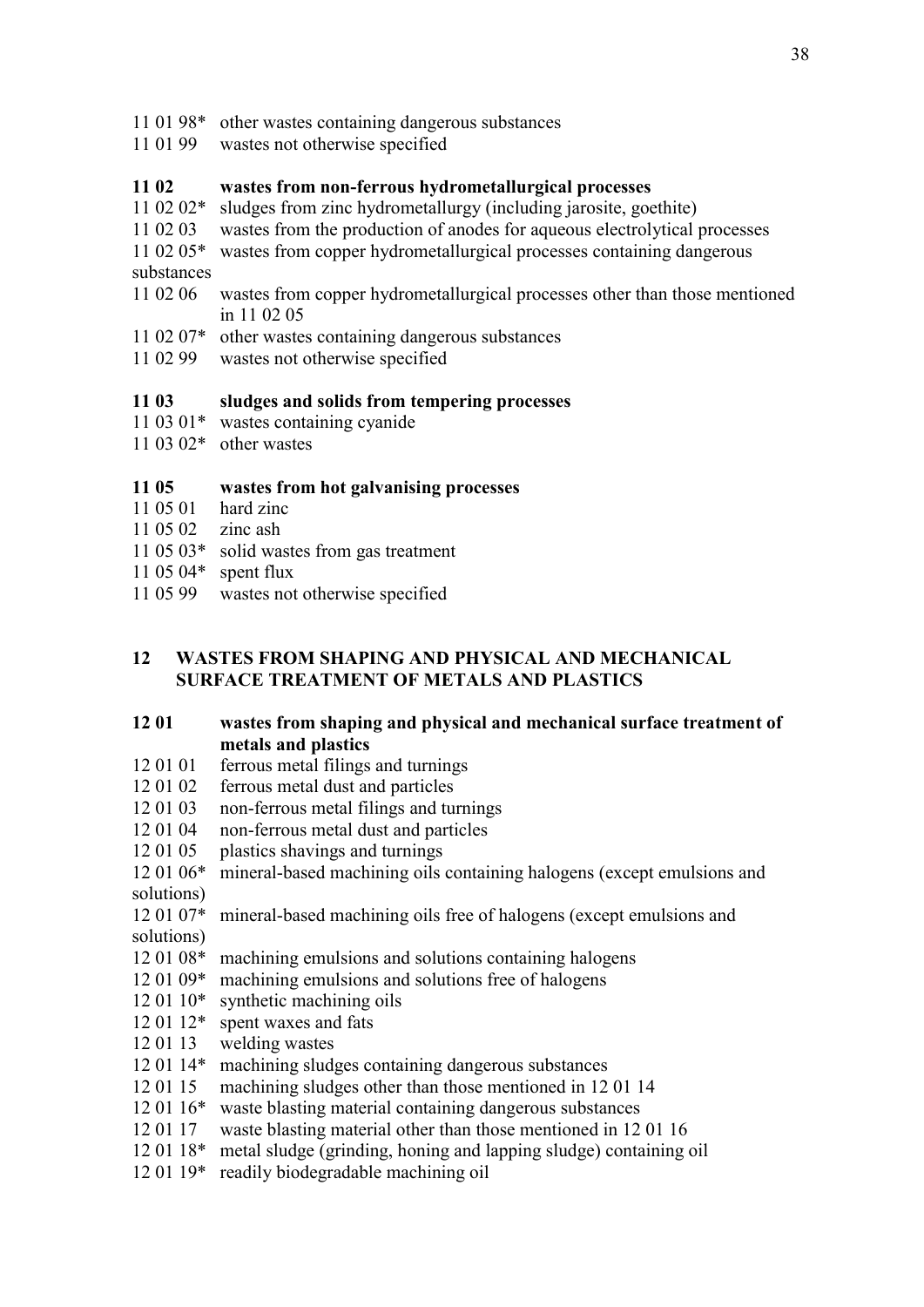- 12 01 20\* spent grinding bodies and grinding materials containing dangerous substances
- 12 01 21 spent grinding bodies and grinding materials other than those mentioned in 12
- 01 20
- 12 01 99 wastes not otherwise specified

## **12 03 wastes from water and steam degreasing processes (except 11)**

- 12 03 01\* aqueous washing liquids
- 12 03 02\* steam degreasing wastes

## **13 OIL WASTES AND WASTES OF LIQUID FUELS (except edible oils, and those in chapters 05, 12 and 19)**

## **13 01 waste hydraulic oils**

- 13 01 01<sup>\*</sup> hydraulic oils, containing PCBs
- 13 01 04\* chlorinated emulsions
- 13 01 05\* non-chlorinated emulsions
- 13 01 09\* mineral-based chlorinated hydraulic oils
- 13 01 10\* mineral based non-chlorinated hydraulic oils
- 13 01 11\* synthetic hydraulic oils
- 13 01 12\* readily biodegradable hydraulic oils
- 13 01 13\* other hydraulic oils

## **13 02 waste engine, gear and lubricating oils**

- 13 02 04\* mineral-based chlorinated engine, gear and lubricating oils
- 13 02 05\* mineral-based non-chlorinated engine, gear and lubricating oils
- 13 02 06\* synthetic engine, gear and lubricating oils
- 13 02 07\* readily biodegradable engine, gear and lubricating oils
- 13 02 08\* other engine, gear and lubricating oils

#### **13 03 waste insulating and heat transmission oils**

- 13 03 01\* insulating or heat transmission oils containing PCBs
- 13 03 06\* mineral-based chlorinated insulating and heat transmission oils other than those mentioned in 13 03 01
- 13 03 07\* mineral-based non-chlorinated insulating and heat transmission oils
- 13 03 08\* synthetic insulating and heat transmission oils
- 13 03 09\* readily biodegradable insulating and heat transmission oils
- 13 03 10\* other insulating and heat transmission oils

#### **13 04 bilge oils**

- 13 04 01\* bilge oils from inland navigation
- 13 04 02\* bilge oils from jetty sewers
- 13 04 03\* bilge oils from other navigation

#### **13 05 oil/water separator contents**

- 13 05 01\* solids from grit chambers and oil/water separators
- 13 05 02\* sludges from oil/water separators
- 13 05 03\* interceptor sludges
- 13 05 06\* oil from oil/water separators
- 13 05 07\* oily water from oil/water separators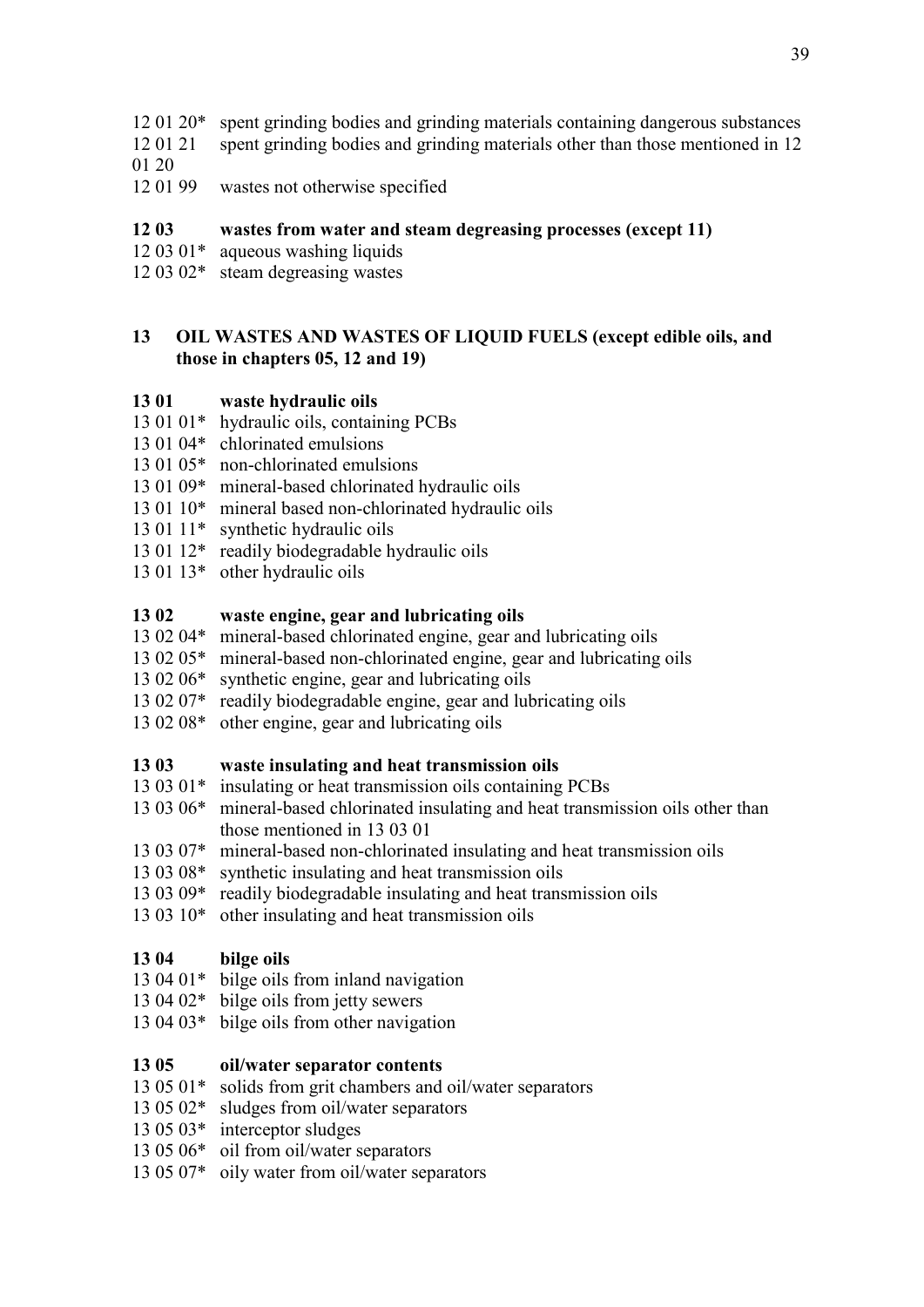13 05 08\* mixtures of wastes from grit chambers and oil/water separators

## **13 07 wastes of liquid fuels**

- 13 07 01\* fuel oil and diesel
- 13 07 02\* petrol
- 13 07 03\* other fuels (including mixtures)

## **13 08 oil wastes not otherwise specified**

- 13 08 01\* desalter sludges or emulsions
- 13 08 02\* other emulsions
- 13 08 99\* wastes not otherwise specified

## **14 WASTE ORGANIC SOLVENTS, REFRIGERANTS AND PROPELLANTS (except 07 and 08)**

## **14 06 waste organic solvents, refrigerants and foam/aerosol propellants**

- 14 06 01\* chlorofluorocarbons, HCFC, HFC
- 14 06 02\* other halogenated solvents and solvent mixtures
- 14 06 03\* other solvents and solvent mixtures
- 14 06 04\* sludges or solid wastes containing halogenated solvents
- 14 06 05\* sludges or solid wastes containing other solvents

## **15 WASTE PACKAGING; ABSORBENTS, WIPING CLOTHS, FILTER MATERIALS AND PROTECTIVE CLOTHING NOT OTHERWISE SPECIFIED**

## **15 01 packaging (including separately collected municipal packaging waste)**

- 15 01 01 paper and cardboard packaging
- 15 01 02 plastic packaging
- 15 01 03 wooden packaging
- 15 01 04 metallic packaging
- 15 01 05 composite packaging
- 15 01 06 mixed packaging
- 15 01 07 glass packaging
- 15 01 09 textile packaging
- 15 01 10\* packaging containing residues of or contaminated by dangerous substances
- 15 01 11\* metallic packaging containing a dangerous solid porous matrix (for example asbestos), including empty pressure containers

## **15 02 absorbents, filter materials, wiping cloths and protective clothing**

- 15 02 02\* absorbents, filter materials (including oil filters not otherwise specified), wiping cloths, protective clothing contaminated by dangerous substances
- 15 02 03 absorbents, filter materials, wiping cloths and protective clothing other than those mentioned in 15 02 02

## **16 WASTES NOT OTHERWISE SPECIFIED IN THE LIST**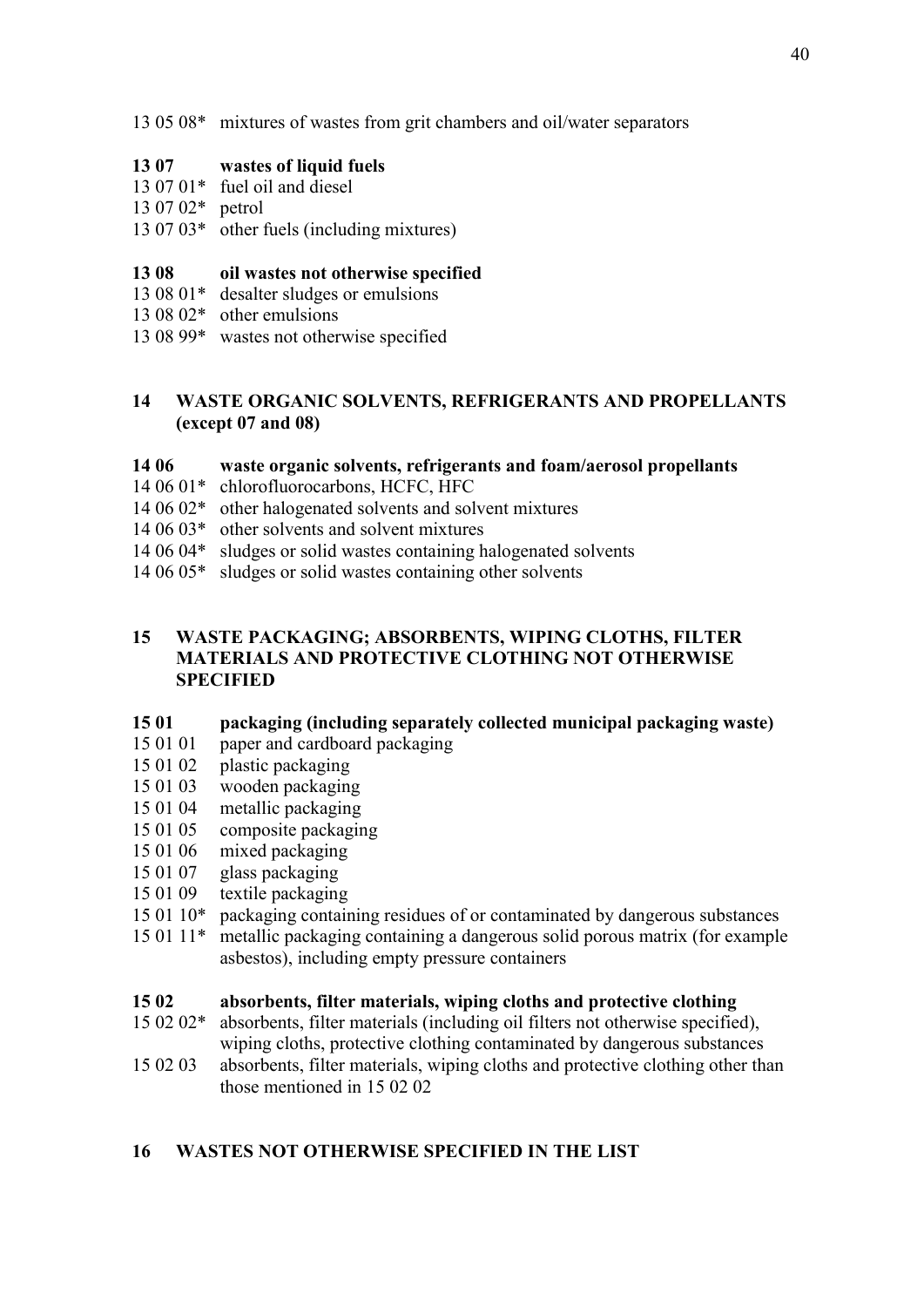## **16 01 end-of-life vehicles from different means of transport (including off-road machinery) and wastes from dismantling of end-of-life vehicles and vehicle maintenance (except 13, 14, 16 06 and 16 08)**

- 16 01 03 end-of-life tyres
- 16 01 04\* end-of-life vehicles
- 16 01 06 end-of-life vehicles, containing neither liquids nor other hazardous

components

- 16 01 07\* oil filters
- 16 01 08\* components containing mercury
- 16 01 09\* components containing PCBs
- 16 01 10\* explosive components (for example air bags)
- 16 01 11\* brake pads containing asbestos
- 16 01 12 brake pads other than those mentioned in 16 01 11
- 16 01 13\* brake fluids
- 16 01 14\* antifreeze fluids containing dangerous substances
- 16 01 15 antifreeze fluids other than those mentioned in 16 01 14
- 16 01 16 tanks for liquefied gas
- 16 01 17 ferrous metal
- 16 01 18 non-ferrous metal
- 16 01 19 plastic
- 16 01 20 glass

<u>.</u>

- 16 01 21\* hazardous components other than those mentioned in 16 01 07 to 16 01 11 and 16 01 13 and 16 01 14
- 16 01 22 components not otherwise specified
- 16 01 99 wastes not otherwise specified

### **16 02 wastes from electrical and electronic equipment and other equipment**

16 02 09\* transformers and capacitors containing PCBs

16 02 10\* discarded equipment containing or contaminated by PCBs other than those mentioned

#### in 16 02 09

- 16 02 11\* discarded equipment containing chlorofluorocarbons, HCFC, HFC
- 16 02 12\* discarded equipment containing free asbestos
- $160213*$  discarded equipment containing hazardous components<sup>1</sup> other than those mentioned in 16 02 09 to 16 02 12
- 16 02 14 discarded equipment other than those mentioned in 16 02 09 to 16 02 13
- 16 02 15\* hazardous components removed from discarded equipment
- 16 02 16 components removed from discarded equipment other than those mentioned in 16 02 15
- 16 02 97\* other equipment containing hazardous components
- 16 02 98 other equipment other than those mentioned in 16 02 97

#### **16 03 off-specification batches and unused products**

- 16 03 03\* inorganic wastes containing dangerous substances
- 16 03 04 inorganic wastes other than those mentioned in 16 03 03
- 16 03 05\* organic wastes containing dangerous substances
- 16 03 06 organic wastes other than those mentioned in 16 03 05

 $<sup>1</sup>$  Hazardous components from electrical and electronic equipment may include accumulators and batteries</sup> mentioned in 16 06 and marked as hazardous; mercury switches, glass from cathode ray tubes and other activated glass, etc.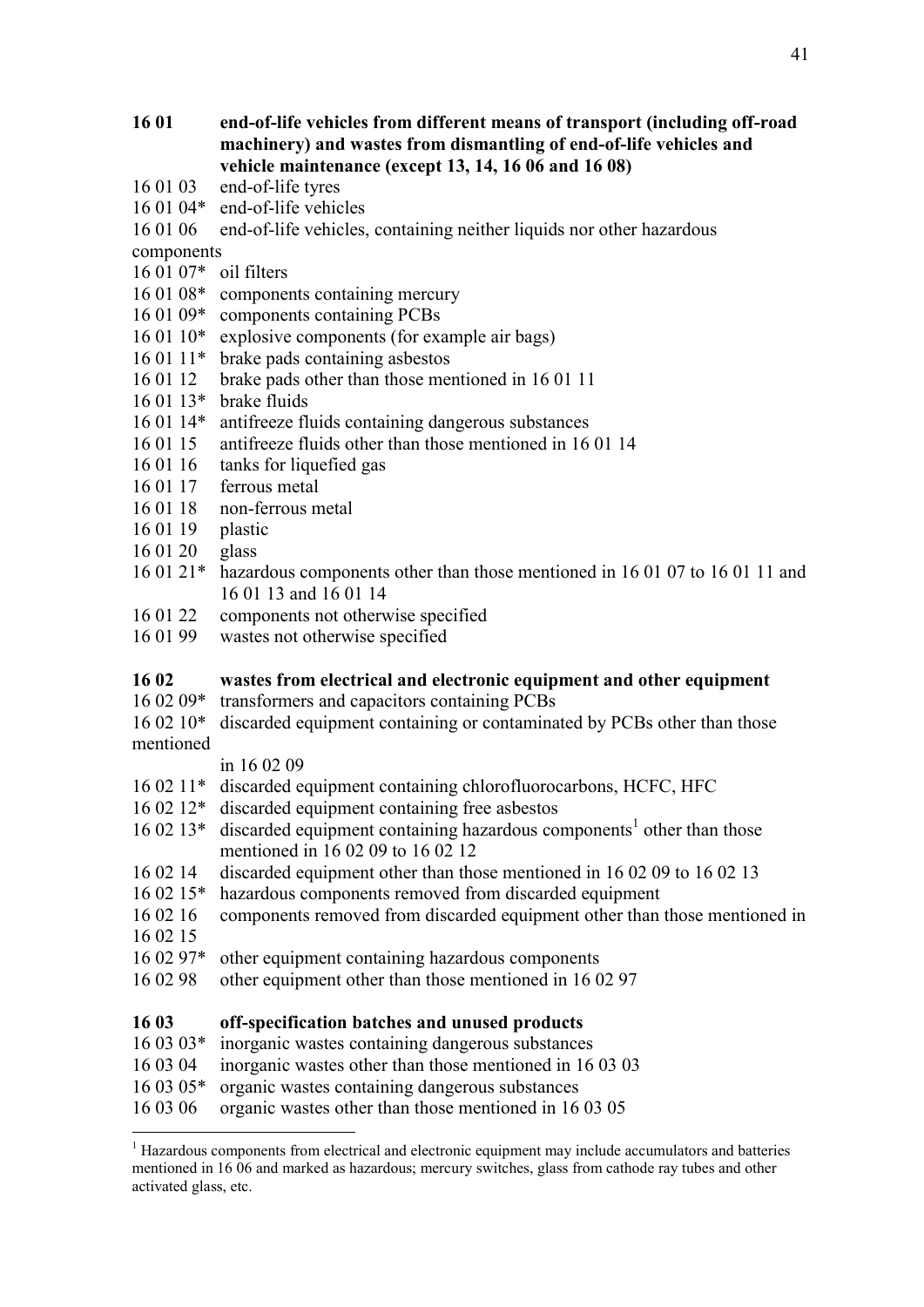## **16 04 waste explosives**

- 16 04 01\* waste ammunition
- 16 04 02\* fireworks wastes
- 16 04 03\* other waste explosives

## **16 05 gases in pressure containers and discarded chemicals**

16 05 04\* gases in pressure containers (including halons) containing dangerous substances

- 16 05 05 gases in pressure containers other than those mentioned in 16 05 04
- 16 05 06\* laboratory chemicals, consisting of or containing dangerous substances, including mixtures of laboratory chemicals
- 16 05 07\* discarded inorganic chemicals consisting of or containing dangerous substances
- 16 05 08\* discarded organic chemicals consisting of or containing dangerous substances
- 16 05 09 discarded chemicals other than those mentioned in 16 05 06, 16 05 07 or 16 05

08

## **16 06 batteries and accumulators**

- 16 06 01\* lead batteries
- 16 06 02\* Ni-Cd batteries
- 16 06 03\* mercury-containing batteries
- 16 06 04 alkaline batteries (except 16 06 03)
- 16 06 05 other batteries and accumulators
- 16 06 06\* separately collected electrolyte from batteries and accumulators

# **16 07 wastes from transport tank, storage tank and barrel cleaning (except 05**

**and 13)**

<u>.</u>

- 16 07 08\* wastes containing oil
- 16 07 09\* wastes containing other dangerous substances
- 16 07 99 wastes not otherwise specified

## **16 08 spent catalysts**

- 16 08 01 spent catalysts containing gold, silver, rhenium, rhodium, palladium, iridium or platinum (except 16 08 07)
- 16 08 02<sup>\*</sup> spent catalysts containing dangerous transition metals<sup>2</sup> or dangerous transition metal compounds
- 16 08 03 spent catalysts containing transition metals or transition metal compounds not otherwise specified
- 16 08 04 spent fluid catalytic cracking catalysts (except 16 08 07)
- 16 08 05\* spent catalysts containing phosphoric acid
- 16 08 06\* spent liquids used as catalysts
- 16 08 07\* spent catalysts contaminated with dangerous substances

## **16 09 oxidising substances**

 $2^2$  For the purpose of this entry, transition metals are: scandium, vanadium, manganese, cobalt, copper, yttrium, niobium, hafnium, tungsten, titanium, chromium, iron, nickel, zinc, zirconium, molybdenum and tantalum. These metals or their compounds are dangerous if they are classified as dangerous substances. The classification of dangerous substances shall determine which among those transition metals and which transition metal compounds are hazardous.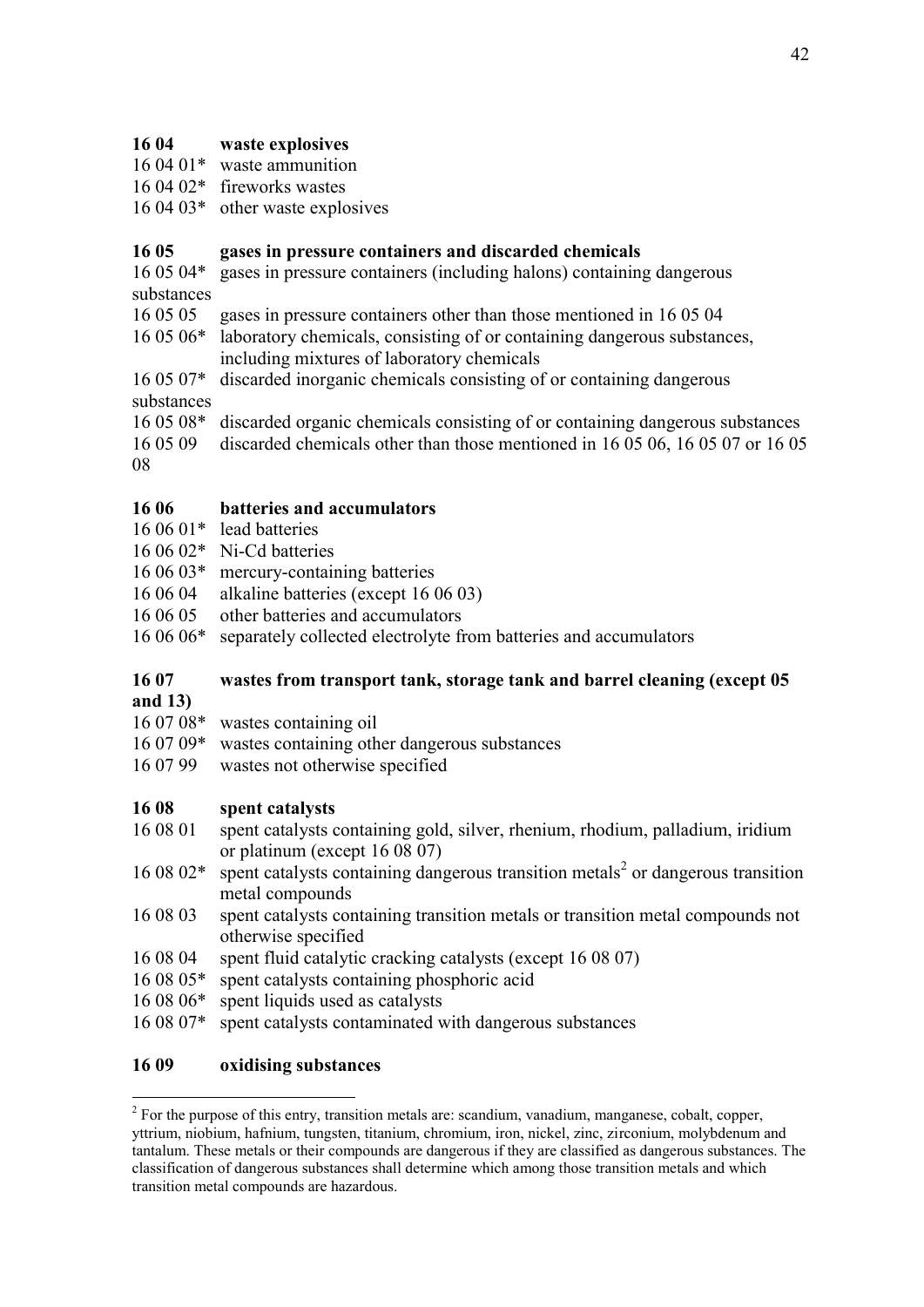- 16 09 01\* permanganates, for example potassium permanganate
- 16 09 02\* chromates, for example potassium chromate, potassium or sodium dichromate
- 16 09 03\* peroxides, for example hydrogen peroxide
- 16 09 04\* oxidising substances, not otherwise specified

## **16 10 aqueous liquid wastes destined for off-site treatment**

- 16 10 01\* aqueous liquid wastes containing dangerous substances
- 16 10 02 aqueous liquid wastes other than those mentioned in 16 10 01
- 16 10 03\* aqueous concentrates containing dangerous substances
- 16 10 04 aqueous concentrates other than those mentioned in 16 10 03

## **16 11 waste linings and refractories**

- 16 11 01\* carbon-based linings and refractories from metallurgical processes containing dangerous substances
- 16 11 02 carbon-based linings and refractories from metallurgical processes others than those mentioned in 16 11 01
- 16 11 03\* other linings and refractories from metallurgical processes containing dangerous substances
- 16 11 04 other linings and refractories from metallurgical processes other than those mentioned in 16 11 03
- 16 11 05\* linings and refractories from non-metallurgical processes containing dangerous substances
- 16 11 06 linings and refractories from non-metallurgical processes others than those

## mentioned

in 16 11 05

## **17 CONSTRUCTION AND DEMOLITION WASTES (INCLUDING EXCAVATED SOIL FROM CONTAMINATED SITES)**

#### **17 01 concrete, bricks, tiles and ceramics**

- 17 01 01 concrete
- 17 01 02 bricks
- 17 01 03 tiles and ceramics
- 17 01 06\* mixtures of, or separate fractions of concrete, bricks, tiles and ceramics containing dangerous substances
- 17 01 07 mixtures of concrete, bricks, tiles and ceramics other than those mentioned in
- 17 01 06

## **17 02 wood, glass and plastic**

- 17 02 01 wood
- 17 02 02 glass
- 17 02 03 plastic
- 17 02 04\* glass, plastic and wood containing or contaminated with dangerous substances

#### **17 03 bituminous mixtures, coal tar and tarred products**

- 17 03 01\* bituminous mixtures containing coal tar
- 17 03 02 bituminous mixtures other than those mentioned in 17 03 01
- 17 03 03\* coal tar and tarred products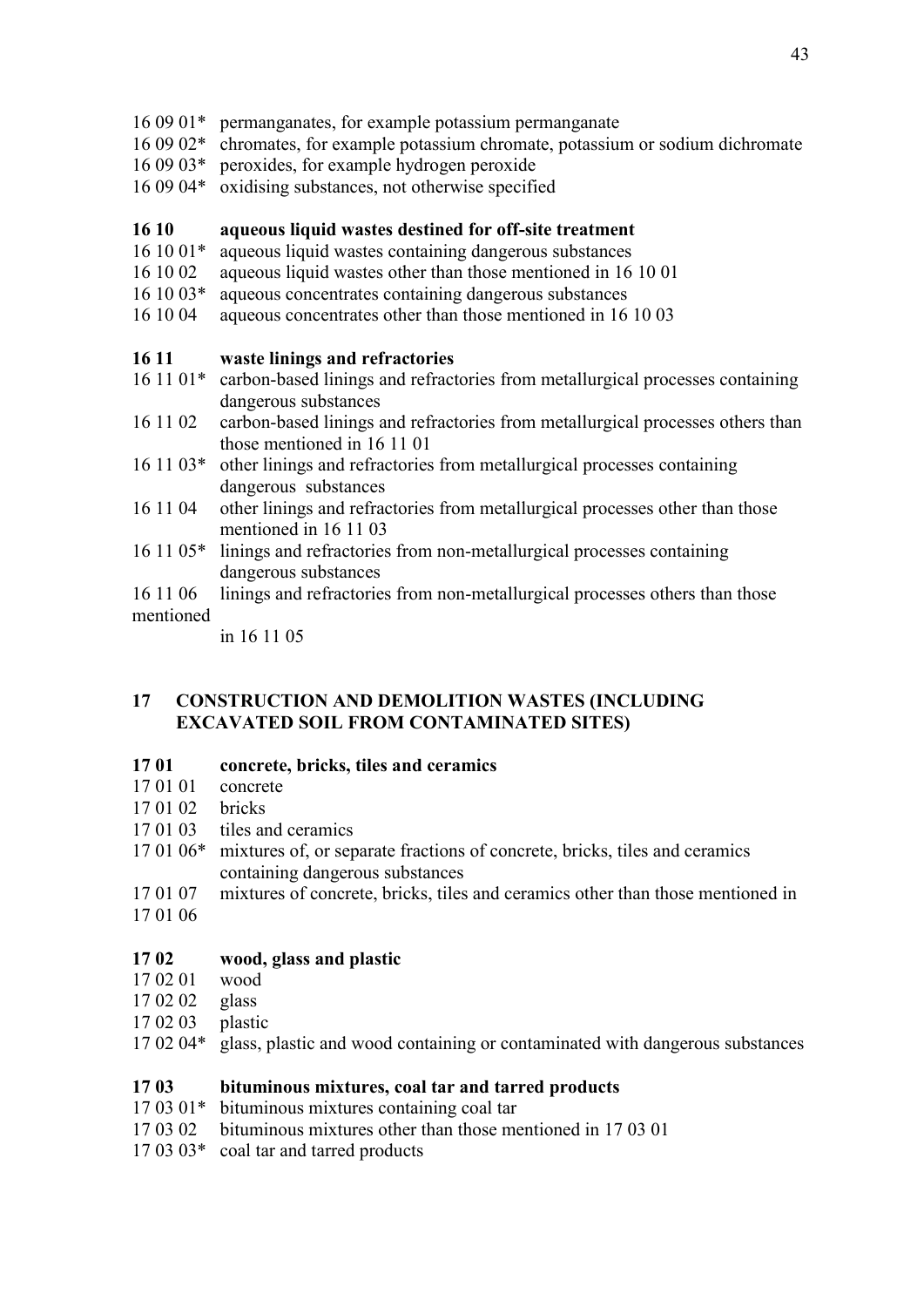## **17 04 metals (including their alloys)**

- 17 04 01 copper, bronze, brass
- 17 04 02 aluminium
- 17 04 03 lead
- 17 04 04 zinc
- 17 04 05 iron and steel
- 17 04 06 tin
- 17 04 07 mixed metals
- 17 04 09\* metal waste contaminated with dangerous substances
- 17 04 10\* cables containing oil, coal tar and other dangerous substances
- 17 04 11 cables other than those mentioned in 17 04 10

#### **17 05 soil (including excavated soil from contaminated sites), stones and dredging spoil**

- 17 05 03\* soil and stones containing dangerous substances
- 17 05 04 soil and stones other than those mentioned in 17 05 03
- 17 05 05\* dredging spoil containing dangerous substances
- 17 05 06 dredging spoil other than those mentioned in 17 05 05
- 17 05 07\* track ballast containing dangerous substances
- 17 05 08 track ballast other than those mentioned in 17 05 07

## **17 06 insulation materials and asbestos-containing construction materials**

- 17 06 01\* insulation materials containing asbestos
- 17 06 03\* other insulation materials consisting of or containing dangerous substances
- 17 06 04 insulation materials other than those mentioned in 17 06 01 and 17 06 03
- 17 06 05\* construction materials containing asbestos

## **17 08 gypsum-based construction material**

- 17 08 01\* gypsum-based construction materials contaminated with dangerous substances
- 17 08 02 gypsum-based construction materials other than those mentioned in 17 08 01

## **17 09 other construction and demolition wastes**

- 17 09 01<sup>\*</sup> construction and demolition wastes containing mercury
- 17 09 02\* construction and demolition wastes containing PCB (for example PCBcontaining sealants, PCB-containing resin-based floorings, PCB-containing sealed glazing units, PCB-containing capacitors)
- 17 09 03\* other construction and demolition wastes (including mixed wastes) containing dangerous substances
- 17 09 04 mixed construction and demolition wastes other than those mentioned in 17 09 01,
	- 17 09 02 and 17 09 03

## **18 WASTES FROM HUMAN OR ANIMAL HEALTH CARE AND/OR RELATED RESEARCH (except kitchen and restaurant wastes not arising from immediate health care)**

## **18 01 wastes from natal care, diagnosis, treatment or prevention of disease in humans**

18 01 01 sharps (except 18 01 03)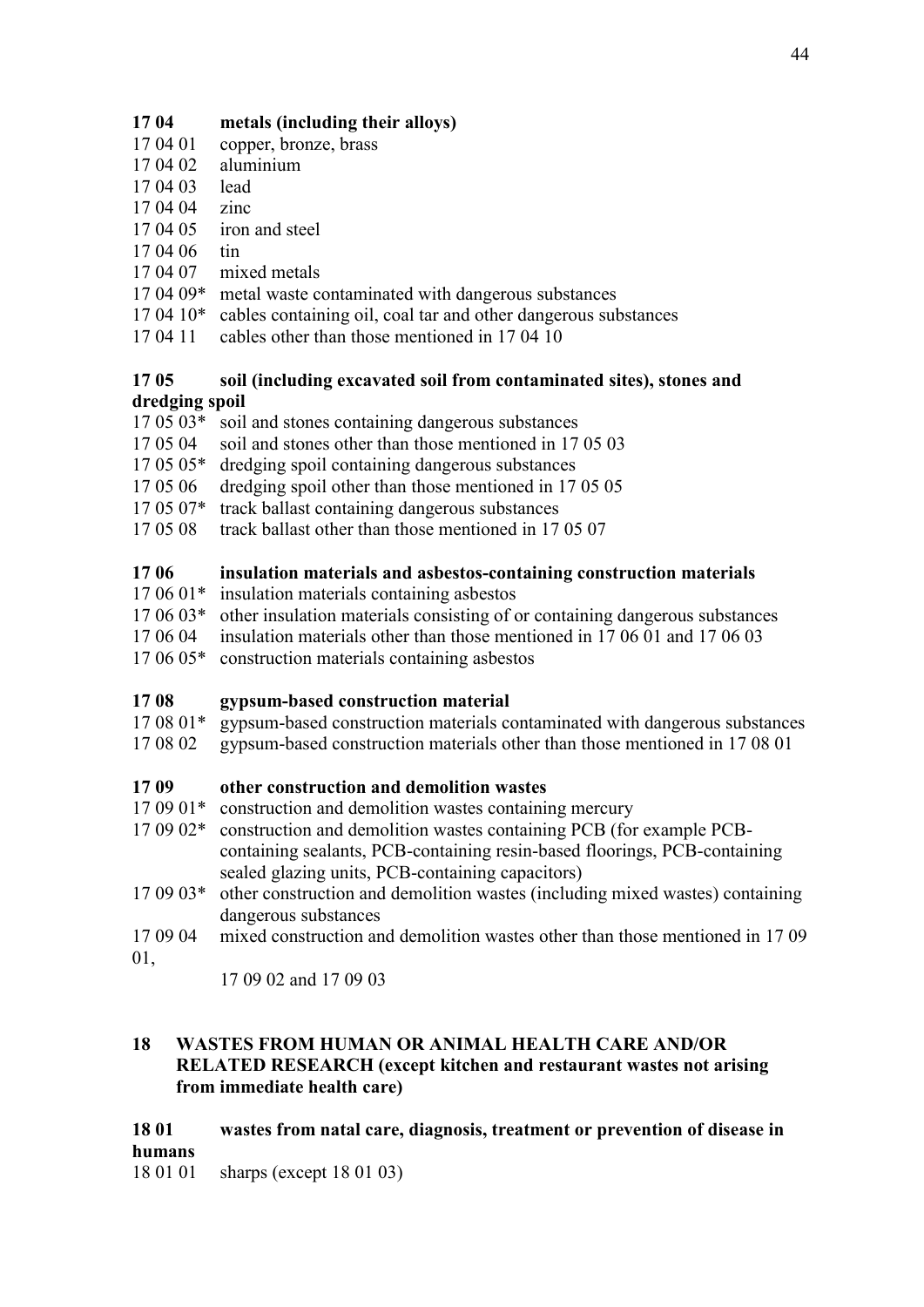- 18 01 02 body parts and organs including blood bags and blood preserves (except 18 01 03)
- 18 01 03\* wastes whose collection and disposal is subject to special requirements in order to prevent infection
- 18 01 04 wastes whose collection and disposal is not subject to special requirements in order to prevent infection (for example dressings, plaster casts, linen, disposable clothing, diapers)
- 18 01 06\* chemicals consisting of or containing dangerous substances
- 18 01 07 chemicals other than those mentioned in 18 01 06
- 18 01 08\* cytotoxic and cytostatic medicines
- 18 01 09\* medicines other than those mentioned in 18 01 08
- 18 01 10\* amalgam waste from dental care
- **18 02 wastes from research, diagnosis, treatment or prevention of disease involving animals**
- 18 02 01 sharps (except 18 02 02)
- 18 02 02\* wastes whose collection and disposal is subject to special requirements in order to prevent infection
- 18 02 03 wastes whose collection and disposal is not subject to special requirements in order to prevent infection
- 18 02 05\* chemicals consisting of or containing dangerous substances
- 18 02 06 chemicals other than those mentioned in 18 02 05
- 18 02 07\* cytotoxic and cytostatic medicines
- 18 02 08\* medicines other than those mentioned in 18 02 07

## **19 WASTES FROM WASTE MANAGEMENT FACILITIES, OFF-SITE WASTE WATER TREATMENT PLANTS AND THE PREPARATION OF WATER INTENDED FOR HUMAN CONSUMPTION AND WATER FOR INDUSTRIAL USE**

- **19 01 wastes from incineration or pyrolysis of waste**
- 19 01 02 ferrous materials removed from bottom ash
- 19 01 05\* filter cake from gas treatment
- 19 01 06\* aqueous liquid wastes from gas treatment and other aqueous liquid wastes
- 19 01 07\* solid wastes from gas treatment
- 19 01 10\* spent activated carbon from flue-gas treatment
- 19 01 11\* bottom ash and slag containing dangerous substances
- 19 01 12 bottom ash and slag other than those mentioned in 19 01 11
- 19 01 13\* fly ash containing dangerous substances
- 19 01 14 fly ash other than those mentioned in 19 01 13
- 19 01 15\* boiler dust containing dangerous substances
- 19 01 16 boiler dust other than those mentioned in 19 01 15
- 19 01 17\* pyrolysis wastes containing dangerous substances
- 19 01 18 pyrolysis wastes other than those mentioned in 19 01 17
- 19 01 19 sands from fluidised beds
- 19 01 99 wastes not otherwise specified

## **19 02 wastes from physico/chemical treatments of waste (including dechromatation, decyanidation, neutralisation)**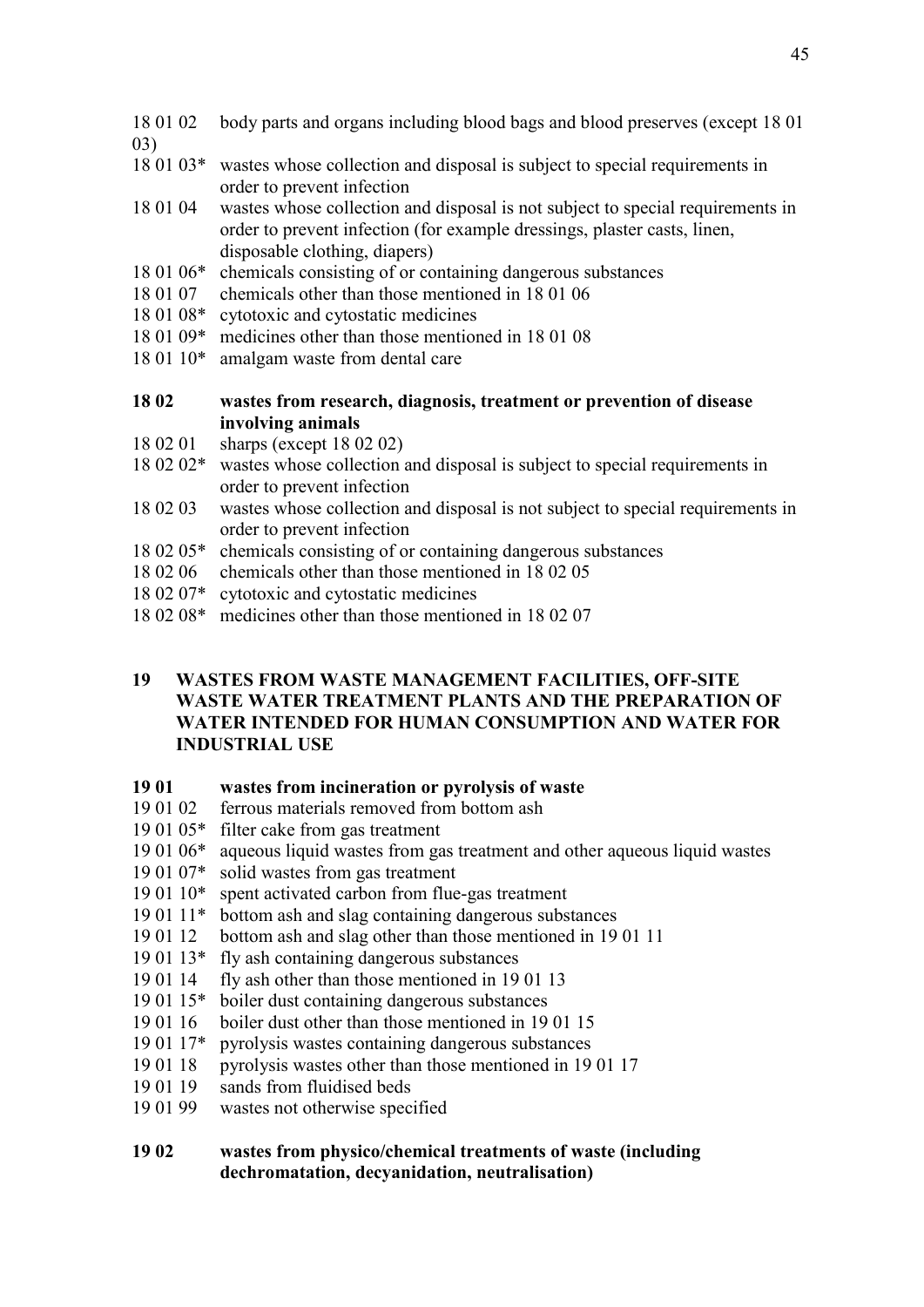- 19 02 03 premixed wastes composed only of non-hazardous wastes
- 19 02 04\* premixed wastes composed of at least one hazardous waste<br>19 02 05\* sludges from physico/chemical treatment containing danger
- sludges from physico/chemical treatment containing dangerous substances
- 19 02 06 sludges from physico/chemical treatment other than those mentioned in 19 02

05

- 19 02 07\* oil and concentrates from separation
- 19 02 08\* liquid combustible wastes containing dangerous substances
- 19 02 09\* solid combustible wastes containing dangerous substances
- 19 02 10 combustible wastes other than those mentioned in 19 02 08 and 19 02 09
- 19 02 11\* other wastes containing dangerous substances
- 19 02 99 wastes not otherwise specified

## **19 03 stabilised/solidified wastes<sup>3</sup>**

- 19 03 04 $*$  wastes marked as hazardous, partly<sup>4</sup> stabilized
- 19 03 05 stabilised wastes other than those mentioned in 19 03 04
- 19 03 06\* wastes marked as hazardous, solidified
- 19 03 07 solidified wastes other than those mentioned in 19 03 06

## **19 04 vitrified waste and wastes from vitrification**

- 19 04 01 vitrified waste
- 19 04 02\* fly ash and other flue-gas treatment wastes
- 19 04 03\* non-vitrified solid phase<br>19 04 04 aqueous liquid wastes from
- aqueous liquid wastes from vitrified waste tempering

## **19 05 wastes from aerobic treatment of solid wastes**

- 19 05 01 non-composted fraction of municipal and similar wastes
- 19 05 02 non-composted fraction of animal and vegetable waste
- 19 05 03 off-specification compost
- 19 05 99 wastes not otherwise specified

#### **19 06 wastes from anaerobic treatment of waste**

- 19 06 03 liquor from anaerobic treatment of municipal waste
- 19 06 04 digestate from anaerobic treatment of municipal waste
- 19 06 05 liquor from anaerobic treatment of animal and vegetable waste
- 19 06 06 digestate from anaerobic treatment of animal and vegetable waste
- 19 06 99 wastes not otherwise specified

## **19 07 landfill leachate**

- 19 07 02\* landfill leachate containing dangerous substances
- 19 07 03 landfill leachate other than those mentioned in 19 07 02

## **19 08 wastes from waste water treatment plants not otherwise specified**

19 08 01 screenings

1

19 08 02 waste from desanding

<sup>&</sup>lt;sup>3</sup> Stabilisation processes change the dangerousness of the constituents in the waste and thus transform hazardous waste into non-hazardous waste. Solidification processes only change the physical state of the waste (e.g. liquid into solid) by using additives without changing the chemical properties of the waste.

<sup>&</sup>lt;sup>4</sup> A waste is considered as partly stabilised if, after the stalibisation process, dangerous constituents which have not been changed completely into non-dangerous constituents could be released into the environment in the short, middle or long term.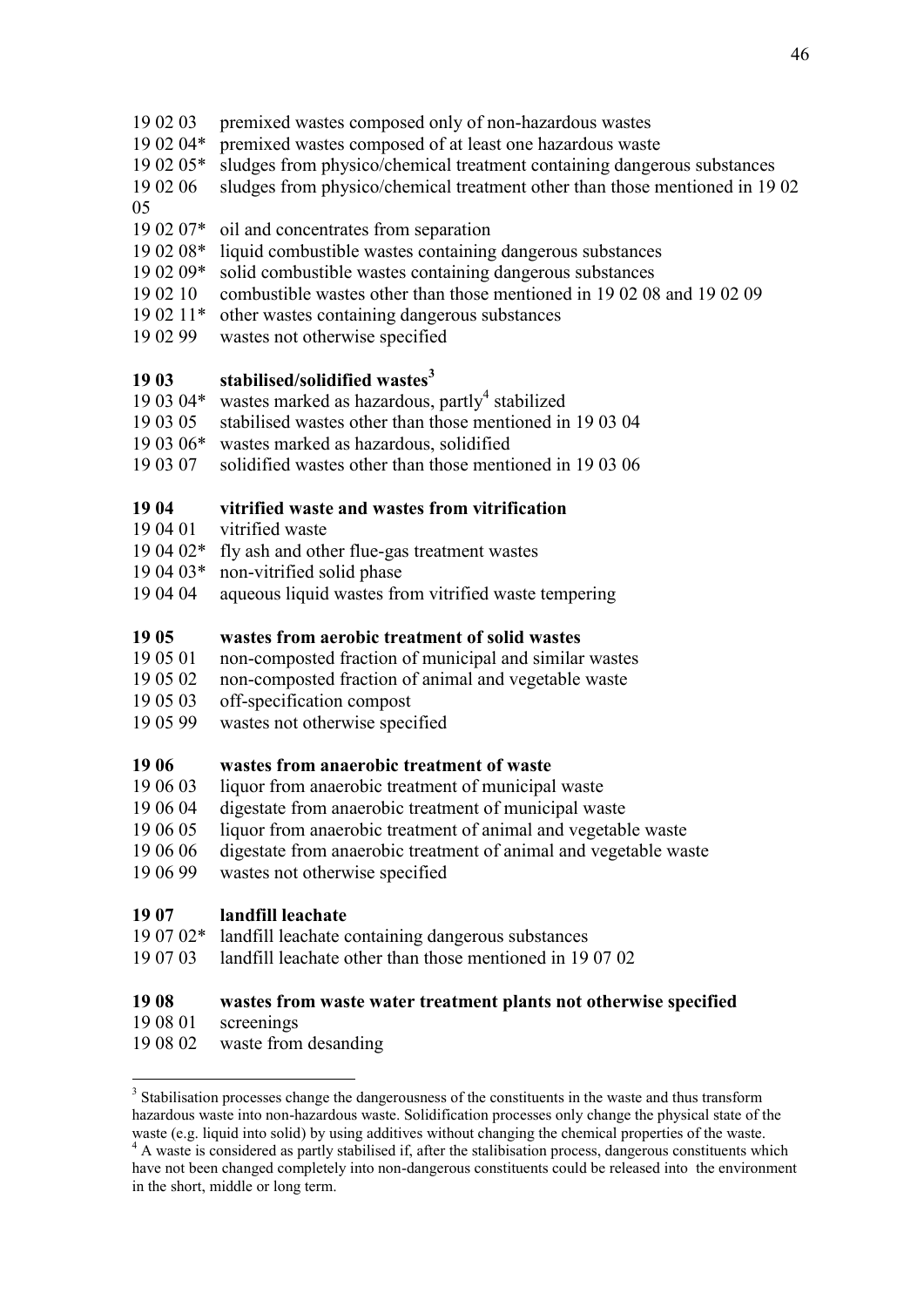- 19 08 05 sludges from treatment of urban waste water
- 19 08 06\* saturated or spent ion exchange resins
- 19 08 07\* solutions and sludges from regeneration of ion exchangers
- 19 08 08\* membrane system waste containing heavy metals
- 19 08 09 grease and oil mixture from oil/water separation containing only edible oil and fats
- 19 08 10\* grease and oil mixture from oil/water separation other than those mentioned in 19 08 09
- 19 08 11\* sludges containing dangerous substances from biological treatment of industrial waste water
- 19 08 12 sludges from biological treatment of industrial waste water other than those mentioned in 19 08 11
- 19 08 13\* sludges containing dangerous substances from other treatment of industrial waste water
- 19 08 14 sludges from other treatment of industrial waste water other than those mentioned in
	- 19 08 13
- 19 08 99 wastes not otherwise specified

## **19 09 wastes from the preparation of water intended for human consumption or water for industrial use**

- 19 09 01 solid waste from primary filtration and screenings
- 19 09 02 sludges from water clarification
- 19 09 03 sludges from decarbonation
- 19 09 04 spent activated carbon
- 19 09 05 saturated or spent ion exchange resins
- 19 09 06 solutions and sludges from regeneration of ion exchangers
- 19 09 99 wastes not otherwise specified

## **19 10 wastes from shredding of metal-containing wastes**

- 19 10 01 iron and steel waste
- 19 10 02 non-ferrous waste
- 19 10 03\* fluff-light fraction and dust containing dangerous substances
- 19 10 04 fluff-light fraction and dust other than those mentioned in 19 10 03
- 19 10 05\* other fractions containing dangerous substances
- 19 10 06 other fractions other than those mentioned in 19 10 05

## **19 11 wastes from oil regeneration**

- 19 11 01\* spent filter clays
- 19 11 02\* acid tars
- 19 11 03\* aqueous liquid wastes
- 19 11 04\* wastes from cleaning of fuel with bases
- 19 11 05\* sludges from on-site effluent treatment containing dangerous substances
- 19 11 06 sludges from on-site effluent treatment other than those mentioned in 19 11 05
- 19 11 07\* wastes from flue-gas cleaning
- 19 11 99 wastes not otherwise specified

## **19 12 wastes from the mechanical treatment of waste (for example sorting, crushing, compacting, pelletising) not otherwise specified**

19 12 01 paper and cardboard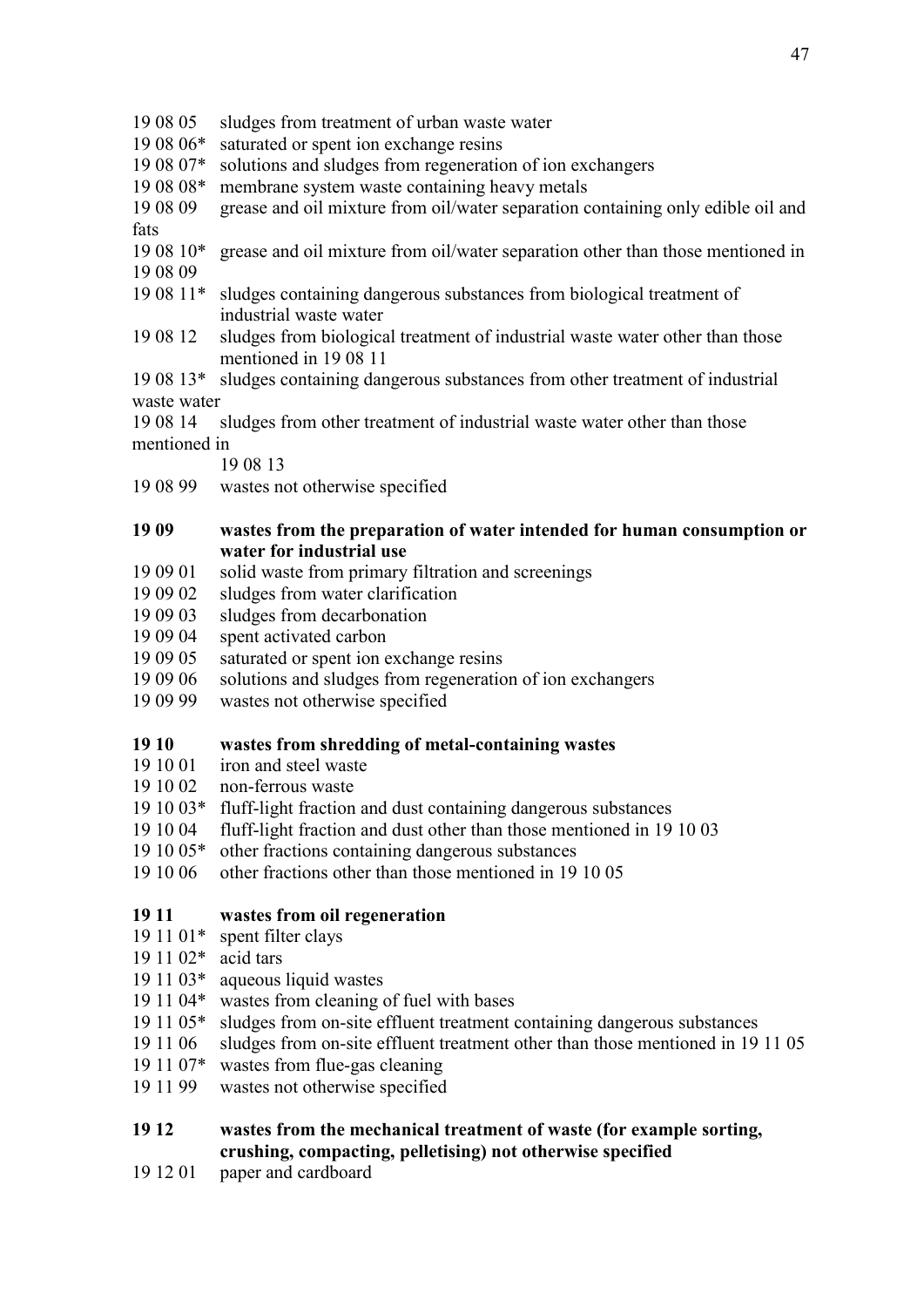- 19 12 02 ferrous metal
- 19 12 03 non-ferrous metal
- 19 12 04 plastic and rubber
- 19 12 05 glass
- 19 12 06\* wood containing dangerous substances
- 19 12 07 wood other than that mentioned in 19 12 06
- 19 12 08 textiles
- 19 12 09 minerals (for example sand, stones)
- 19 12 10 combustible waste (refuse derived fuel)
- 19 12 11\* other wastes (including mixtures of materials) from mechanical treatment of waste containing dangerous substances
- 19 12 12 other wastes (including mixtures of materials) from mechanical treatment of wastes other than those mentioned in 19 12 11

#### **19 13 wastes from soil and groundwater remediation**

- 19 13 01\* solid wastes from soil remediation containing dangerous substances
- 19 13 02 solid wastes from soil remediation other than those mentioned in 19 13 01
- 19 13 03\* sludges from soil remediation containing dangerous substances
- 19 13 04 sludges from soil remediation other than those mentioned in 19 13 03
- 19 13 05\* sludges from groundwater remediation containing dangerous substances
- 19 13 06 sludges from groundwater remediation other than those mentioned in 19 13 05
- 19 13 07\* aqueous liquid wastes and aqueous concentrates from groundwater remediation containing dangerous substances
- 19 13 08 aqueous liquid wastes and aqueous concentrates from groundwater remediation other than those mentioned in 19 13 07

### **20 MUNICIPAL WASTES (HOUSEHOLD WASTE AND SIMILAR COMMERCIAL, INDUSTRIAL AND INSTITUTIONAL WASTES) INCLUDING SEPARATELY COLLECTED FRACTIONS**

#### **20 01 separate fractions (except 15 01)**

- 20 01 01 paper and cardboard
- 20 01 02 glass
- 20 01 08 biodegradable kitchen and canteen waste
- 20 01 10 clothes
- 20 01 11 textiles
- 20 01 13\* solvents
- 20 01 14\* acids
- 20 01 15\* alkalines
- 20 01 17\* photochemicals
- 20 01 19\* pesticides
- 20 01 21\* fluorescent tubes and other mercury-containing waste
- 20 01 23\* discarded equipment containing chlorofluorocarbons
- 20 01 25 edible oil and fat
- 20 01 26\* oil and fat other than those mentioned in 20 01 25
- 20 01 27\* paint, inks, adhesives and resins containing dangerous substances
- 20 01 28 paint, inks, adhesives and resins other than those mentioned in 20 01 27
- 20 01 29\* detergents containing dangerous substances
- 20 01 30 detergents other than those mentioned in 20 01 29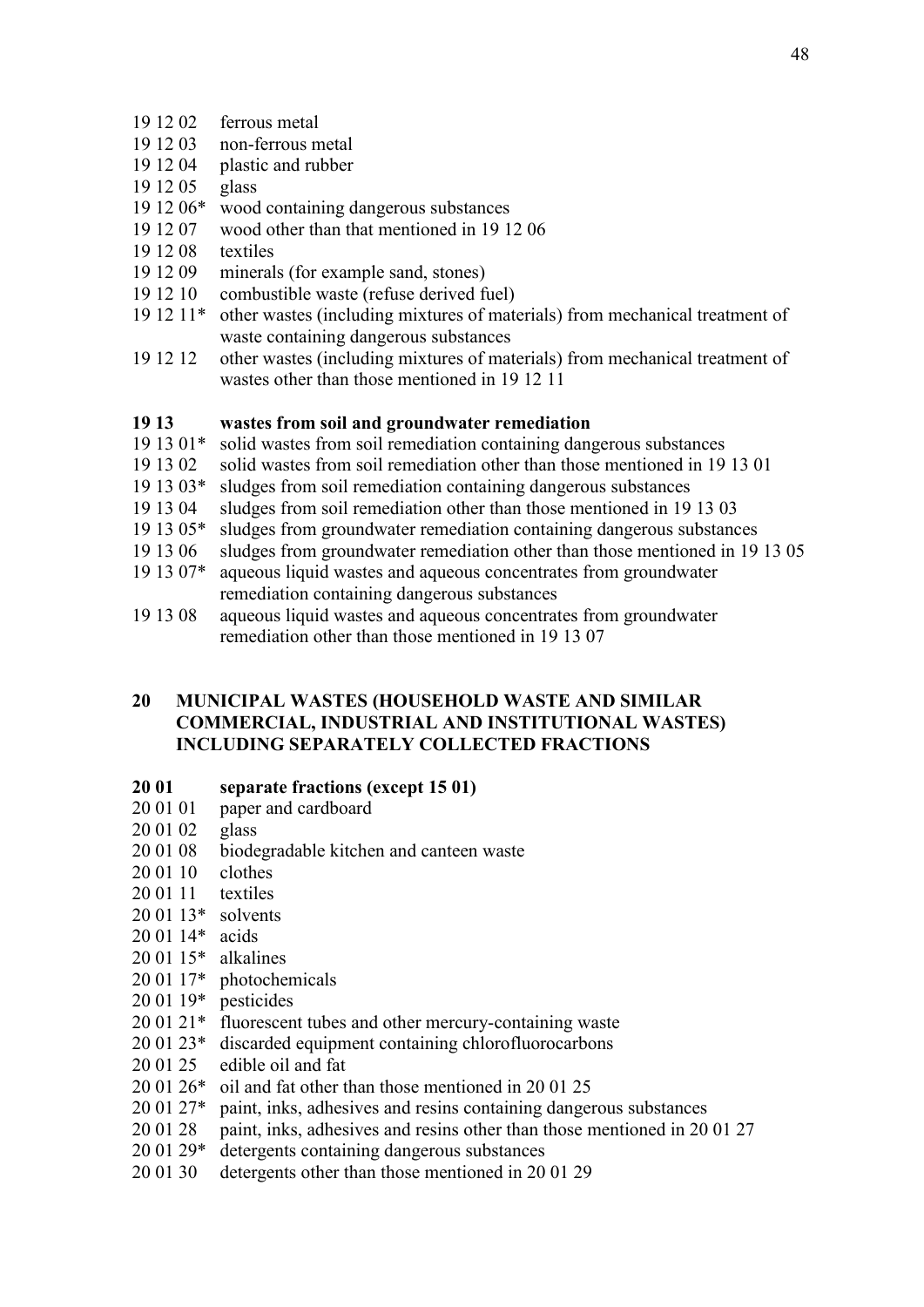- 20 01 31\* cytotoxic and cytostatic medicines
- 20 01 32\* medicines other than those mentioned in 20 01 31
- 20 01 33\* batteries and accumulators included in 16 06 01, 16 06 02 or 16 06 03 and unsorted batteries and accumulators containing these batteries
- 20 01 34 batteries and accumulators other than those mentioned in 20 01 33
- 20 01 35\* discarded electrical and electronic equipment other than those mentioned in 20 01 21 and 20 01 23 containing hazardous components<sup>5</sup>
- 20 01 36 discarded electrical and electronic equipment other than those mentioned in 20 01 21, 20 01 23 and 20 01 35
- 20 01 37\* wood containing dangerous substances
- 20 01 38 wood other than that mentioned in 20 01 37
- 20 01 39 plastics
- 20 01 40 metals
- 20 01 41 wastes from chimney sweeping
- 20 01 99 fractions not otherwise specified

#### **20 02 garden and park wastes (including cemetery waste)**

- 20 02 01 biodegradable waste
- 20 02 02 soil and stones
- 20 02 03 other non-biodegradable wastes

## **20 03 other municipal wastes**

- 20 03 01 mixed municipal waste
- 20 03 02 waste from markets
- 20 03 03 street-cleaning residues
- 20 03 04 septic tank sludge
- 20 03 06 waste from sewage cleaning
- 20 03 07 bulky waste

<u>.</u>

20 03 99 municipal wastes not otherwise specified

<sup>&</sup>lt;sup>5</sup> Hazardous components from electrical and electronic equipment may include accumulators and batteries mentioned in 16 06 and marked as hazardous; mercury switches, glass from cathode ray tubes and other activated glass etc.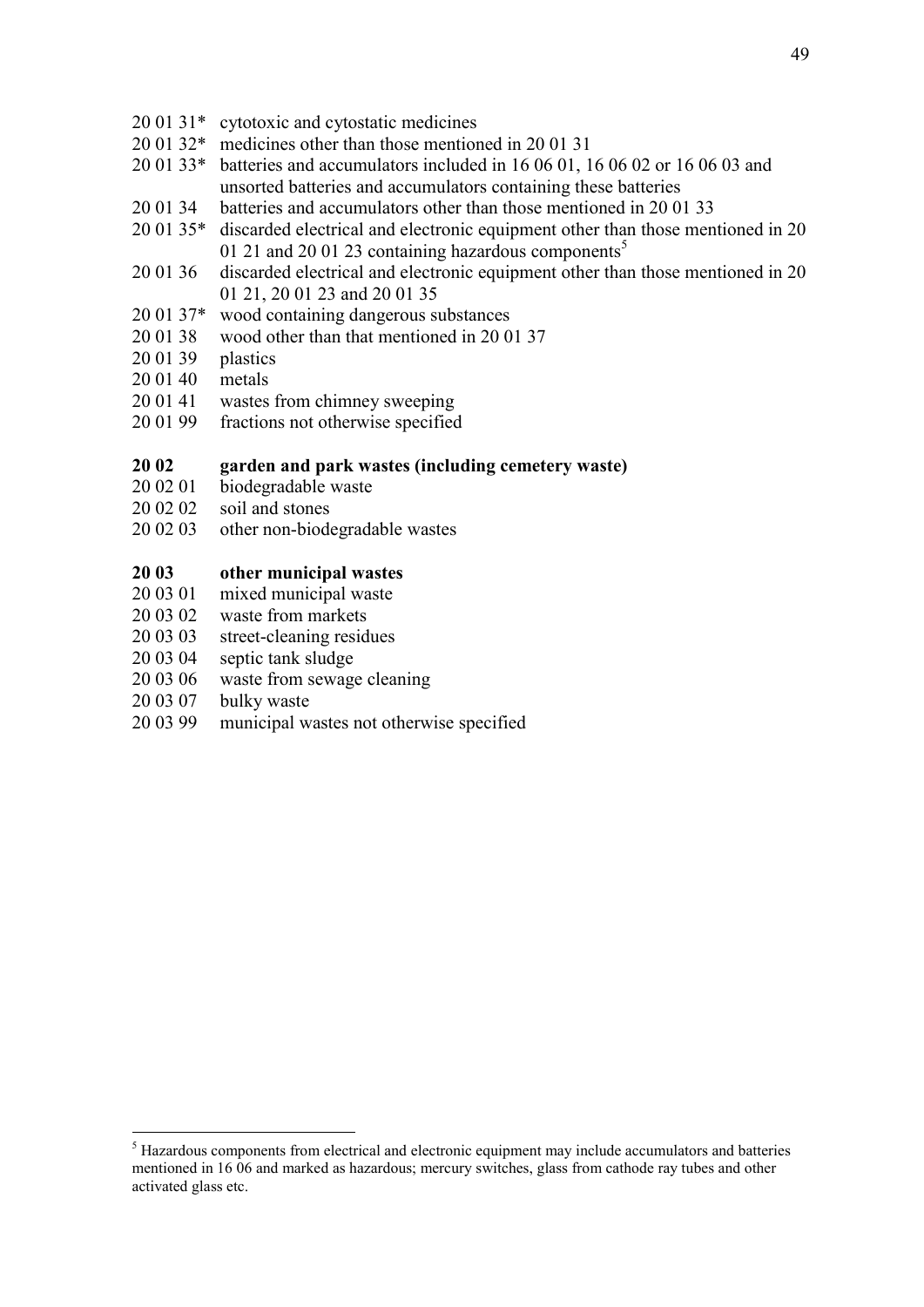### **Annex 5**

## **DEFINING THE QUALITY OF MUNICIPAL WASTEWATER SLUDGE AND INFORMATION TO BE PROVIDED TO SUPERVISORY AUTHORITIES**

#### **1. Defining the quality of municipal wastewater sludge**

A facility producing municipal wastewater sludge shall, if necessary, analyse the concentrations of heavy metals and other harmful substances and the total nitrogen and total phosphorus concentrations contained in the sludge.

The sludge samples shall have the same properties as the sludge delivered from the treatment plant for recovery or disposal. Sludge quality shall be defined at least once every two years. In order to monitor fluctuations in the quality of sludge delivered for agricultural use, the quality must initially be defined at short intervals. If there is little fluctuation in the results during the first year, the frequency of analyses can be decreased. The frequency of analyses of sludge delivered for agricultural use shall be determined by the size of the treatment plant as follows:

| <b>Population equivalent</b> | <b>Frequency of analyses/year</b> |                         |
|------------------------------|-----------------------------------|-------------------------|
|                              | <b>First year</b>                 | <b>Subsequent years</b> |